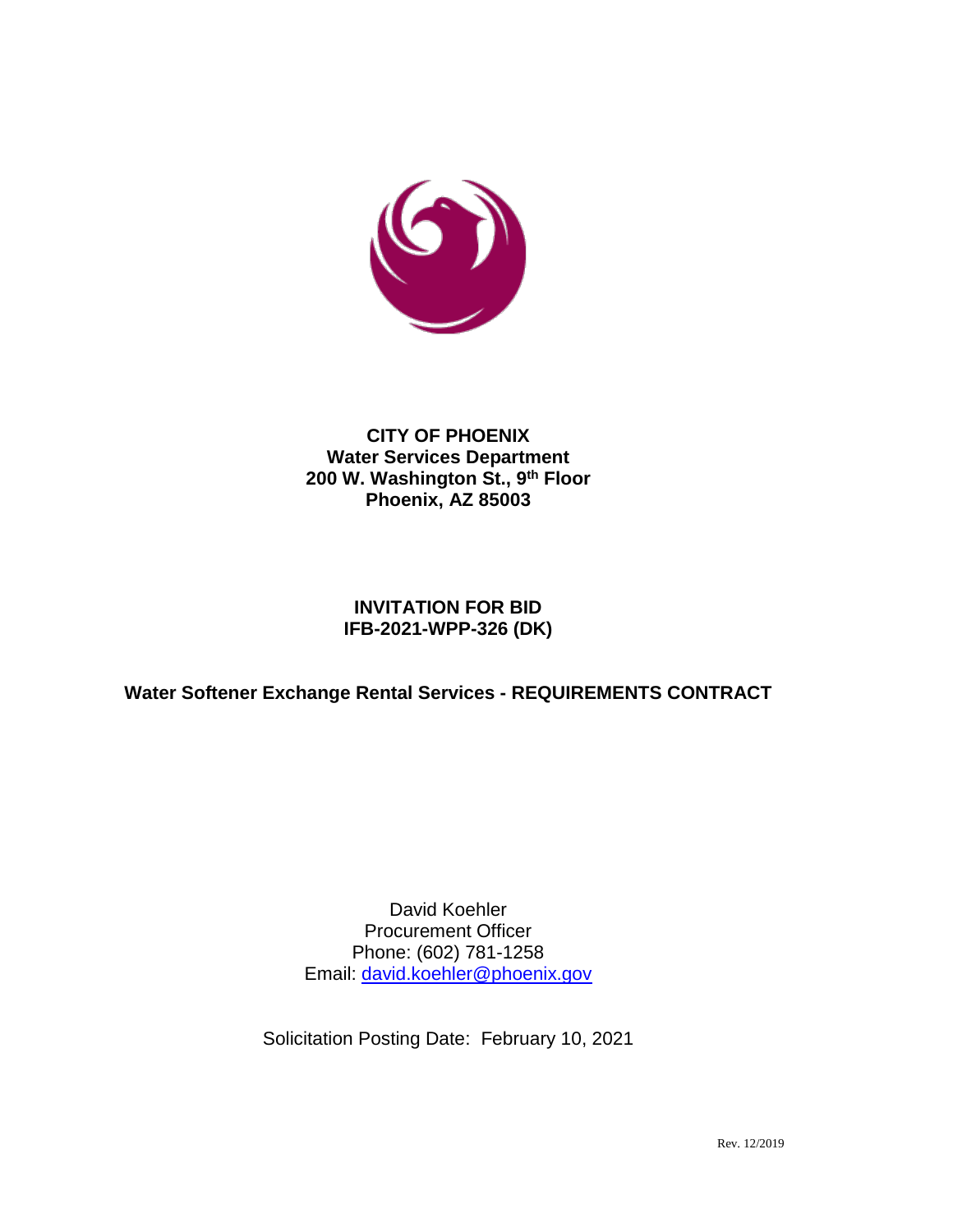

## **ATTACHMENTS:**

| Attachment A  Conflict of Interest & Solicitation Transparency Disclosure Form52 |  |
|----------------------------------------------------------------------------------|--|
|                                                                                  |  |
|                                                                                  |  |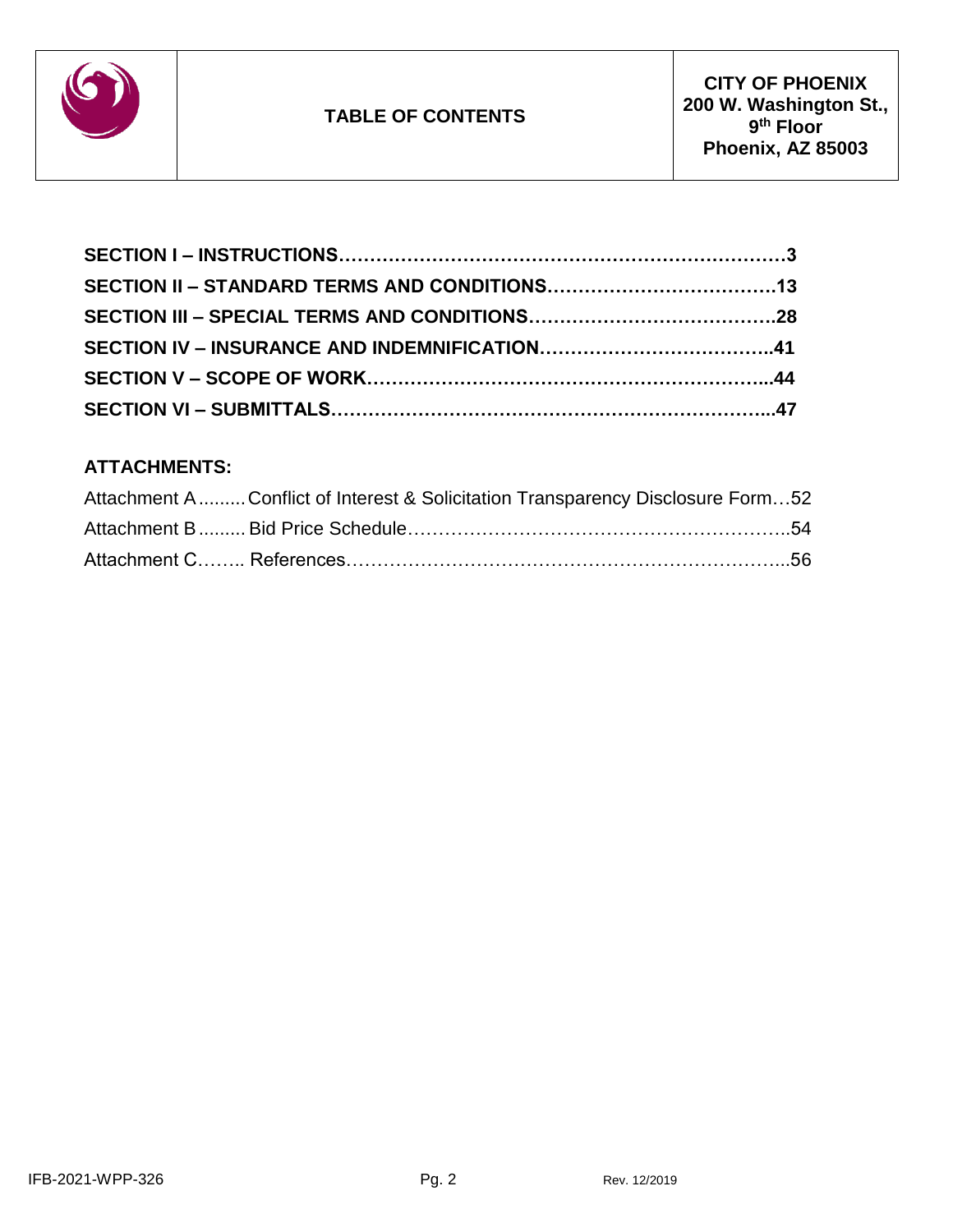

**Please read before continuing to the Offer document. This list may not include every requirement; the purpose is to assist vendors, but vendors are expected to read and comply with the entire solicitation.**

## **SOLICITATION RESPONSE CHECK LIST**

Check off each of the following as the necessary action is completed.

 $\Box$  All forms have been completed and signed, including Conflict of Interest &

Solicitation Transparency Disclosure form.

- □ All Submittals are included.
- □ Reviewed and verified prices offered.
- □ Checked price extensions and totals.
- $\Box$  Included any required drawings or descriptive literature.
- $\Box$  If required, checked and included the amount of the offer surety.
- $\Box$  Reviewed the insurance requirements, if any, to assure compliance.
- $\Box$  Included signed addenda, if any.
- $\Box$  Included one (1) original PDF copy submitted electronically via email; the Offer as indicated in Submittal section.
- $\Box$  The electronic submission via email must have the solicitation number on the subject line.
- $\Box$  The body of the email must clearly show your company name and address, the solicitation number, solicitation title, and the Offer opening date.
- □ All items listed in Section VI, Submittals are included.

#### **Email the response timely – City must receive Offers no later than the date and time indicated in the Schedule of Events or addenda.**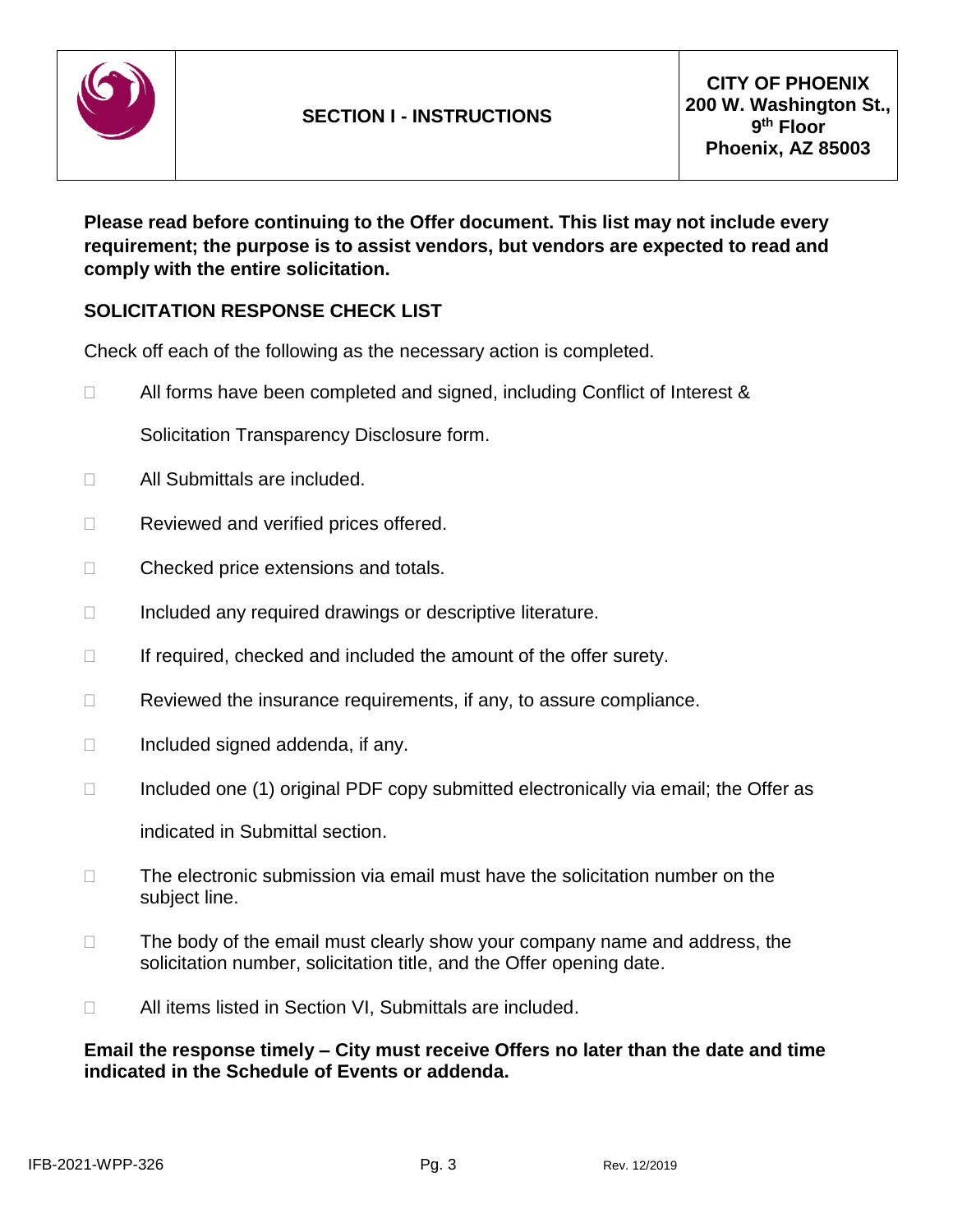

#### **1. DESCRIPTION – STATEMENT OF NEED - TERM:**

- **1.1** The City of Phoenix Water Services Department (WSD) Wastewater Collections, invites sealed bids for water softener exchange rental services and maintenance for a five-year period commencing on or about November 1, 2021, in accordance with the specifications and provisions contained herein or the "Effective Date" which is upon award by City Council, conditioned upon signature and recording by the City Clerk's department, as required by the Phoenix City Code, whichever is later.
- **1.2** This solicitation is available through Arizona Relay Service 7-1-1. Please call TTY 800-367-8939 for assistance.
- **1.3** Notwithstanding the foregoing, this Agreement will terminate upon the earliest occurrence: by reaching the end of the term including any extensions exercised, or termination pursuant to the provisions of this Agreement.
- **2. CITY'S VENDOR SELF-REGISTRATION AND NOTIFICATION:** Vendors must be registered in the City's procurePHX Self-Registration System at <https://www.phoenix.gov/financesite/Pages/EProc-help.aspx> to respond to solicitations and access procurement information. The City may, at its sole discretion, reject any offer from an Offeror who has not registered.

| <b>ACTIVITY</b>                     | <b>LOCATION</b>            | DUE DATE AND TIME<br>All times are<br>Phoenix local time |
|-------------------------------------|----------------------------|----------------------------------------------------------|
| Written<br>Inquiries                | david.koehler@phoenix.gov  | February 19, 2021<br>$2:00$ PM                           |
| Offers Due<br><b>Electronically</b> | wsdprocurement@phoenix.gov | March 2, 2021,<br>$2:00$ PM                              |

## **3. SCHEDULE OF EVENTS:**

#### **4. PREPARATION OF OFFER:**

- **4.1** All forms provided in Submittal Section must be completed and submitted with the Offer. The signed and completed Conflict of Interest & Solicitation Transparency Disclosure form must be included or your Offer may be deemed non-responsive.
- **4.2** It is permissible to copy Submittal forms if necessary. Erasures, interlineations, or other modifications of the offer must be initialed in original ink by the authorized person signing the Offer. No Offer will be altered,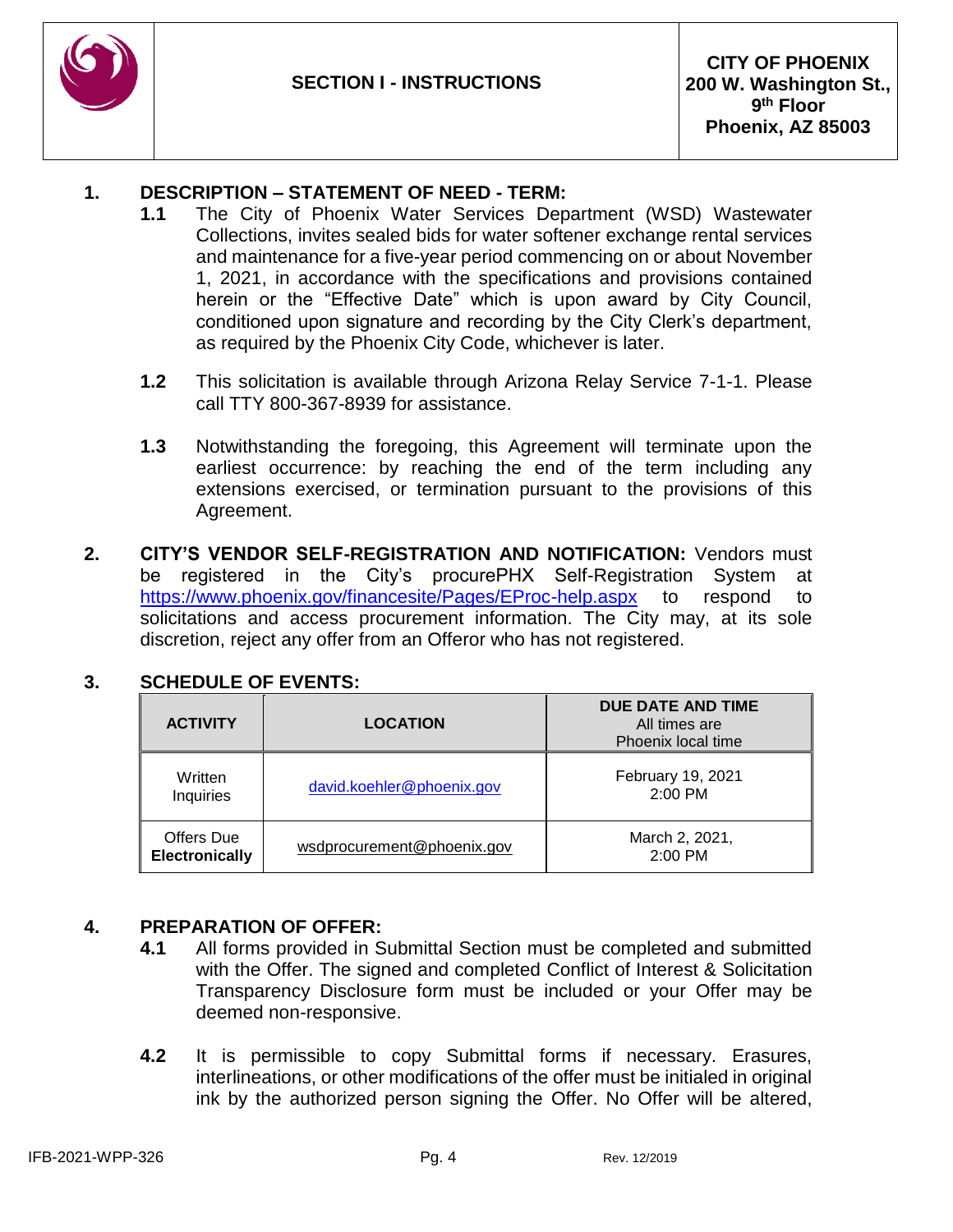

amended or withdrawn after the specified offer due date and time. The City is not responsible for Offeror's errors or omissions.

- **4.3** All time periods stated as a number of days will be calendar days.
- **4.4** It is the responsibility of all Offerors to examine the entire solicitation and seek clarification of any requirement that may not be clear and to check all responses for accuracy before submitting an Offer. Negligence in preparing an Offer confers no right of withdrawal after due date and time. Offerors are strongly encouraged to:
	- 4.4.1 Consider applicable laws and/or economic conditions that may affect cost, progress, performance, or furnishing of the products or services.
	- 4.4.2 Study and carefully correlate Offeror's knowledge and observations with the solicitation and other related data.
	- 4.4.3 Promptly notify the City of all conflicts, errors, ambiguities, or discrepancies that Offeror has discovered in or between the solicitation and other related documents.
	- 4.4.4 The City does not reimburse the cost of developing, presenting or providing any response to this solicitation. Offers submitted for consideration should be prepared simply and economically, providing adequate information in a straightforward and concise manner. The Offeror is responsible for all costs incurred in responding to this solicitation. All materials and documents submitted in response to this solicitation become the property of the City and will not be returned.
	- 4.4.5 Offerors are reminded that the specifications stated in the solicitation are the minimum level required and that offers submitted must be for products or services that meet or exceed the minimum level of all features specifically listed in this solicitation. Offers offering less than any minimum specifications or criteria specified are not responsive and should not be submitted.
	- 4.4.6 Offer responses submitted for products considered by the seller to be acceptable alternates to the brand names or manufacturer's catalog references specified herein must be submitted with technical literature and/or detailed product brochures for the City's use to evaluate the products offered. Offers submitted without this product information may be considered as non-responsive and rejected. The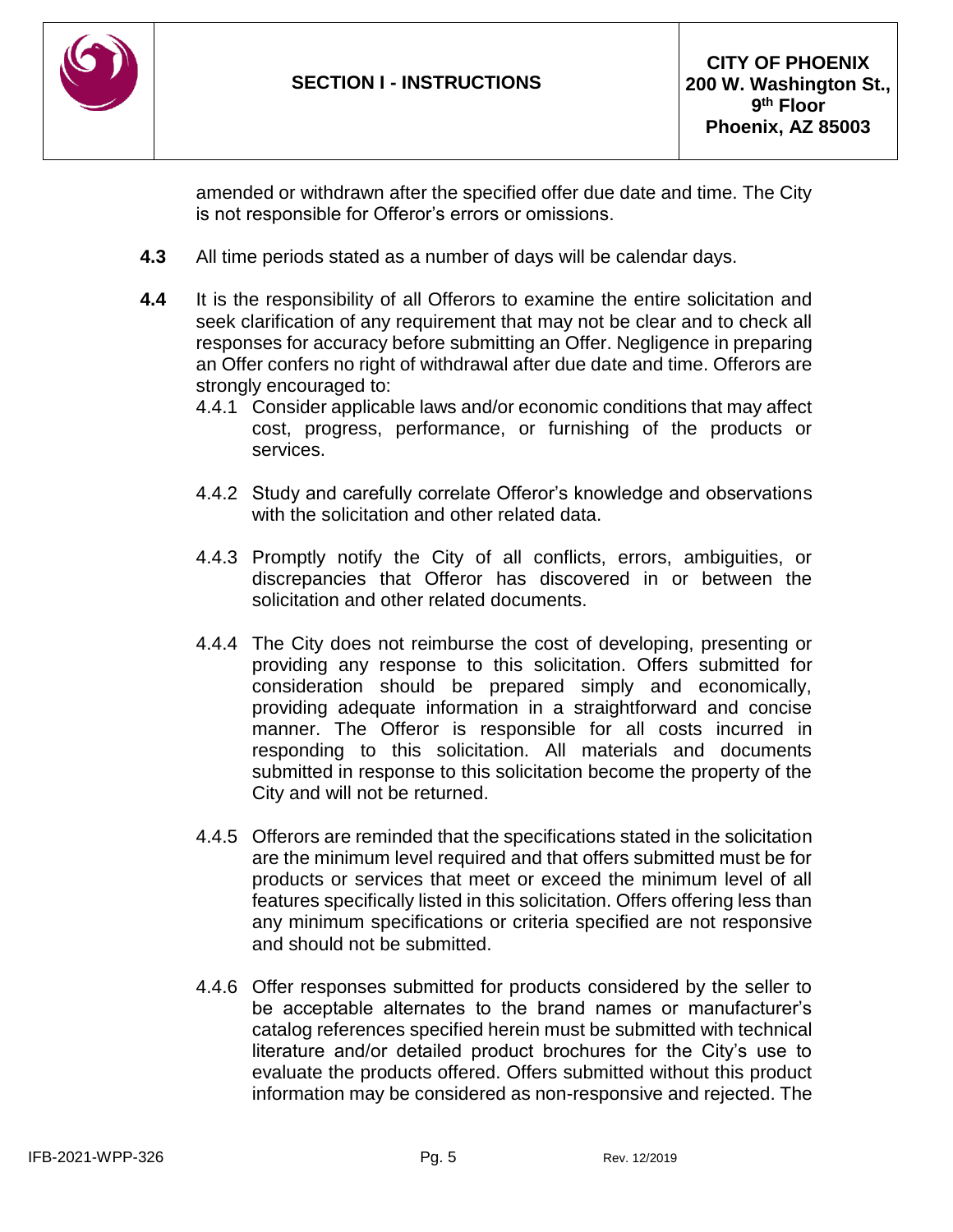

City will be the sole judge as to the acceptability of alternate products offered.

- 4.4.7 Prices will be submitted on a per unit basis by line item, when applicable. In the event of a disparity between the unit price and extended price, the unit price will prevail unless obviously in error.
- **5. OBTAINING A COPY OF THE SOLICITATION AND ADDENDA:** Interested Offerors may download the complete solicitation and addenda from [https://solicitations.phoenix.gov/.](https://solicitations.phoenix.gov/) Internet access is available at all public libraries. Any interested offerors without internet access may obtain this solicitation by calling the Procurement Officer or picking up a copy during regular business hours at the City of Phoenix Water Services Department, Procurement Division, 200 W. Washington St. 9<sup>th</sup>, Floor, Phoenix, AZ 85003. It is the Offeror's responsibility to check the website, read the entire solicitation, and verify all required information is submitted with their Offer.
- **6. EXCEPTIONS:** Offeror must not take any exceptions to any terms, conditions or material requirements of this solicitation. Offers submitted with exceptions may be deemed non-responsive and disqualified from further consideration in the City's sole discretion. Offerors must conform to all the requirements specified in the solicitation. The City encourages Offerors to send inquiries to the procurement officer rather than including exceptions in their Offer. See Inquiries and Schedule of Events.
- **7. INQUIRIES:** All questions that arise relating to this solicitation should be directed via email to the Procurement Officer and must be received by the due date indicated in the Schedule of Events. The City will not consider questions received after the deadline.

No informal contact initiated by Offerors on the proposed service will be allowed with members of City's staff from date of distribution of this solicitation until after city council awards the contract. All questions concerning or issues related to this solicitation must be presented **in writing**.

The Procurement Officer will answer written inquiries in an addendum and publish any addendums on the Procurement Website.

**8. ADDENDA:** The City of Phoenix will not be responsible for any oral instructions made by any employees or officers of the City of Phoenix regarding this solicitation. Any changes will be in the form of an addendum. The Offeror must acknowledge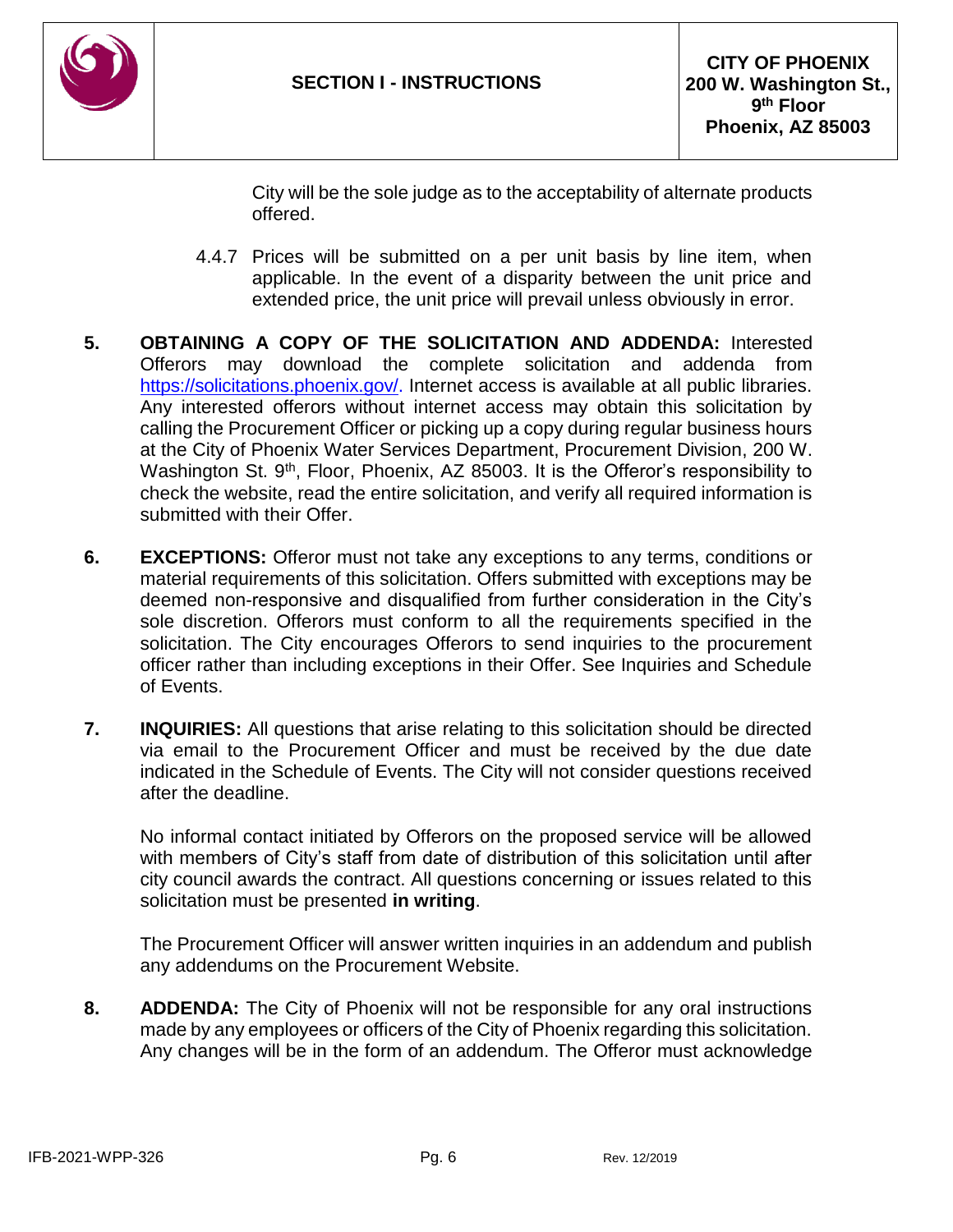

receipt of any/all addenda by signing and returning the document with the offer submittal.

- **9. BUSINESS IN ARIZONA:** The City will not enter contracts with Offerors (or any company(ies)) not granted authority to transact business, or not in good standing, in the state of Arizona by the Arizona Corporation Commission, unless the offeror asserts a statutory exception prior to entering a contract with the City**.**
- **10. LICENSES:** If required by law for the operation of the business or work related to this Offer, Offeror must possess all valid certifications and/or licenses as required by federal, state or local laws at the time of submittal.
- **11. CERTIFICATION:** By signature in the Offer section of the Offer and Acceptance page(s), Offeror certifies -
	- The submission of the Offer did not involve collusion or other anti-competitive practices.
	- The Offeror must not discriminate against any employee, or applicant for employment in violation of Federal or State Law.
	- The Offeror has not given, offered to give, nor intends to give at any time hereafter, any economic opportunity, future employment, gift, loan, gratuity, special discount, trip, favor, or service to a public servant in connection with the submitted offer.

#### **12. SUBMISSION OF OFFER:**

- **12.1** Many City departments have reduced the number of employees onsite in City buildings due to the COVID-19 pandemic. If you will be responding to this solicitation, please submit your bid **electronically** via email to [wsdprocurement@phoenix.gov.](mailto:wsdprocurement@phoenix.gov)
- **12.2** Offers must be in possession of the Department on or prior to the exact time and date indicated in the Schedule of Events. Late Offers will not be considered. The date and time on the email will provide proof of submission and verification if the bid was received on or prior to the Due Date and Time. The prevailing clock will be the City Department's email.
- **12.3** Offers must include the solicitation number on the subject line of the email when submitting their bid.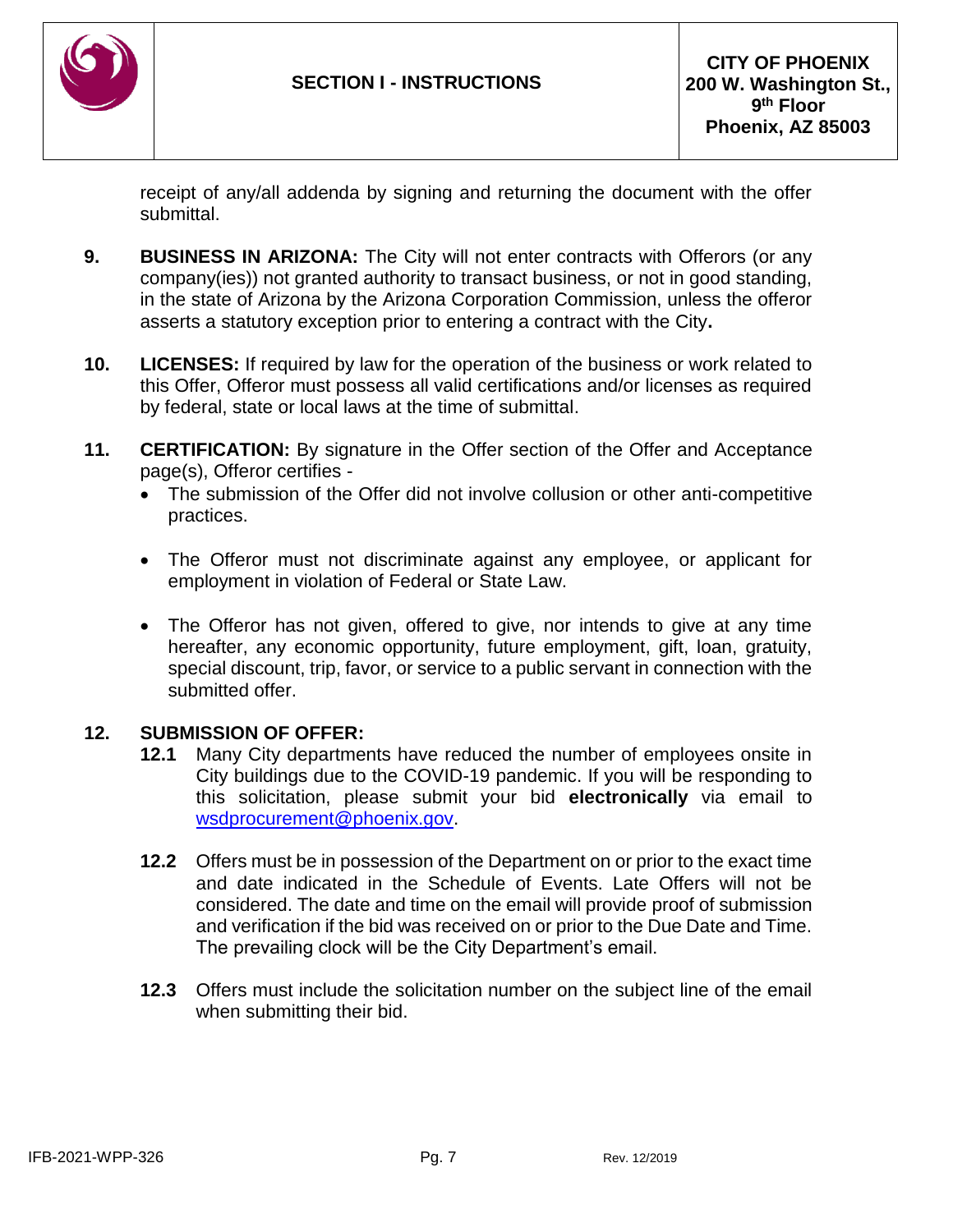

- **13. WITHDRAWAL OF OFFER:** At any time prior to the solicitation due date and time, an Offeror (or designated representative) may withdraw the Offer by submitting a request in writing and signed by a duly authorized representative.
- **14. OFFER RESULTS:** Offers will be opened on the offer due date, time and location indicated in the Schedule of Events, at which time the name of each Offeror, and the prices may be read. Offers and other information received in response to the solicitation will be shown only to authorized City personnel having a legitimate interest in them or persons assisting the City in the evaluation. Offers are not available for public inspection until after the City has posted the award recommendation on the City's website.

The City will post a preliminary Offer tabulation on the City's website, <https://solicitations.phoenix.gov/Awards> within five calendar days of the offer opening. The City will post the information on the preliminary tabulation as it was read during the offer opening. The City makes no guarantee as to the accuracy of any information on the preliminary tabulation. Once the City has reviewed the offers, the City will post an award recommendation on the website. The City will not provide any further notification to unsuccessful Offerors.

#### **15. PRE-AWARD QUALIFICATIONS:**

- **15.1** Offeror must have been in operation a minimum of two years. The Offeror's normal business activity during the past two years will have been for water softener exchange rental services and maintenance in accordance with the specifications as requested in this solicitation.
- **15.2** Upon notification of an award the Offeror will have 10 calendar days to submit a complete certificate of insurance in the minimum amounts and the coverages as required in Section IV - Insurance and Indemnification of this solicitation. Insurance requirements are non-negotiable.

## **16. AWARD OF CONTRACT:**

- **16.1** Unless otherwise indicated, award(s) will be made to the most responsive, responsible Offeror(s) who are regularly established in the services contained in this solicitation and who have demonstrated the ability to perform the required services in an acceptable manner.
- **16.2** Notwithstanding any other provision of this solicitation, the City reserves the right to: (1) waive any immaterial defect or informality; or (2) reject any or all Offers or portions thereof; or (3) reissue a solicitation.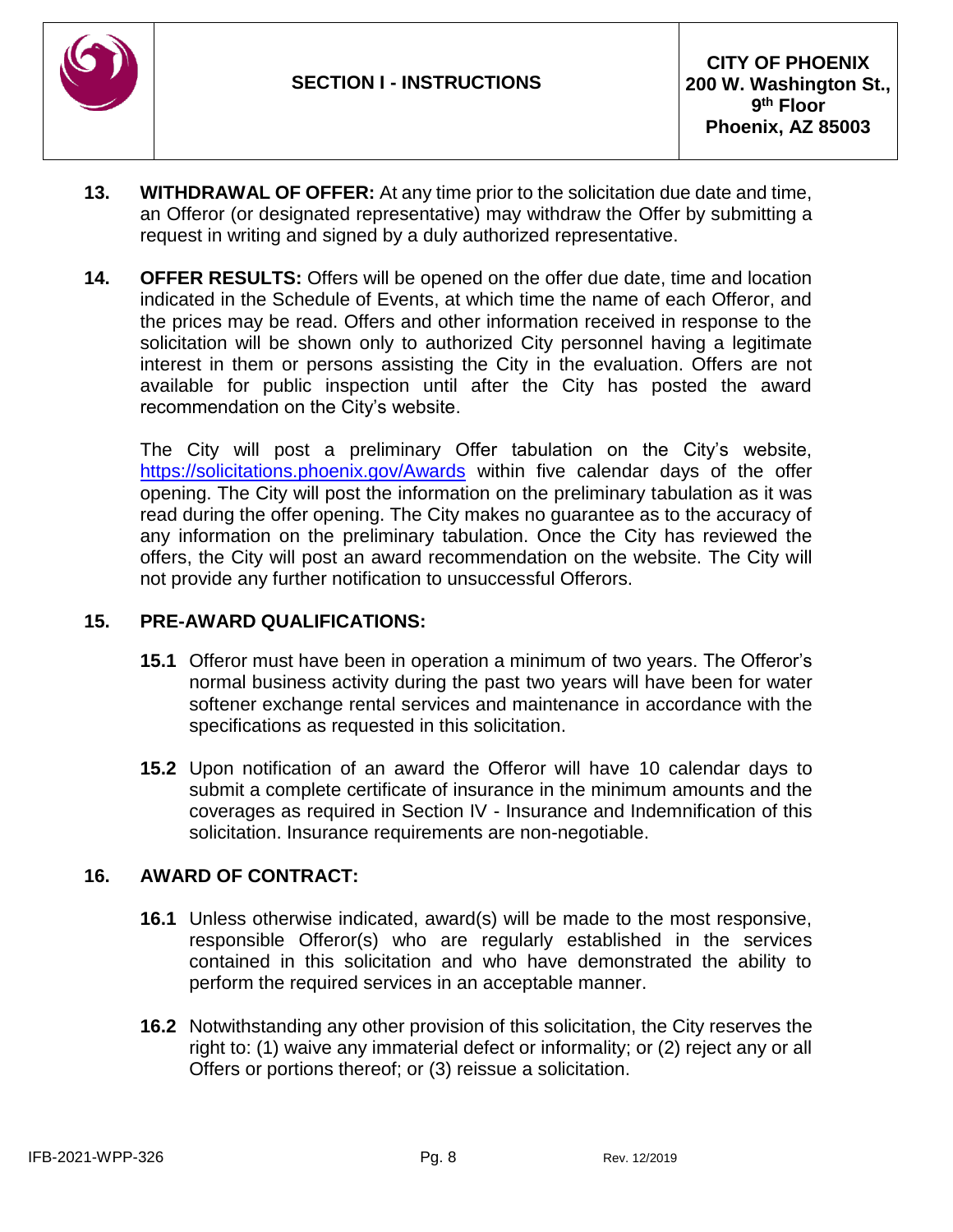

- **16.3** A response to a solicitation is an Offer to contract with the City based upon the terms, conditions, and specifications contained in the City's solicitation. Offers do not become contracts until the Water Services Department Director executes and City Clerk records. A contract has its inception in the award, eliminating a formal signing of a separate contract. For that reason, all of the terms, conditions and specifications of the procurement contract are contained in the solicitation, and in any addendum or contract amendment.
- **16.4** Factors that may be considered by the City include:
	- Technical capability of the Offeror to accomplish the scope of work required in the Solicitation. This may include performance history on past and current government or industrial contracts; and,
	- Safety record; and,
	- Vendor history of complaints and termination for convenience or cause.

#### **17. SOLICITATION TRANSPARENCY POLICY:**

- **17.1** Commencing on the date and time a solicitation is published, potential or actual offerors or respondents (including their representatives) shall only discuss matters associated with the solicitation with the Mayor, any members of City Council, the City Manager, any Deputy City Manager, or any department director directly associated with the solicitation (including in each case their assigned staff, except for the designated procurement officer) at a public meeting, posted under Arizona Statutes, until the resulting contract(s) are awarded to all offers or responses are rejected and the solicitation is cancelled without any announcement by the Procurement Officer of the City's intent to reissue the same or similar solicitation.
- **17.2** As long as the solicitation is not discussed, Offerors may continue to conduct business with the City and discuss business that is unrelated to the solicitation with the City staff.
- **17.3** Offerors may discuss their proposal or the solicitation with the Mayor or one or more members of the Phoenix City Council, provided such meetings are scheduled through the Procurement Officer, and are posted as open meetings with the City Clerk at least 24 hours prior to the scheduled meetings. The City Clerk will be responsible for posting the meetings. The posted notice shall identify the participants and the subject matter, as well as invite the public to participate.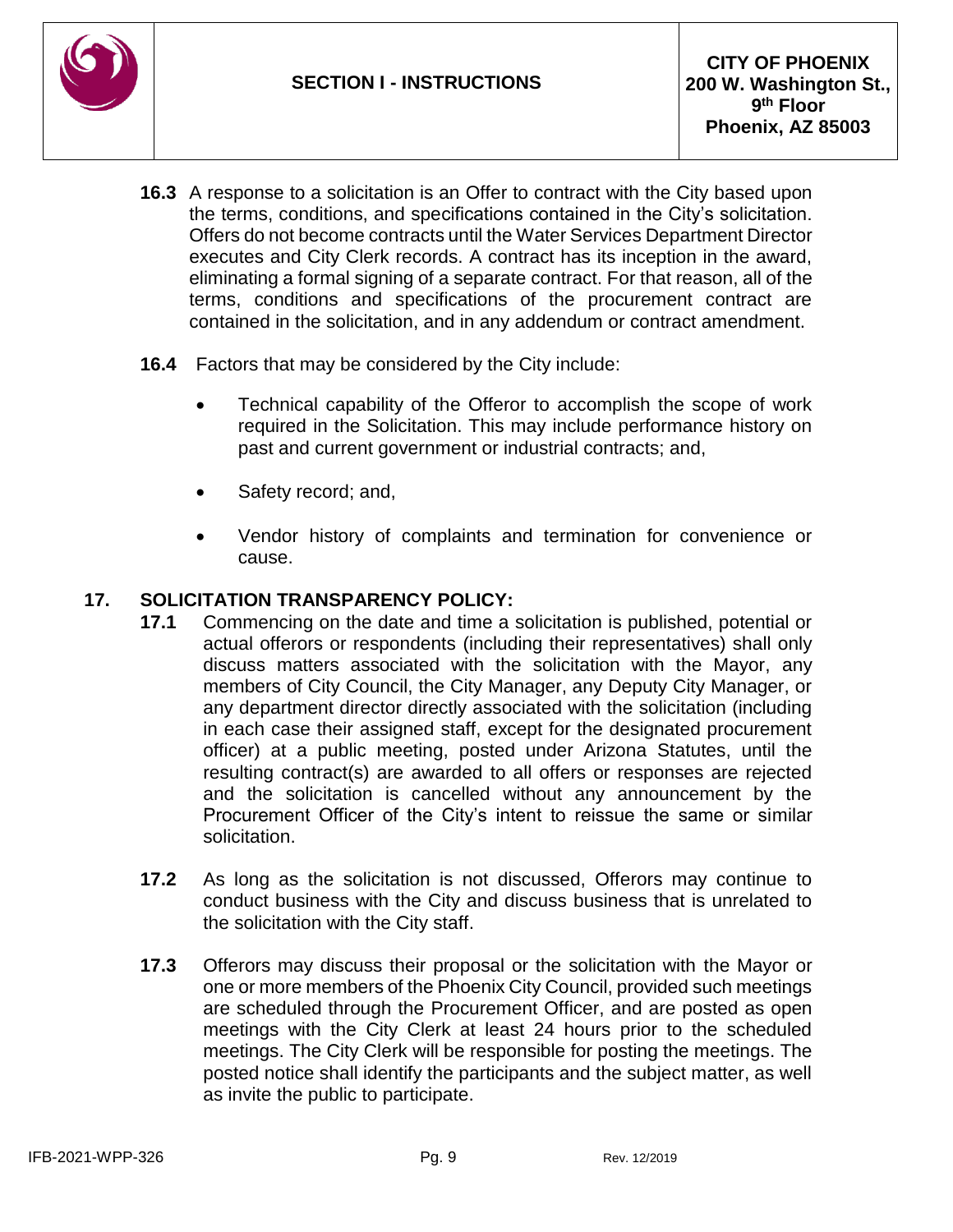

- **17.4** With respect to the selection of the successful Offerors, the City Manager and/or City Manager's Office will continue the past practice of exerting no undue influence on the process. In all solicitations of bids and proposals, any direction on the selection from the City Manager and/or City Manager's Office and Department Head (or representative) to the proposal review panel or selecting authority must be provided in writing to all prospective Offerors.
- **17.5** This policy is intended to create a level playing field for all Offerors, assure that contracts are awarded in public, and protect the integrity of the selection process. **OFFERORS THAT VIOLATE THIS POLICY SHALL BE DISQUALIFIED.** After official Notice is received by the City for disqualification, the Offeror may follow the Protest process, unless the Solicitation is cancelled without notice of intent to re-issue.
- **17.6** "To discuss" means any contact by the Offeror, regardless of whether the City responds to the contact. Offerors that violate this policy will be disqualified until the resulting contract(s) are awarded, or all offers or responses are rejected and the solicitation is cancelled without any announcement by the Procurement Officer of the City's intent to reissue the same or a similar solicitation. The City interprets the policy as continuing through a cancellation of a solicitation until Council award of the contract, as long as the City cancels with a statement that the City will rebid the solicitation.

## **18. PROTEST PROCESS:**

- **18.1** Offeror may protest the contents of a solicitation no later than seven days before the solicitation deadline when the protest is based on an apparent alleged mistake, impropriety or defect in the solicitation. Protests filed regarding the solicitation may be addressed by an amendment to the solicitation or denied by the City. If denied, the opening and award will proceed unless the City determines that it is in the City's best interests to set new deadlines, amend the solicitation, cancel or re-bid.
- **18.2** Therefore, unless otherwise notified by a formal amendment, the Protester must adhere to all solicitation dates and deadlines, including timely filing of an offer, regardless of filing a protest.
- **18.3** Offeror may protest an adverse determination issued by the City regarding responsibility and responsiveness, within seven days of the date the Offeror was notified of the adverse determination.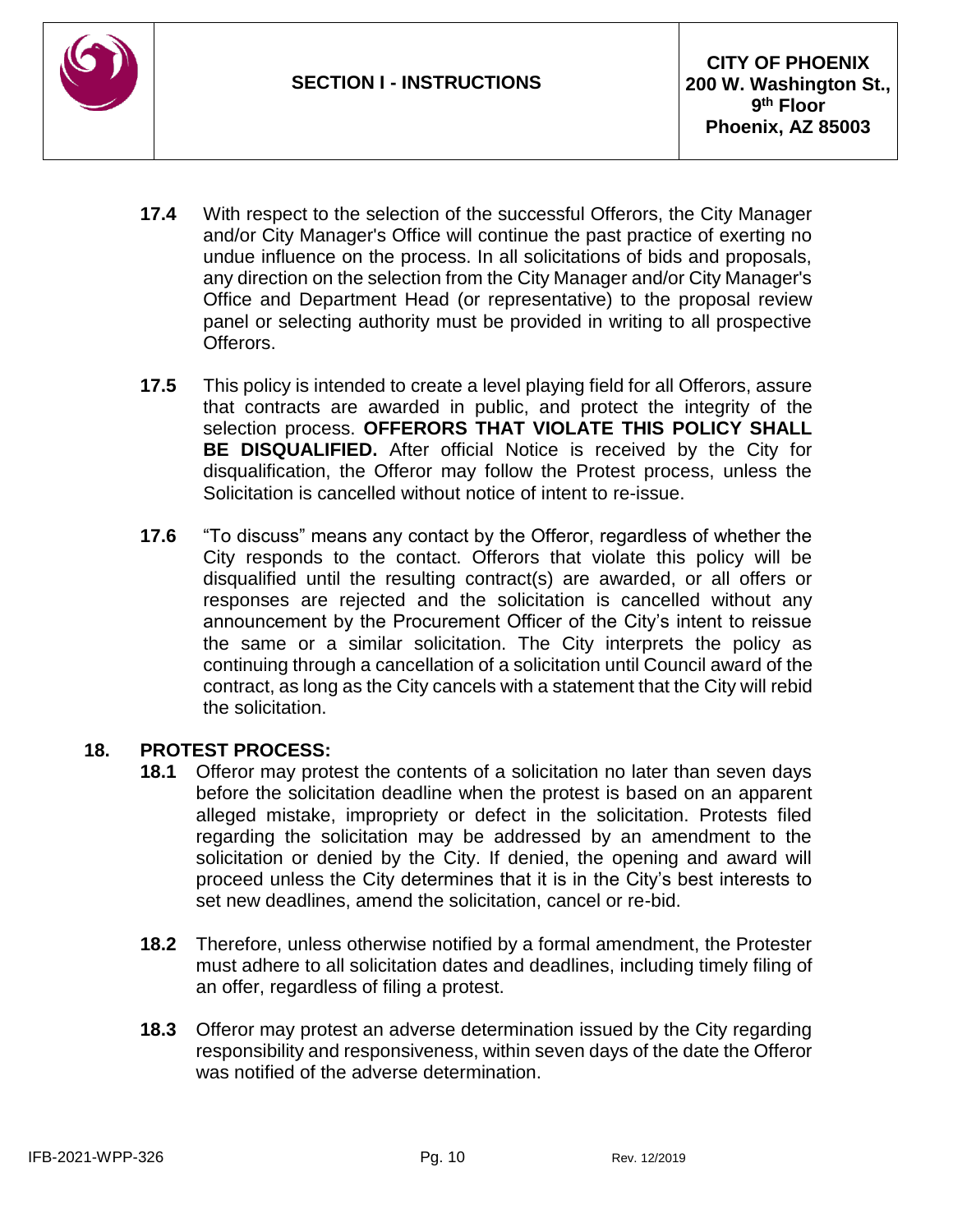

- **18.4** Offeror may protest an award recommendation if the Offeror can establish that it had a substantial chance of being awarded the contract and will be harmed by the recommended award. The City will post recommendations on the City's website to award the contract(s) to an Offeror(s). Offeror must submit award protests within seven days after the posting of the award recommendation, with exceptions only for good cause shown, within the City's full and final discretion.
- **18.5** All protests will be in writing, filed with the Procurement Officer identified in the solicitation and include the following:
	- 18.5.1 Identification of the solicitation number;
	- 18.5.2 The name, address and telephone number of the protester;
	- 18.5.3 A detailed statement describing the legal and factual grounds for the protest, including copies of relevant documents;
	- 18.5.4 The form of relief requested; and,
	- 18.5.5 The signature of the protester or its authorized representative.
- **18.6** The Procurement Officer will render a written decision within a reasonable period after the protest is filed. The City will not request City Council authorization to award the contract until the protest process is complete. All protests and appeals must be submitted in accordance with the City's Procurement Code, (Phoenix City Code, Ch. 43) and any protests or appeals not submitted within the time requirements will not be considered. Protests must be filed with the Procurement Officer.
- **19. PUBLIC RECORD:** All Offers submitted in response to this solicitation will become the property of the City and become a matter of public record available for review pursuant to Arizona State law. If an Offeror believes that a specific section of its Offer response is confidential, the Offeror will isolate the pages marked confidential in a specific and clearly labeled section of its Offer response. An Offeror may request specific information contained within its Offer is treated by the Procurement Officer as confidential provided the Offeror clearly labels the information "confidential." To the extent necessary for the evaluation process, information marked as "confidential" will not be treated as confidential. Once the procurement file becomes available for public inspection, the Procurement Officer will not make any information identified by the Offerors as "confidential" available to the public unless necessary to support the evaluation process or if specifically requested in accordance with applicable public records law. When a public records request for such information is received, the Procurement Officer will notify the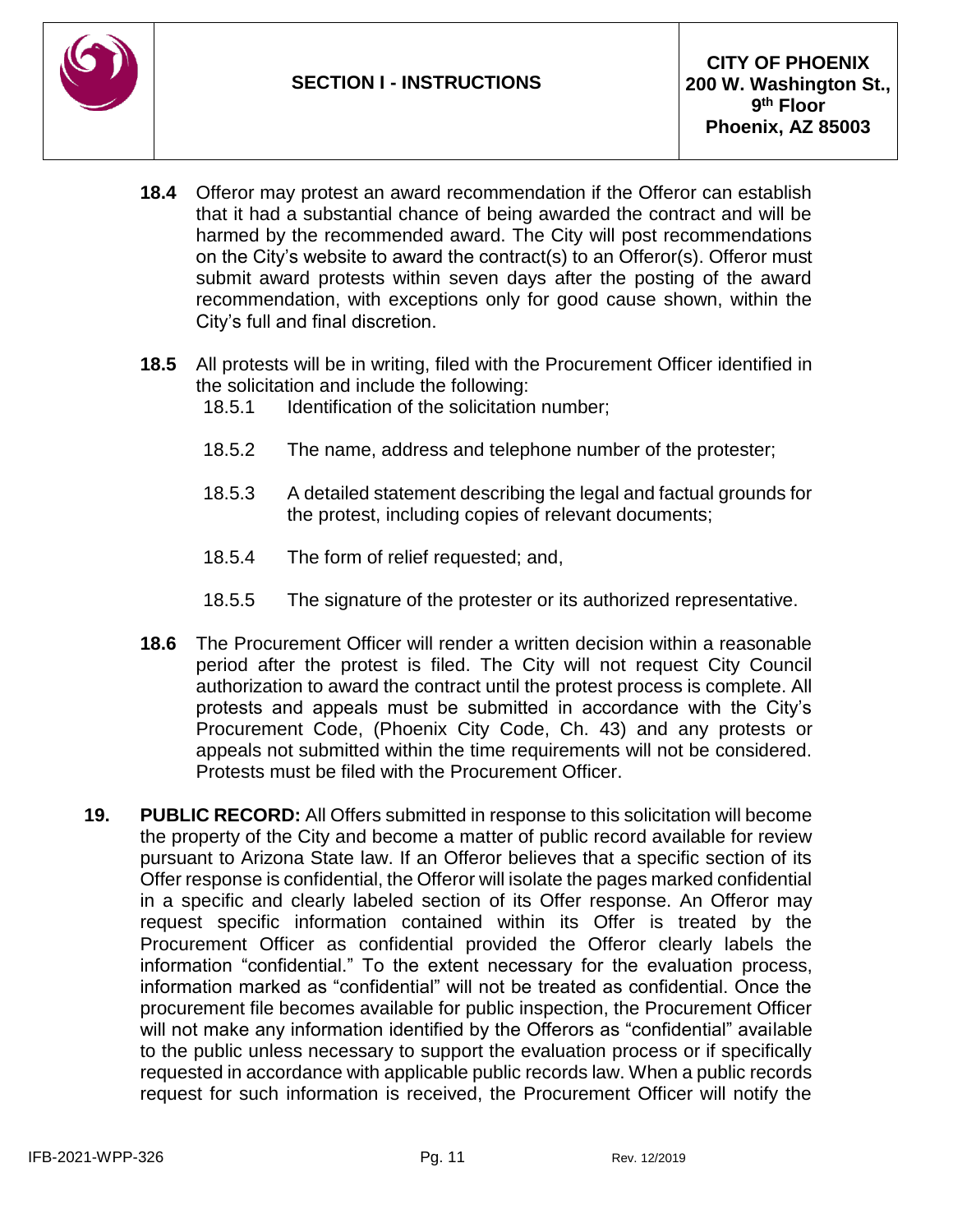

Offeror in writing of any request to view any portion of its Offer marked "confidential." The Offeror will have the time set forth in the notice to obtain a court order enjoining such disclosure. If the Offeror does not provide the Procurement Officer with a court order enjoining release of the information during the designated time, the Procurement Officer will make the information requested available for inspection.

- **20. LATE OFFERS:** Late Offers must be rejected, except for good cause. If a late Offer is submitted, the Department will document the date and time of the submittal of the late Offer, keep the Offer and notify the Offeror that its Offer was disqualified for being late.
- **21. RIGHT TO DISQUALIFY:** The City reserves the right to disqualify any Offeror who fails to provide information or data requested or who provides materially inaccurate or misleading information or data. The City further reserves the right to disqualify any Offeror on the basis of any real or apparent conflict of interest that is disclosed by the Offeror submitted or any other data or information available to the City. This disqualification is at the sole discretion of the City. By submission of a solicitation response, the Offeror waives any right to object now or at any future time, before any agency or body including, but not limited to, the City Council of the City or any court as to the exercise by the City of such right to disqualify or as to any disqualification by reason of real or apparent conflict of interest determined by the City. The City reserves the right to replace the disqualified Offeror.
- **22. CONTRACT AWARD:** The City reserves the right to award a contract by individual line items, by group, all or none, or any other combination most advantageous to the City. The City reserves the right to multiple award.

## **23. DETERMINING RESPONSIVENESS AND RESPONSIBILITY:**

- **23.1** Offers will be reviewed for documentation of any required qualifications, and completeness and compliance with the solicitation requirements. The City reserves sole discretion to determine responsiveness and responsibility.
- **23.2** Responsiveness: Nonresponsive Offers will not be considered in the evaluation process. The solicitation states criteria that determine responsiveness, and the solicitation includes terms and conditions that if included or excluded from Offers will render an Offer nonresponsive.
- **23.3** Responsibility: To obtain true economy, the City must conduct solicitations to minimize the possibility of a subsequent default by the Offeror, late deliveries, or other unsatisfactory performance that may result in additional administrative costs. It is important that the Offeror be a responsible Offeror.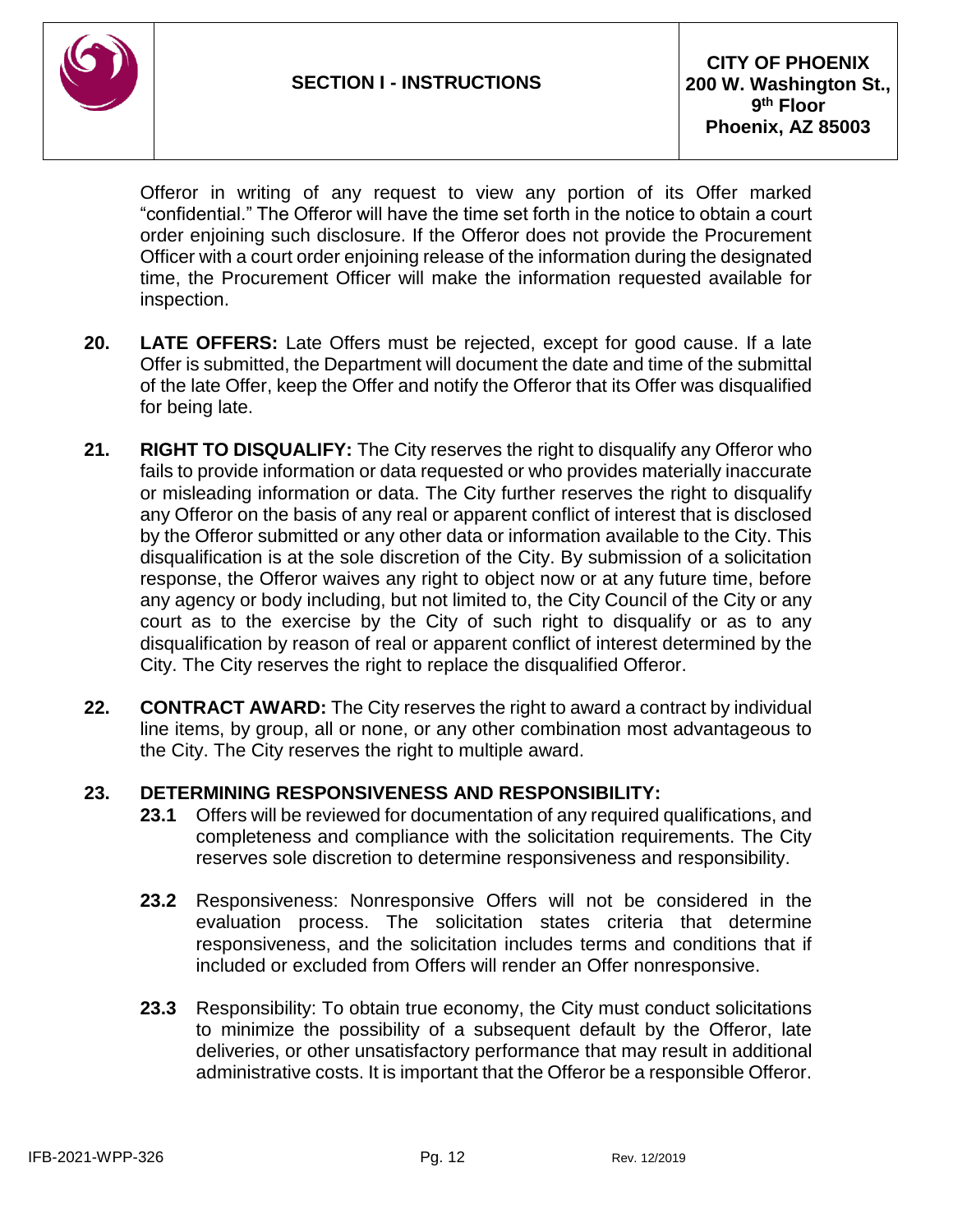

Responsibility includes the Offeror's integrity, skill, capacity, experience, and facilities for conducting the work to be performed.

**24. EQUAL LOW OFFER:** Contract award will be made by putting the names of the tied vendors in a cup for a blind drawing limited to those bidders with tied offers. If time permits, the offerors involved will be given an opportunity to attend the drawing. The drawing will be witnessed by at least three persons, and the contract file will contain the names and addresses of the witnesses.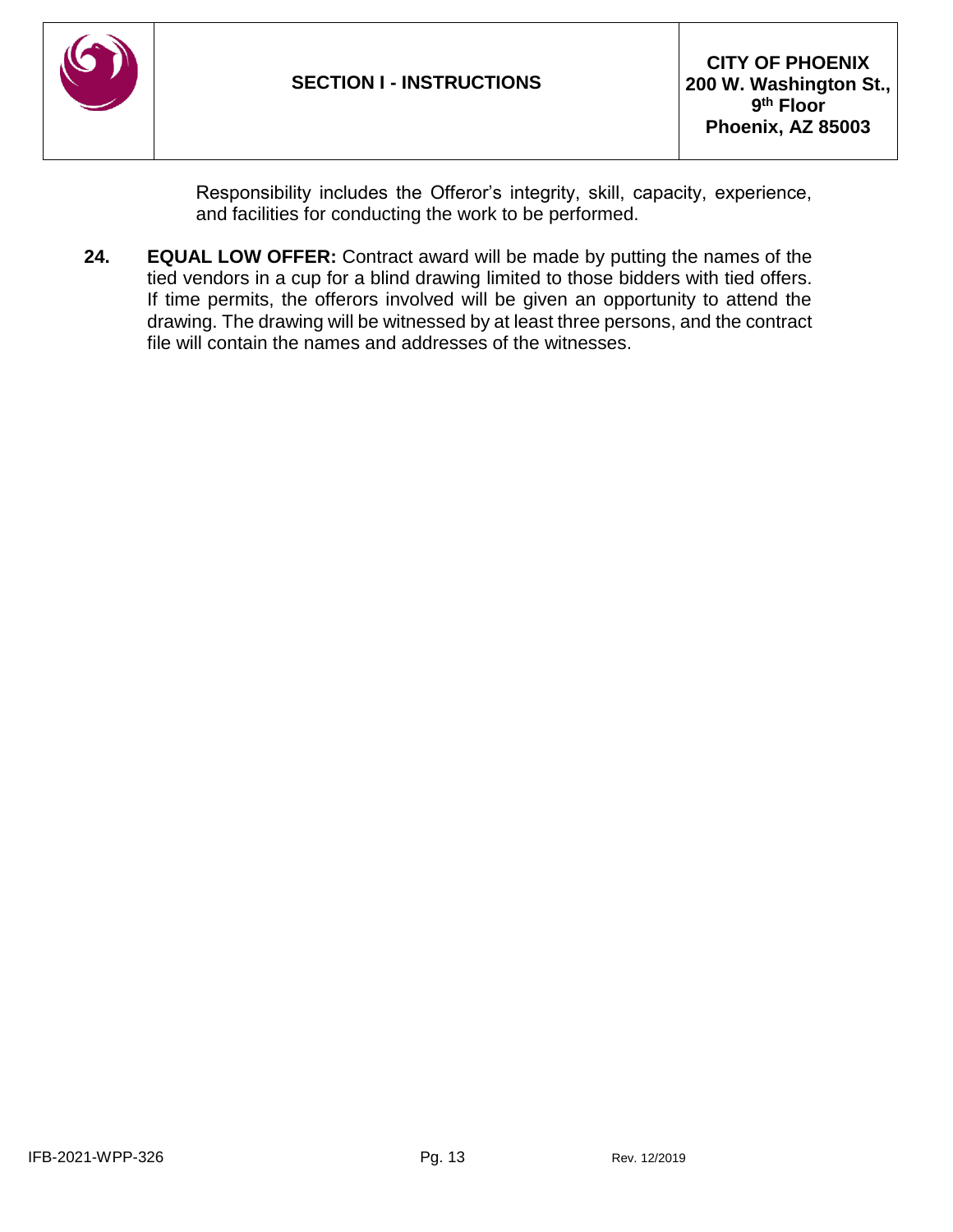

## **1. DEFINITION OF KEY WORDS USED IN THE SOLICITATION:**

- **Shall, Will, Must:** Indicates a mandatory requirement. Failure to meet these mandatory requirements may result in the rejection of Offer as non-responsive.
- **Should:** Indicates something that is recommended but not mandatory. If the Contractor fails to provide recommended information, the City may, at its sole option, ask the Contractor to provide the information or evaluate the offer without the information.

**May:** Indicates something that is not mandatory but permissible.

For purposes of this solicitation, the following definitions will apply:

- "Buyer" or "Procurement Officer" City of Phoenix staff person responsible for the solicitation. The City employee or employees who have specifically been designated to act as a contact person or persons to the Contractor, and responsible for monitoring and overseeing the Contractor's performance under this contract.
- "City" The City of Phoenix
- "Contractor" The individual, partnership, or corporation who, as a result of the competitive process, is awarded a contract by the City of Phoenix.
- "Contract" or "Agreement" The legal agreement executed between the City of Phoenix, AZ and the Contractor.

"Days" Means calendar days unless otherwise specified.

"Water Services Director" The contracting authority for the Water Services Department, City of Phoenix, AZ, authorized to sign contracts and amendments thereto on behalf of the City of Phoenix, AZ.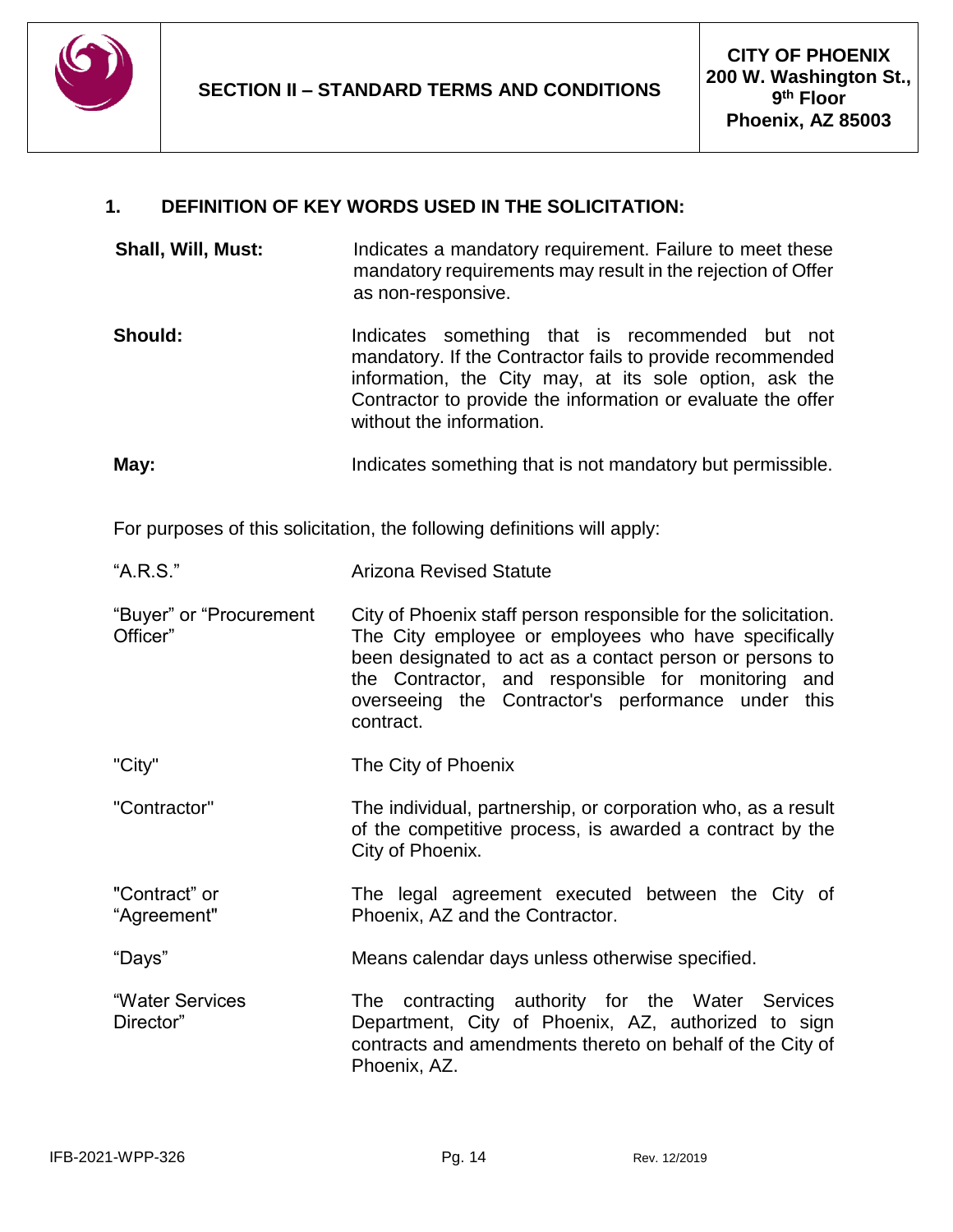

| "Employer"         | Any individual or type of organization that transacts<br>business in this state, that has a license issued by an<br>agency in this state and employs one or more employees<br>in this state. Employer includes this state, any political<br>subdivision of this state and self-employed persons. In the<br>case of an independent contractor, employer means the<br>independent contractor and does not mean the person or<br>organization that uses contract labor. (A.R.S. 23-211). |
|--------------------|---------------------------------------------------------------------------------------------------------------------------------------------------------------------------------------------------------------------------------------------------------------------------------------------------------------------------------------------------------------------------------------------------------------------------------------------------------------------------------------|
| "Offer"            | Means a response from a supplier, contractor or service<br>provider to a solicitation request that, if awarded, binds the<br>supplier, contractor or service provider to perform in<br>accordance with the contract. Same as bid, proposal,<br>quotation or tender.                                                                                                                                                                                                                   |
| "Offeror"          | Any Vendor, Seller or Supplier submitting a competitive<br>offer in response to a solicitation from the City. Same as<br>Bidder or Proposer.                                                                                                                                                                                                                                                                                                                                          |
| "Solicitation"     | Means an Invitation for Bid (IFB), Request for Proposal<br>(RFP), Request for Quotations (RFQ), Request for<br>Qualifications (RFQu) and request for sealed bids, or any<br>other type of formal procurement which the City makes<br>public through advertising, mailings, or some other method<br>of communication. It is the process by which the City seeks<br>information, proposals, bids or quotes from suppliers.                                                              |
| "Suppliers"        | Firms, entities or individuals furnishing goods or services to<br>the City.                                                                                                                                                                                                                                                                                                                                                                                                           |
| "Vendor or Seller" | A seller of goods or services.                                                                                                                                                                                                                                                                                                                                                                                                                                                        |

#### **2. CONTRACT INTERPRETATION:**

- **2.1 APPLICABLE LAW:** This Contract will be governed by the law of the State of Arizona, and suits pertaining to this Contract will be brought only in Federal or State courts in Maricopa County, State of Arizona.
- **2.2 CONTRACT ORDER OF PRECEDENCE:** In the event of a conflict in the provisions of the Contract, as accepted by the City and as they may be amended, the following will prevail in the order set forth below: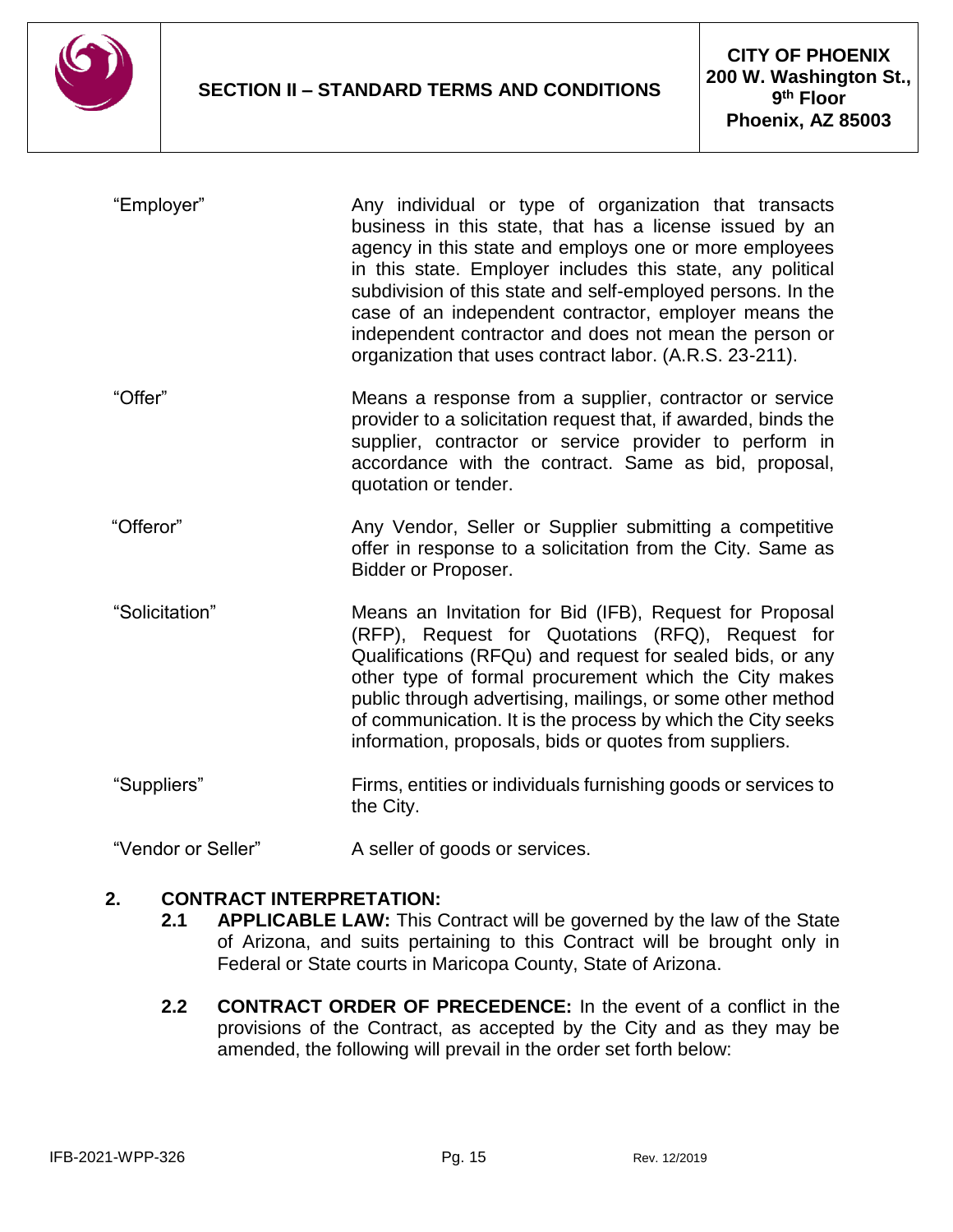

- 2.2.1 Special terms and conditions.
- 2.2.2 Standard terms and conditions.
- 2.2.3 Amendments.
- 2.2.4 Statement or scope of work.
- 2.2.5 Specifications.
- 2.2.6 Attachments.
- 2.2.7 Exhibits.
- 2.2.8 Instructions to Contractors.
- 2.2.9 Other documents referenced or included in the Solicitation.
- **2.3 ORGANIZATION – EMPLOYMENT DISCLAIMER:** The Agreement resulting hereunder is not intended to constitute, create, give rise to or otherwise recognize a joint venture agreement or relationship, partnership or formal business organization of any kind, and the rights and obligations of the parties will be only those expressly set forth in the agreement. The parties agree that no persons supplied by the Contractor in the performance of Contractor's obligations under the agreement are considered to be City's employees and that no rights of City civil service, retirement or personnel rules accrue to such persons. The Contractor will have total responsibility for all salaries, wage bonuses, retirement, withholdings, workmen's compensation, occupational disease compensation, unemployment compensation, other employee benefits and all taxes and premiums appurtenant thereto concerning such persons, and will save and hold the City harmless with respect thereto.
- **2.4 SEVERABILITY:** The provisions of this Contract are severable to the extent that any provision or application held to be invalid will not affect any other provision or application of the contract which may remain in effect without the invalid provision or application.
- **2.5 NON-WAIVER OF LIABILITY:** The City of Phoenix as a public entity supported by tax monies, in execution of its public trust, cannot agree to waive any lawful or legitimate right to recover monies lawfully due it. Therefore, any Contractor agrees that it will not insist upon or demand any statement whereby the City agrees to limit in advance or waive any right the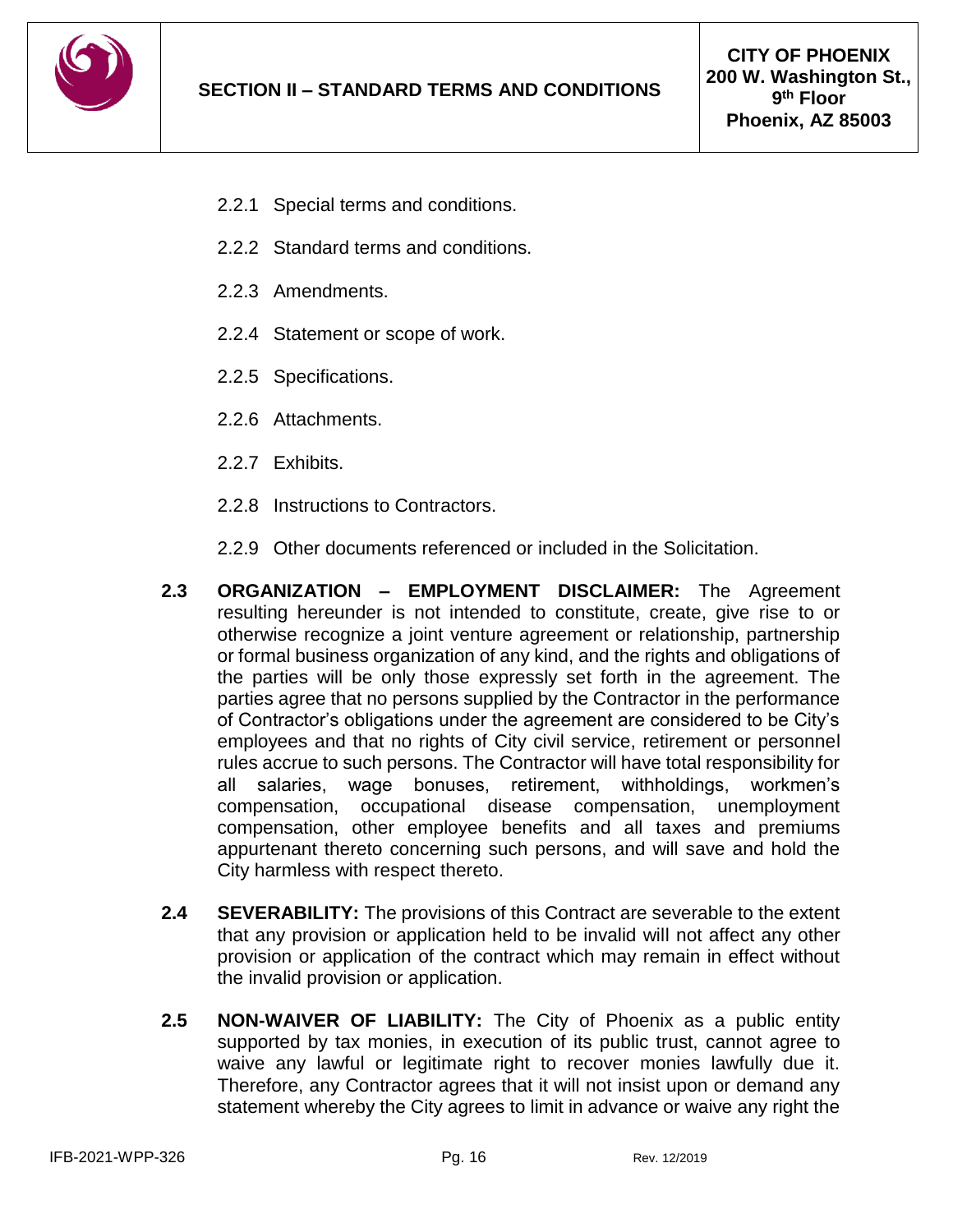

City might have to recover actual lawful damages in any court of law under applicable Arizona law.

**2.6 PAROL EVIDENCE:** This Agreement is intended by the parties as a final expression of their agreement and is intended also as a complete and exclusive statement of the terms of this agreement. No course of prior dealings between the parties and no usage in the trade will be relevant to supplement or explain any term used in this Contract. Acceptance or acquiescence in a course of performance rendered under this contract will not be relevant to determine the meaning of this Contract even though the accepting or acquiescing party has knowledge of the nature of the performance and opportunity to object.

#### **3. CONTRACT ADMINISTRATION AND OPERATION:**

- **3.1 RECORDS:** All books, accounts, reports, files and other records relating to the contract will be subject at all reasonable times to inspection and audit by the City for five years after completion of the contract. Such records will be produced at a City of Phoenix office as designated by the City. Confidentiality will be maintained, and City will not violate any proprietary or other confidentiality agreements vendor has in place.
- **3.2 DISCRIMINATION PROHIBITED:** Contractor agrees to abide by the provisions of the Phoenix City Code Chapter 18, Article V as amended.

Any contractor, in performing under this contract, will not discriminate against any worker, employee or applicant, or any member of the public, because of race, color, religion, sex, national origin, age or disability nor otherwise commit an unfair employment practice. The supplier and/or lessee will take action to ensure that applicants are employed, and employees are dealt with during employment without regard to their race, color, religion, sex, or national origin, age or disability and adhere to a policy to pay equal compensation to men and women who perform jobs that require substantially equal skill, effort and responsibility, and that are performed within the same establishment under similar working conditions. Such action will include but not be limited to the following: Employment, promotion, demotion or transfer, recruitment or recruitment advertising, layoff or termination; rates of pay or other forms of compensation; and selection for training; including apprenticeship. The supplier further agrees that this clause will be incorporated in all subcontracts with all labor organizations furnishing skilled, unskilled and union labor, or who may perform any such labor or services in connection with this contract. Contractor further agrees that this clause will be incorporated in all subcontracts, job-contractor agreements or subleases of this agreement entered into by supplier/lessee.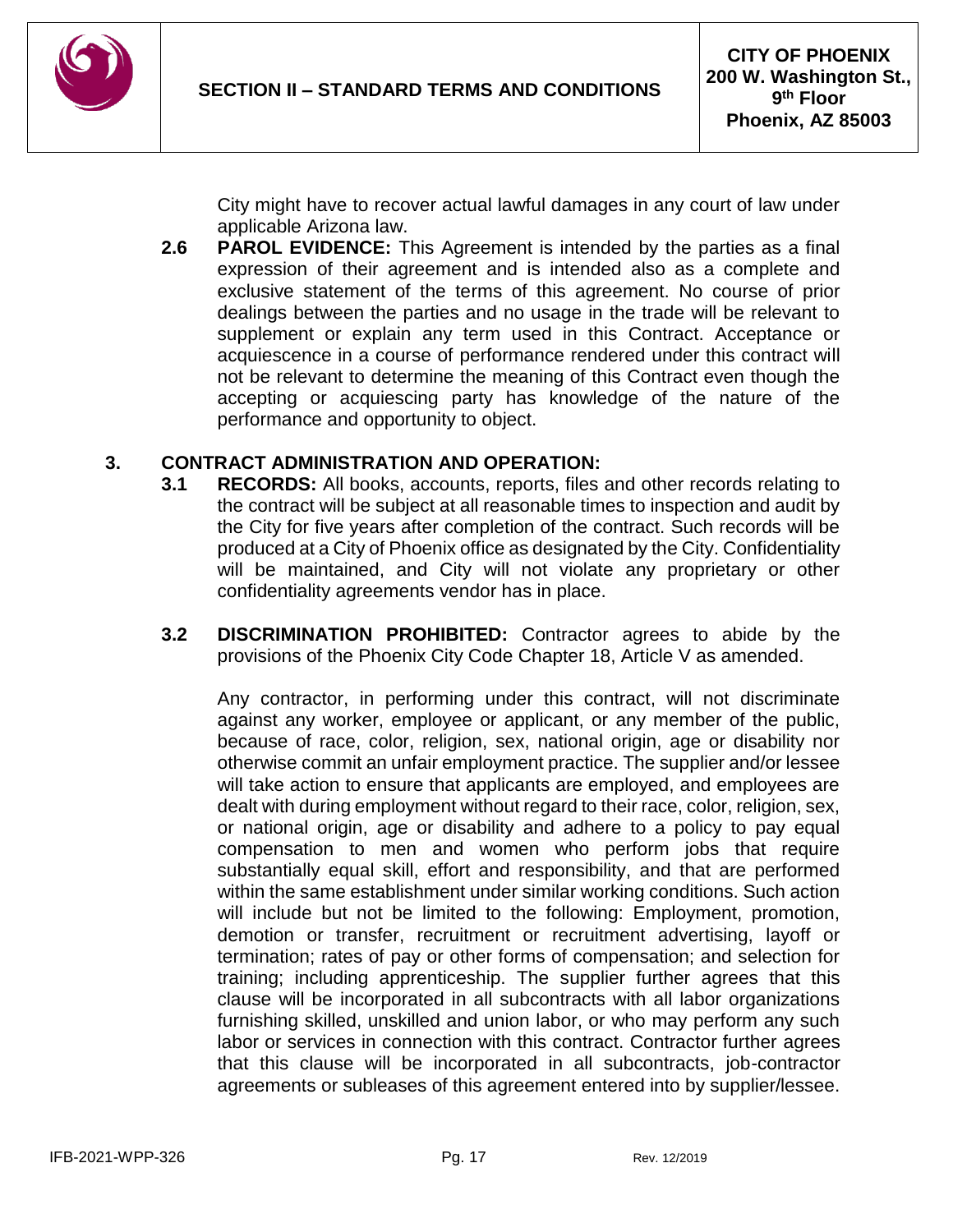

- **3.3 EQUAL EMPLOYMENT OPPORTUNITY AND PAY:** In order to do business with the City, Contractor must comply with Phoenix City Code, 1969, Chapter 18, Article V, as amended, Equal Employment Opportunity Requirements. Contractor will direct any questions in regard to these requirements to the Equal Opportunity Department, (602) 262-6790.
	- 3.3.1 **For a Contractor with** *35 employees or fewer:* Contractor in performing under this Agreement shall not discriminate against any worker, employee or applicant, or any member of the public, because of race, color, religion, sex, national origin, age, or disability, nor otherwise commit an unfair employment practice. The Contractor will ensure that applicants are employed, and employees are dealt with during employment without regard to their race, color, religion, sex, national origin, age, or disability. Such action shall include but not be limited to the following: employment, promotion, demotion or transfer, recruitment or recruitment advertising, layoff or termination; rates of pay or other forms of compensation; and selection for training; including apprenticeship. The Contractor further agrees that this clause will be incorporated in all subcontracts related to this Agreement that involve furnishing skilled, unskilled and union labor, or who may perform any such labor or services in connection with this Agreement. Contractor further agrees that this clause will be incorporated in all subcontracts, Contractor agreements or subleases of this agreement entered into by supplier/lessee.
	- 3.3.2 **For a Contractor with** *more than 35 employees:* Contractor in performing under this Agreement shall not discriminate against any worker, employee or applicant, or any member of the public, because of race, color, religion, sex, national origin, age, or disability, nor otherwise commit an unfair employment practice. The Contractor will ensure that applicants are employed, and employees are dealt with during employment without regard to their race, color, religion, sex, national origin, age, or disability, and shall adhere to a policy to pay equal compensation to men and women who perform jobs that require substantially equal skill, effort, and responsibility, and that are performed within the same establishment under similar working conditions. Such action shall include but not be limited to the following: employment, promotion, demotion or transfer, recruitment or recruitment advertising, layoff or termination; rates of pay or other forms of compensation; and selection for training; including apprenticeship. The Contractor further agrees that this clause will be incorporated in all subcontracts with all labor organizations furnishing skilled, unskilled and union labor, or who may perform any such labor or services in connection with this contract. Contractor further agrees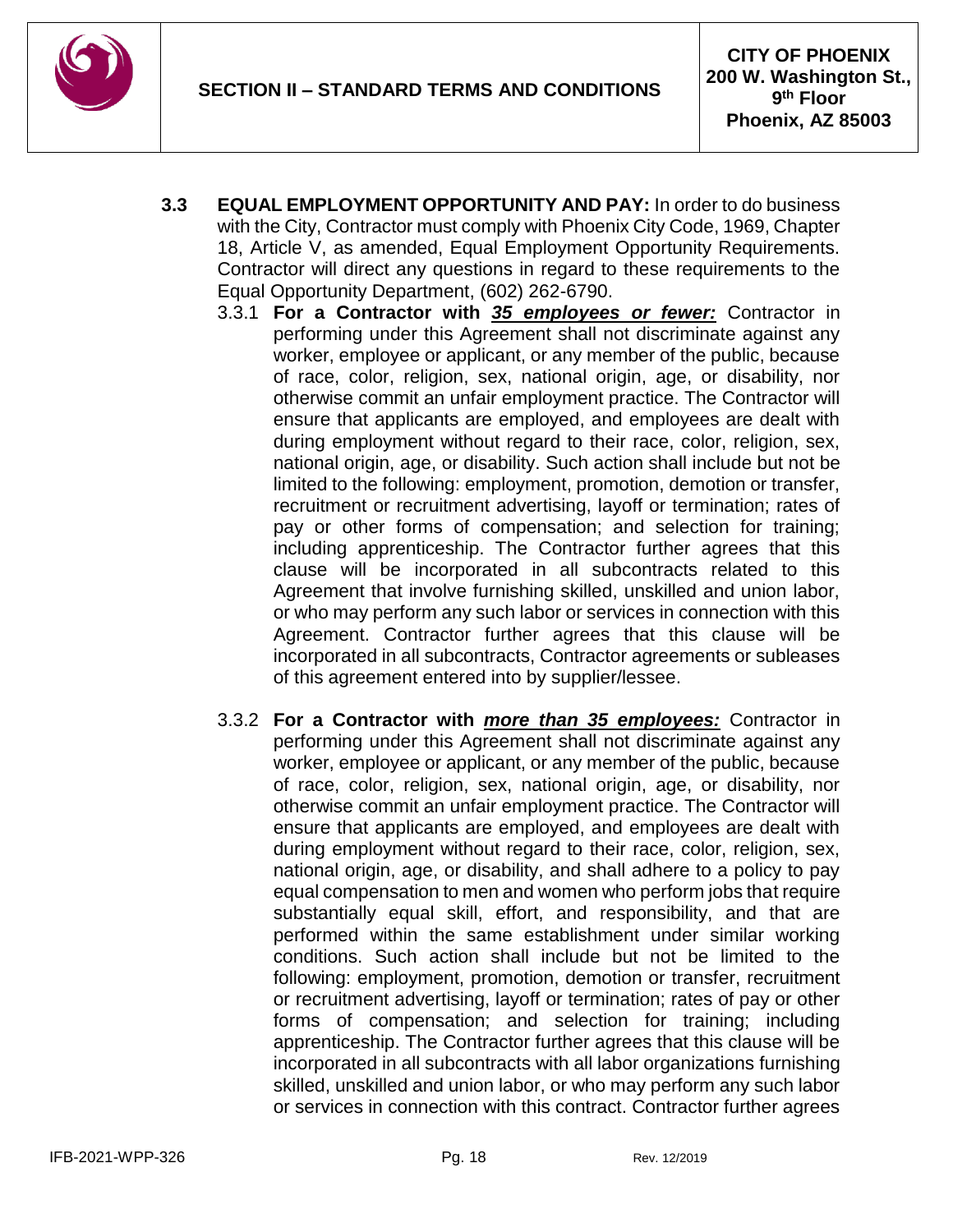

that this clause will be incorporated in all subcontracts, job-Contractor agreements or subleases of this Agreement entered into by supplier/lessee. The Contractor further agrees not to discriminate against any worker, employee or applicant, or any member of the public, because of sexual orientation or gender identity or expression and shall ensure that applicants are employed, and employees are dealt with during employment without regard to their sexual orientation or gender identity or expression.

- 3.3.3 **Documentation:** Suppliers and lessees may be required to provide additional documentation to the Equal Opportunity Department affirming that a nondiscriminatory policy is being utilized.
- 3.3.4 **Monitoring:** The Equal Opportunity Department shall monitor the employment policies and practices of suppliers and lessees subject to this article as deemed necessary. The Equal Opportunity Department is authorized to conduct on-site compliance reviews of selected firms, which may include an audit of personnel and payroll records, if necessary.
- **3.4 LEGAL WORKER REQUIREMENTS:** The City of Phoenix is prohibited by A.R.S. § 41-4401 from awarding a contract to any Contractor who fails, or whose subcontractors fail, to comply with A.R.S. § 23-214(A). Therefore, Contractor agrees that:
	- 3.4.1 Contractor and each subcontractor it uses warrants their compliance with all federal immigration laws and regulations that relate to their employees and their compliance with A.R.S. § 23-214, subsection A.
	- 3.4.2 A breach of a warranty under paragraph 1 will be deemed a material breach of the contract that is subject to penalties up to and including termination of the contract.
	- 3.4.3 The City of Phoenix retains the legal right to inspect the papers of any Contractor or subcontractor employee who works on the contract to ensure that the Contractor or subcontractor is complying with the warranty under paragraph 1**.**
- **3.5 HEALTH, ENVIRONMENTAL AND SAFETY REQUIREMENTS:** The Contractor's products, services and facilities will be in full compliance with all applicable Federal, State and local health, environmental and safety laws, regulations, standards, codes and ordinances, regardless of whether or not they are referred to by the City.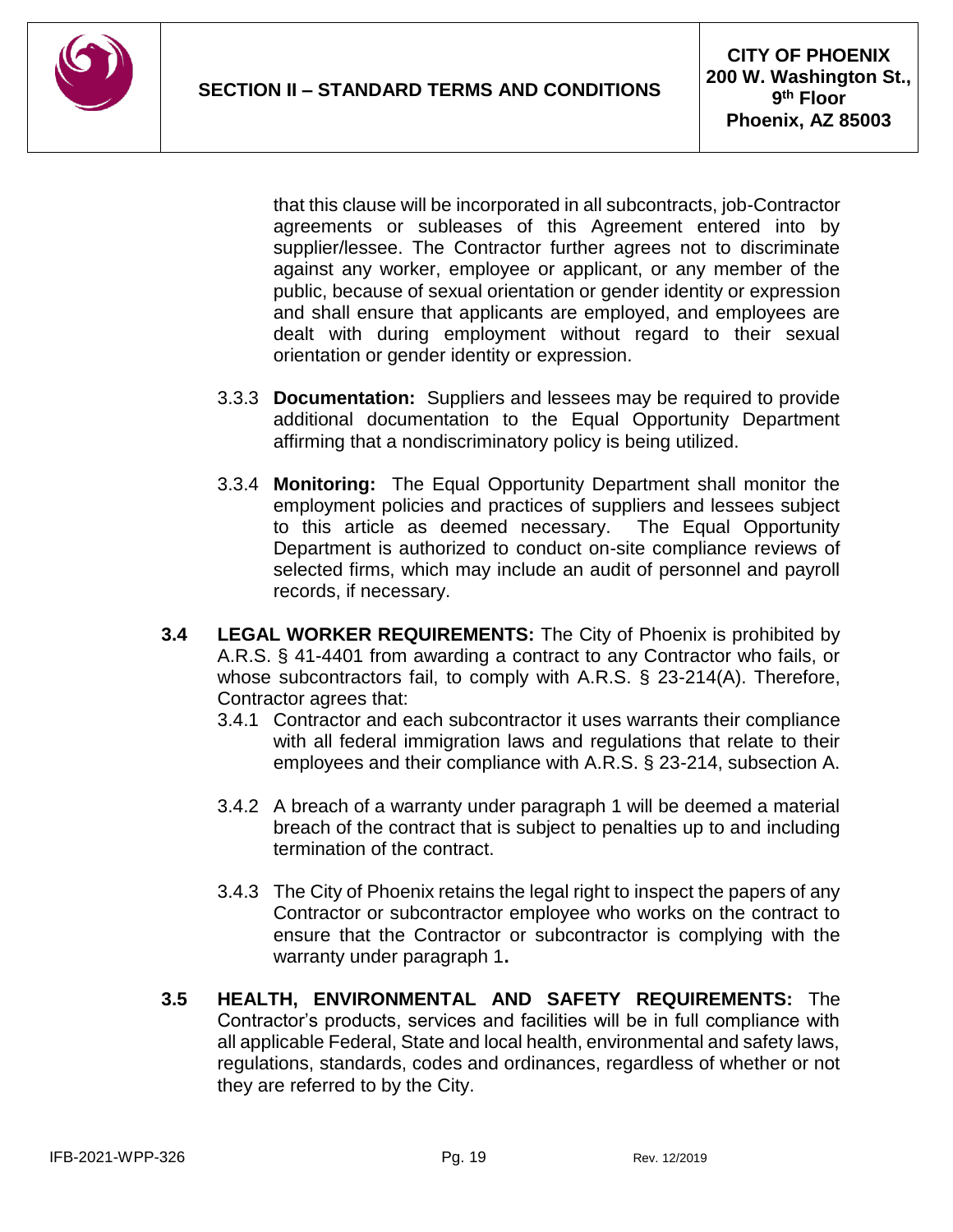

- 3.5.1 At the request of City representatives, the Contractor will provide the City:
	- 3.5.1.1 Environmental, safety and health regulatory compliance documents (written safety programs, training records, permits, etc.) applicable to services provided by the Contractor in this contract.
	- 3.5.1.2 A list of all federal, state, or local (EPA, OSHA, Maricopa County, etc.) citations or notice of violations issued against their firm or their subcontractors including dates, reasons, dispositions and resolutions.

The City will have the right, but not the obligation to inspect the facilities, transportation vehicles or vessels, containers and disposal facilities provided by the Contractor or subcontractor. The City will also have the right to inspect operations conducted by the Contractor or subcontractor in the performance of this agreement. The City further reserves the right to make unannounced inspections of the Contractor's facilities (during normal business hours).

**3.6 COMPLIANCE WITH LAWS:** Contractor agrees to fully observe and comply with all applicable Federal, State and local laws, regulations, standards, codes and ordinances when performing under this Contract regardless of whether they are being referred to by the City. Contractor agrees to permit City inspection of Contractor's business records, including personnel records to verify any such compliance.

Because the contractor will be acting as an independent contractor, the City assumes no responsibility for the Contractor's acts.

- **3.7 LAWFUL PRESENCE REQUIREMENT:** Pursuant to A.R.S. §§ 1-501 and 502, the City of Phoenix is prohibited from awarding a contract to any natural person who cannot establish that he or she is lawfully present in the United States. In order to establish lawful presence, this person must produce qualifying identification and sign a City-provided affidavit affirming that the identification provided is genuine. This requirement will be imposed at the time of contract award. In the event the prevailing responder is unable to satisfy this requirement, the City will offer the award to the next-highest scoring responder. The law does not apply to fictitious entities such as corporations, partnerships and limited liability companies.
- **3.8 CONTINUATION DURING DISPUTES:** Contractor agrees that notwithstanding the existence of any dispute between the parties, insofar as is possible, under the terms of the contract, the Contractor will continue to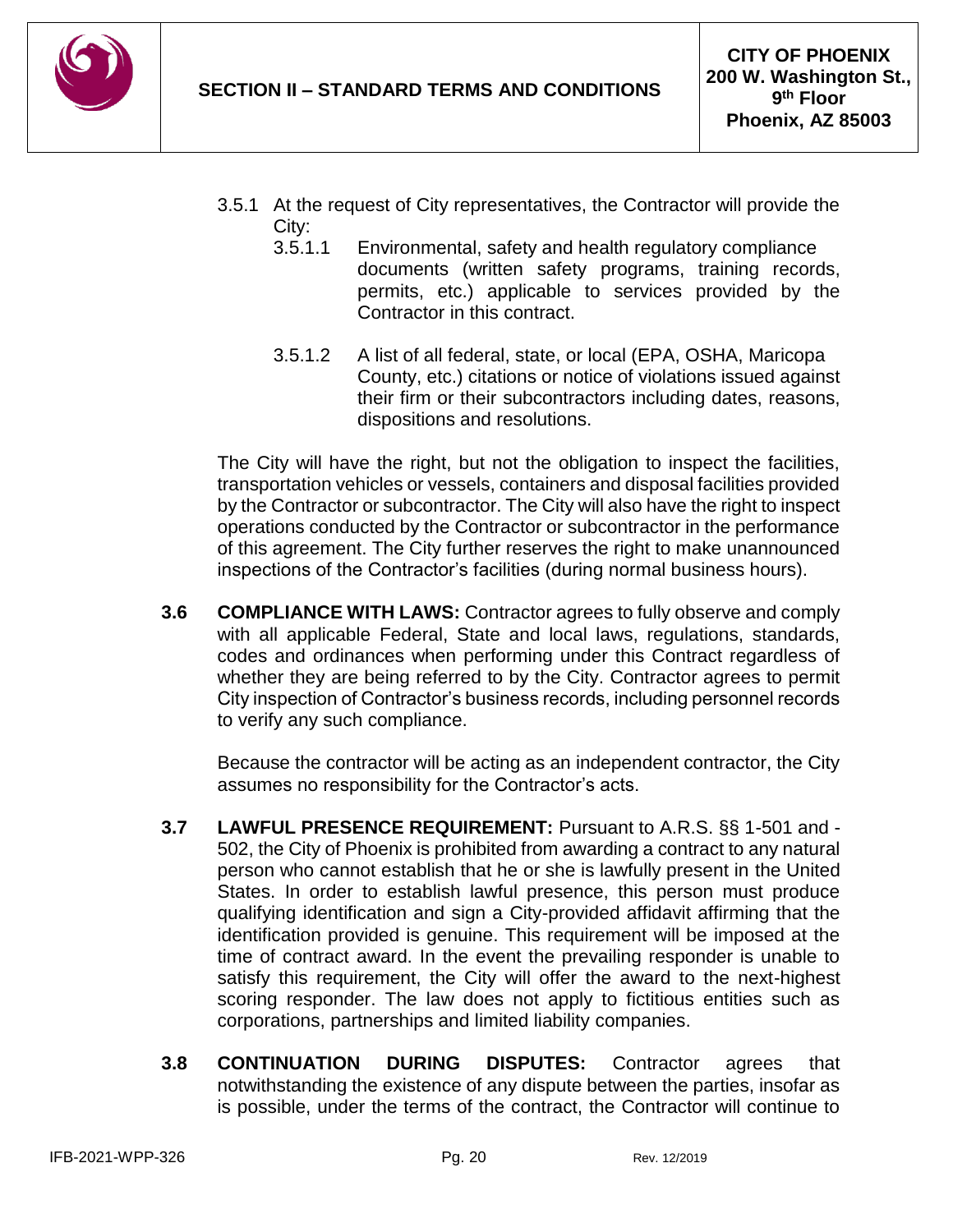

perform the obligations required of Contractor during the continuation of any such dispute unless enjoined or prohibited by an Arizona Court of competent jurisdiction.

**3.9 EMERGENCY PURCHASES:** The City reserves the right to purchase from other sources those items which are required on an emergency basis and cannot be supplied immediately from stock by the Contractor.

## **4. COSTS AND PAYMENTS:**

- **4.1 GENERAL:** Any prompt payment terms offered must be clearly noted by the Contractor on all invoices submitted to the City for the payment of goods or services received. The City will make every effort to process payment for the purchase of material or services within 30 to 45 calendar days after receipt of a correct invoice, unless a good faith dispute exists to any obligation to pay all or a portion of the account. Payment terms are specified in the Offer.
- **4.2 PAYMENT DEDUCTION OFFSET PROVISION:** Contractor acknowledges that the City Charter requires that no payment be made to any Contractor as long as there is an outstanding obligation due to the City. Contractor agrees that any obligation it owes to the City will be offset against any payment due to the Contractor from the City.
- **4.3 LATE SUBMISSION OF CLAIM BY CONTRACTOR:** The City will not honor any invoices or claims which are tendered one year after the last item of the account accrued.
- **4.4 DISCOUNTS:** Payment discounts will be computed from the date of receiving acceptable products, materials and/or services or correct invoice, whichever is later to the date payment is mailed.
- **4.5 NO ADVANCE PAYMENTS:** Advance payments are not authorized. Payment will be made only for actual services or commodities that have been received, unless addressed specifically in the Scope of work for subscription services.
- **4.6 FUND APPROPRIATION CONTINGENCY:** The Vendor recognizes that any agreement entered into will commence upon the day first provided and continue in full force and effect until termination in accordance with its provisions. The Vendor and the City herein recognize that the continuation of any contract after the close of any given fiscal year of the City, which ends on June 30th of each year, will be subject to the approval of the budget of the City providing for or covering such contract item as an expenditure therein. The City does not represent that said budget item will be actually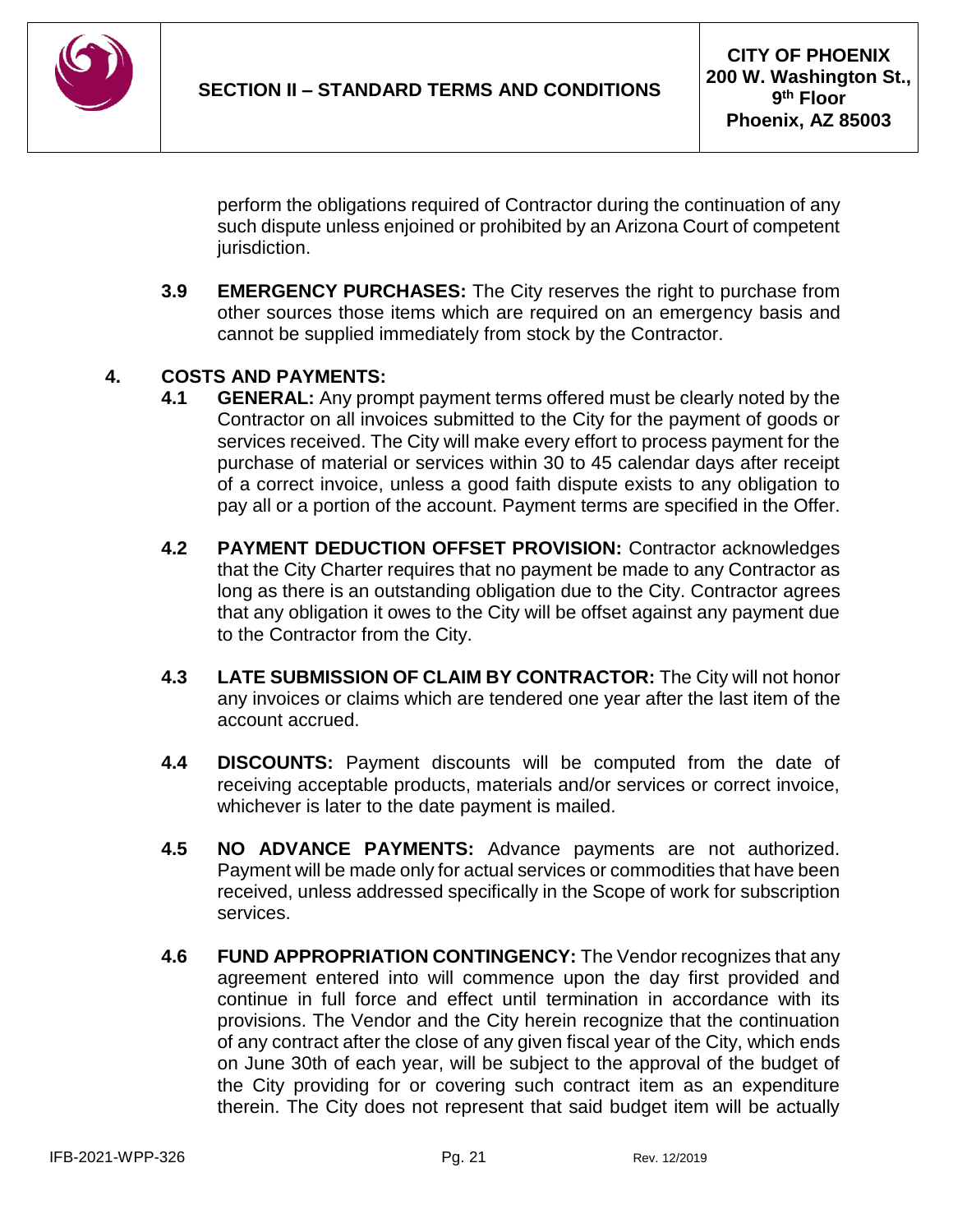

adopted, said determination being the determination of the City Council at the time of the adoption of the budget.

- **4.7 MAXIMUM PRICES:** The City will not be invoiced at prices higher than those stated in any contract resulting from this Offer. Contractor certifies, by signing this Offer that the prices offered are no higher than the lowest price the Contractor charges other buyers for similar quantities under similar conditions, as applicable and shown by quotes for like services and goods. Contractor further agrees that any reductions in the price of the goods or services covered by this Offer and occurring after award will apply to the undelivered balance. The Contractor will promptly notify the City of such price reductions.
- **4.8 F.O.B. POINT:** All prices are to be quoted F.O.B. delivered, unless specified elsewhere in this solicitation.

## **5. CONTRACT CHANGES:**

- **5.1 CONTRACT AMENDMENTS:** Contracts will be modified only by a written contract amendment signed persons duly authorized to enter into contracts on behalf of the Contractor. No verbal agreement or conversation with any officer, agent, or employee of the City either before or after execution of the contract, will affect or modify any of the terms or obligations contained or to be contained in the contract. Any such verbal agreements or conversation shall be considered as unofficial information and in no way binding upon the City or the Contractor. All agreements shall be in writing and contract changes shall be by written amendment signed by both parties.
- **5.2 ASSIGNMENT - DELEGATION:** No right or interest in this contract nor monies due hereunder will be assigned in whole or in part without written permission of the City, and no delegation of any duty of Contractor will be made without prior written permission of the City, which may be withheld for good cause. Any assignment or delegation made in violation of this section will be void.
- **5.3 NON-EXCLUSIVE CONTRACT:** Any contract resulting from this solicitation will be awarded with the understanding and agreement that it is for the sole convenience of the City. The City reserves the right to obtain like goods or services from another source when necessary.

## **6. RISK OF LOSS AND LIABILITY:**

**6.1 TITLE AND RISK OF LOSS:** The title and risk of loss of material or service will not pass to the City until the City actually receives the material or service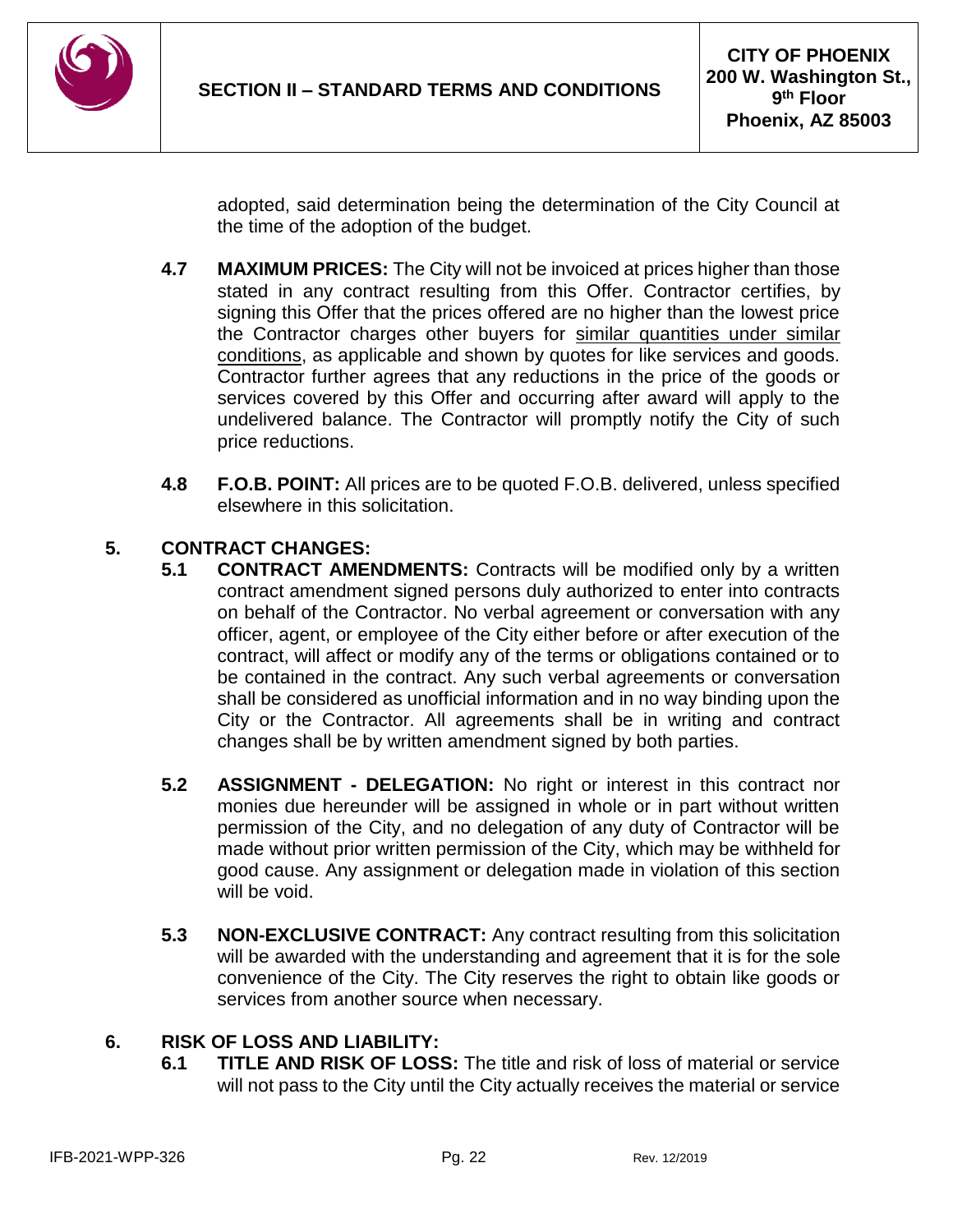

at the point of delivery; and such loss, injury, or destruction will not release seller from any obligation hereunder.

- **6.2 ACCEPTANCE:** All material or service is subject to final inspection and acceptance by the City. Material or service failing to conform to the specifications of this contract will be held at Contractor's risk and may be returned to the Contractor. If so returned, all costs are the responsibility of the Contractor. Noncompliance will conform to the cancellation clause set forth in this document.
- **6.3 FORCE MAJEURE:** Except for payment of sums due, neither party will be liable to the other nor deemed in default under this contract if and to the extent that such party's performance of this contract is prevented by reason of force majeure. The term "force majeure" means an occurrence that is beyond the control of the party affected and occurs without its fault or negligence. Force majeure will not include late performance by a subcontractor unless the delay arises out of a force majeure occurrence in accordance with this force majeure term and condition.

If either party is delayed at any time in the progress of the work by force majeure, the delayed party will notify the other party in writing of such delay, as soon as is practical, of the commencement thereof and will specify the causes of such delay in such notice. Such notice will be hand-delivered or mailed certified-return receipt and will make a specific reference to this provision, thereby invoking its provisions. The delayed party will cause such delay to cease as soon as practicable and will notify the other party in writing when it has done so. The time of completion will be extended by contract modification for a period of time equal to the time that results or effects of such delay prevent the delayed party from performing in accordance with this contract.

- **6.4 LOSS OF MATERIALS:** The City does not assume any responsibility, at any time, for the protection of or for loss of materials, from the time that the contract operations have commenced until the final acceptance of the work by the project manager.
- **6.5 CONTRACT PERFORMANCE:** Contractor will furnish all necessary labor, tools, equipment, and supplies to perform the required services at the City facilities designated, unless otherwise specifically addressed in the scope, or elsewhere in this Agreement. The City's authorized representative will decide all questions which may arise as to the quality and acceptability of any work performed under the contract. If, in the opinion of the City's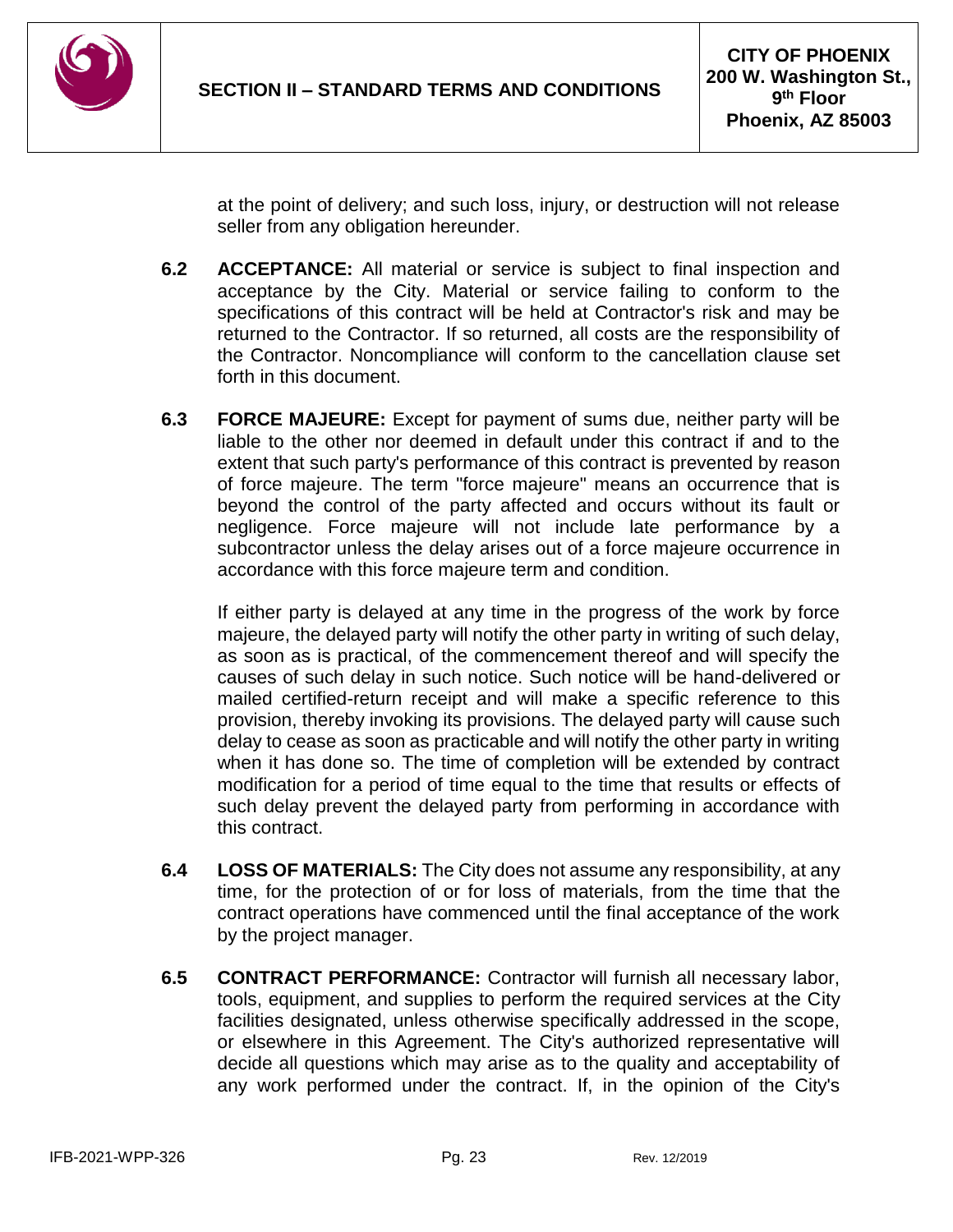

authorized representative, performance becomes unsatisfactory, the City will notify the Contractor.

The Contractor will have 30 days from that time to correct any specific instances of unsatisfactory performance, unless a different amount of time is specified in the agreement. In the event the unsatisfactory performance is not corrected within the time specified, the City will have the immediate right to complete the work to its satisfaction and will deduct the cost to cover from any balances due or to become due the Contractor. Repeated incidences of unsatisfactory performance may result in cancellation of the agreement for default.

**6.6 DAMAGE TO CITY PROPERTY:** Contractor will perform all work so that no damage to the building or grounds results. Contractor will repair any damage caused to the satisfaction of the City at no cost to the City.

Contractor will take care to avoid damage to adjacent finished materials that are to remain. If finished materials are damaged, Contractor will repair and finish to match existing material as approved by the City at Contractor's expense.

#### **7. CITY'S CONTRACTUAL RIGHTS:**

- **7.1** Whenever one party to this contract in good faith has reason to question the other party's intent to perform, the former party may demand that the other party give a written assurance of this intent to perform. In the event that a demand is made and no written assurance is given within five days, the demanding party may treat this failure as an anticipatory repudiation of this contract.
- **7.2 NON-EXCLUSIVE REMEDIES:** The rights and remedies of the City under this Contract are non-exclusive.
- **7.3 DEFAULT IN ONE INSTALLMENT TO CONSTITUTE BREACH:** Each installment or lot of the agreement is dependent on every other installment or lot and a delivery of non-conforming goods or a default of any nature under one installment or lot will impair the value of the whole agreement and constitutes a total breach of the agreement as a whole.
- **7.4 ON TIME DELIVERY:** Because the City is providing services which involve health, safety and welfare of the general public, delivery time is of the essence. Delivery must be made in accordance with the delivery schedule promised by the Contractor.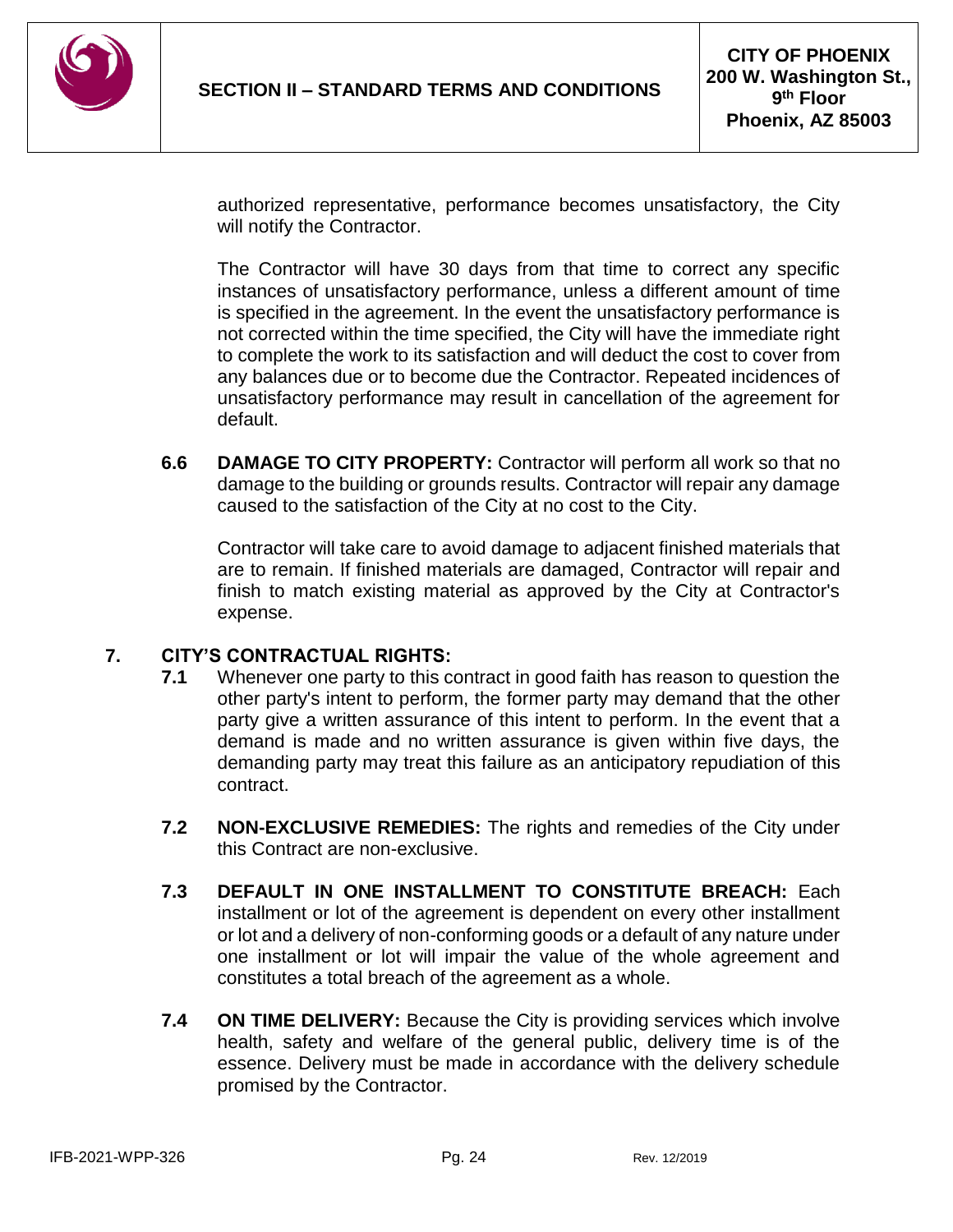

- **7.5 DEFAULT:** In case of default by the Contractor, the City may, by written notice, cancel this contract and repurchase from another source and may recover the excess costs by (1) deduction from an unpaid balance due; (2) collection against the bid and/or performance bond, or (3) a combination of the aforementioned remedies or other remedies as provided by law.
- **7.6 COVENANT AGAINST CONTINGENT FEES:** Seller warrants that no person or selling agent has been employed or retained to solicit or secure this contract upon an agreement or understanding for a commission, percentage, brokerage, or contingent fee, excepting bona fide employers or bona fide established commercial or selling agencies maintained by the seller for the purpose of securing business. For breach or violation of this warranty, the City will have the right to annul the contract without liability or in its discretion to deduct from the contract price a consideration, or otherwise recover the full amount of such commission, brokerage or contingent fee.
- **7.7 COST JUSTIFICATION:** In the event only one response is received, the City may require that the Contractor submit a cost proposal in sufficient detail for the City to perform a cost/price analysis to determine if the Offer price is fair and reasonable.
- **7.8 WORK PRODUCT, EQUIPMENT AND MATERIALS:** All work product, equipment, or materials created or purchased under this contract belongs to the City and must be delivered to the City at City's request upon termination of this contract. Contractor agrees to assign to City all rights and interests Contractor may have in materials prepared under this contract that are "works for hire" within the meaning of the copyright laws of the United States, including any right to derivative use of the material.

## **8. CONTRACT TERMINATION:**

**8.1 GRATUITIES:** The City may, by written notice to the Contractor, cancel this contract if it is found that gratuities, in the form of entertainment, gifts or otherwise, were offered or given by the Contractor or any agent or representative of the Contractor, to any officer or employee of the City making any determinations with respect to the performing of such contract. In the event this contract is canceled by the City pursuant to this provision, the City will be entitled, in addition to any other rights and remedies, to recover or withhold from the Contractor the amount of the gratuity.

## **8.2 CONDITIONS AND CAUSES FOR TERMINATION:**

8.2.1 This contract may be terminated at any time by mutual written consent, or by the City, with or without cause, upon giving 30-day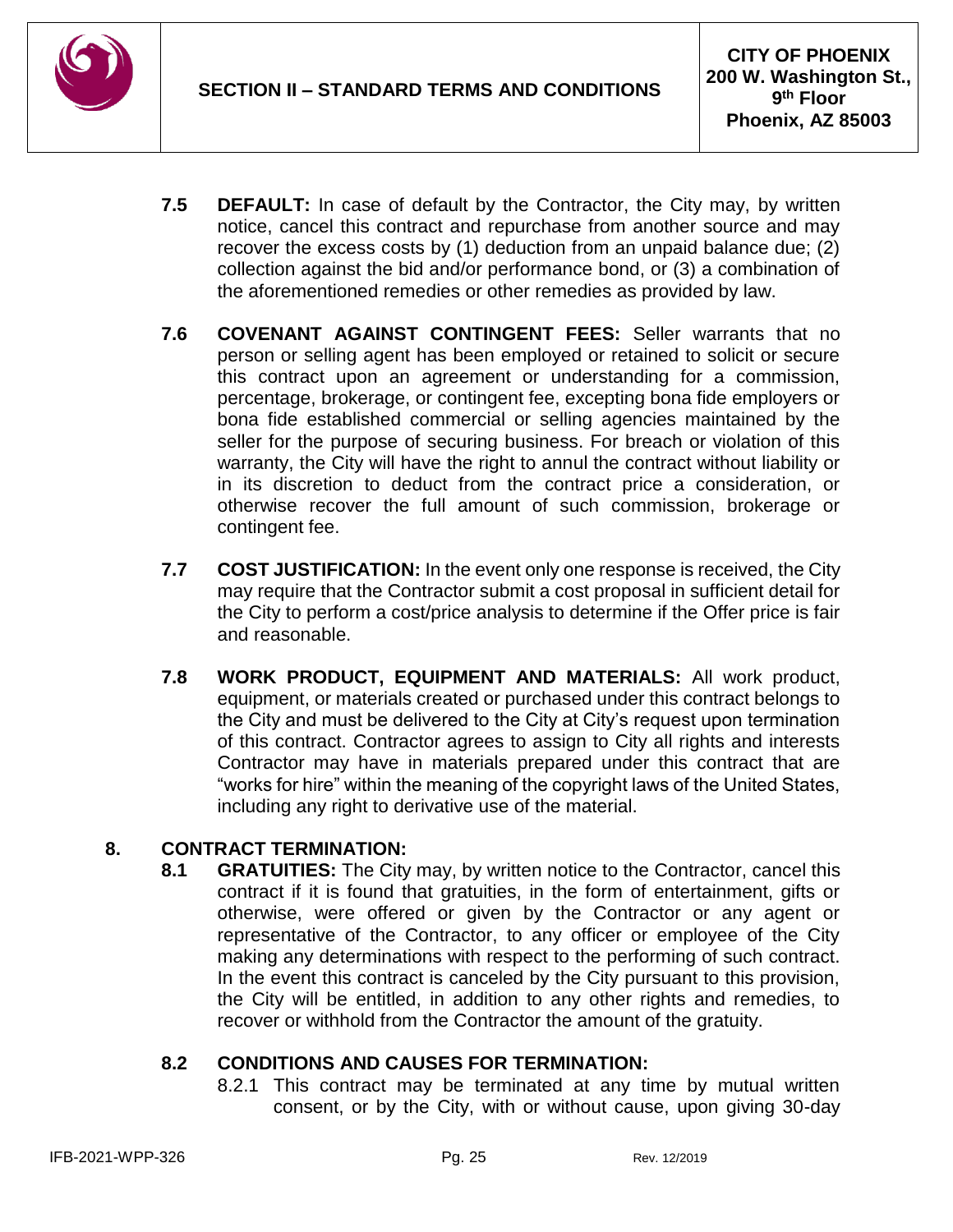

written notice to Contractor. The City at its convenience, by written notice, may terminate this contract, in whole or in part. If this contract is terminated, the City will be liable only for payment under the payment provisions of this contract for services rendered and accepted material received by the City before the effective date of termination. Title to all materials, work-in-process and completed but undeliverable goods, will pass to the City after costs are claimed and allowed. The Seller will submit detailed cost claims in an acceptable manner and will permit the City to examine such books and records as may be necessary in order to verify the reasonableness of any claims.

- 8.2.2 The City reserves the right to cancel the whole or any part of this contract due to failure of Contractor to carry out any term, promise, or condition of the contract. The City will issue a written notice of default to Contractor for acting or failing to act as in any of the following:
	- In the opinion of the City, Contractor provides personnel who do not meet the requirements of the contract;
	- In the opinion of the City, Contractor fails to perform adequately the stipulations, conditions or services specifications required in this contract;
	- In the opinion of the City, Contractor attempts to impose on the City personnel or materials, products or workmanship, which is of an unacceptable quality;
	- Contractor fails to furnish the required service and/or product within the time stipulated in the contract;
	- In the opinion of the City, Contractor fails to make progress in the performance of the requirements of the contract and/or give the City a positive indication that Contractor will not or cannot perform to the requirements of the contract.
- **8.3 CONTRACT CANCELLATION:** All parties acknowledge that this contract is subject to cancellation by the City of Phoenix pursuant to the provision of Section 38-511, Arizona Revised Statutes.
- **9. STATE AND LOCAL TRANSACTION PRIVILEGE TAXES:** In accordance with applicable state and local law, transaction privilege taxes may be applicable to this transaction. The state and local transaction privilege (sales) tax burden is on the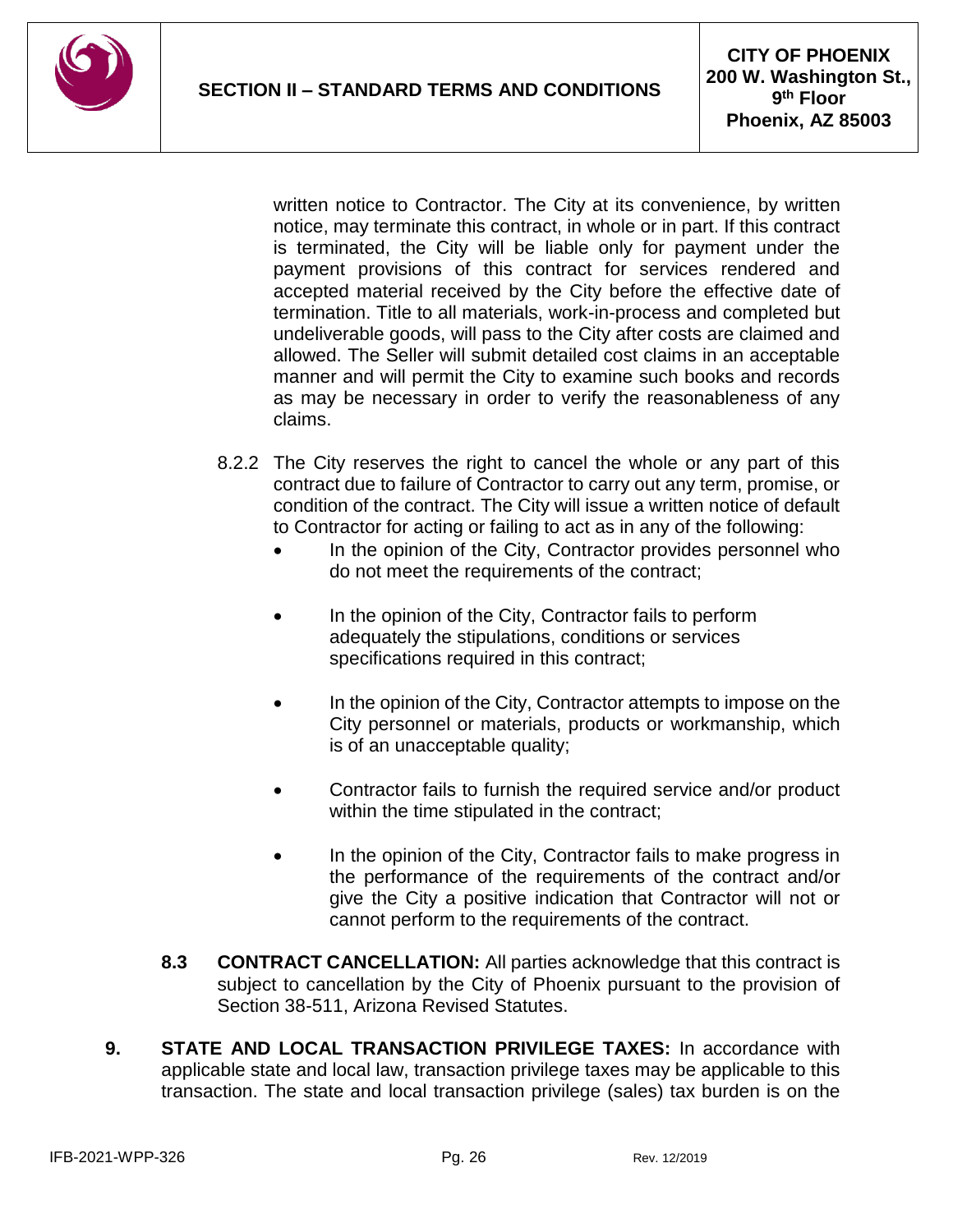

person who is conducting business in Arizona and the City of Phoenix. The legal liability to remit the tax is on the person conducting business in Arizona. Any failure by the Contractor to collect applicable taxes from the City shall not relieve the Contractor from its obligation to remit taxes. It is the responsibility of the prospective Offeror to determine any applicable taxes. The City will look at the price or offer submitted and will not deduct, add or alter pricing based on speculation or application of any taxes, nor will the City provide advice or guidance. If you have questions regarding your tax liability, please seek advice from a tax professional prior to submitting your Offer. You may also find information at <https://www.phoenix.gov/finance/plt> or [https://www.azdor.gov/Business.aspx.](https://www.azdor.gov/Business.aspx) Once your Offer is submitted, the Offer is valid for the time specified in this Solicitation, regardless of mistake or omission of tax liability. If the City finds over payment of a project due to tax consideration that was not due, the Contractor will be liable to the City for that amount, and by contracting with the City agrees to remit any overpayments back to the City for miscalculations on taxes included in an Offer price.

- **10. TAX INDEMNIFICATION:** Contractor shall, and require the same of all subcontractors, pay all federal, state and local taxes applicable to its operation and any persons employed by the Contractor. Contractor shall, and require the same of all subcontractors, hold the City harmless from any responsibility for taxes, damages and interest, if applicable, contributions required under federal, and/or state and local laws and regulations and any other costs including transaction privilege taxes, unemployment compensation insurance, Social Security and Worker's Compensation.
- **11. TAX RESPONSIBILITY QUALIFICATION:** Contractor may be required to establish, to the satisfaction of City, that any and all fees and taxes due to the City or the State of Arizona for any License or Transaction Privilege taxes, Use taxes or similar excise taxes, are currently paid (except for matters under legal protest). Contractor agrees to a waiver of the confidentiality provisions contained in the City Finance Code and any similar confidentiality provisions contained in Arizona statutes relative to State Transaction Privilege Taxes or Use Taxes. Contractor agrees to provide written authorization to the City Finance Department and to the Arizona State Department of Revenue to release tax information relative to Arizona Transaction Privilege Taxes or Arizona Use Taxes in order to assist the Department in evaluating Contractor's qualifications for and compliance with contract for duration of the term of contract.
- **12. NO ISRAEL BOYCOTT:** By entering into this contract, the Contractor certifies that they are not currently engaged in, and agrees for the duration of the contract to not engage in, a boycott of goods or services from Israel.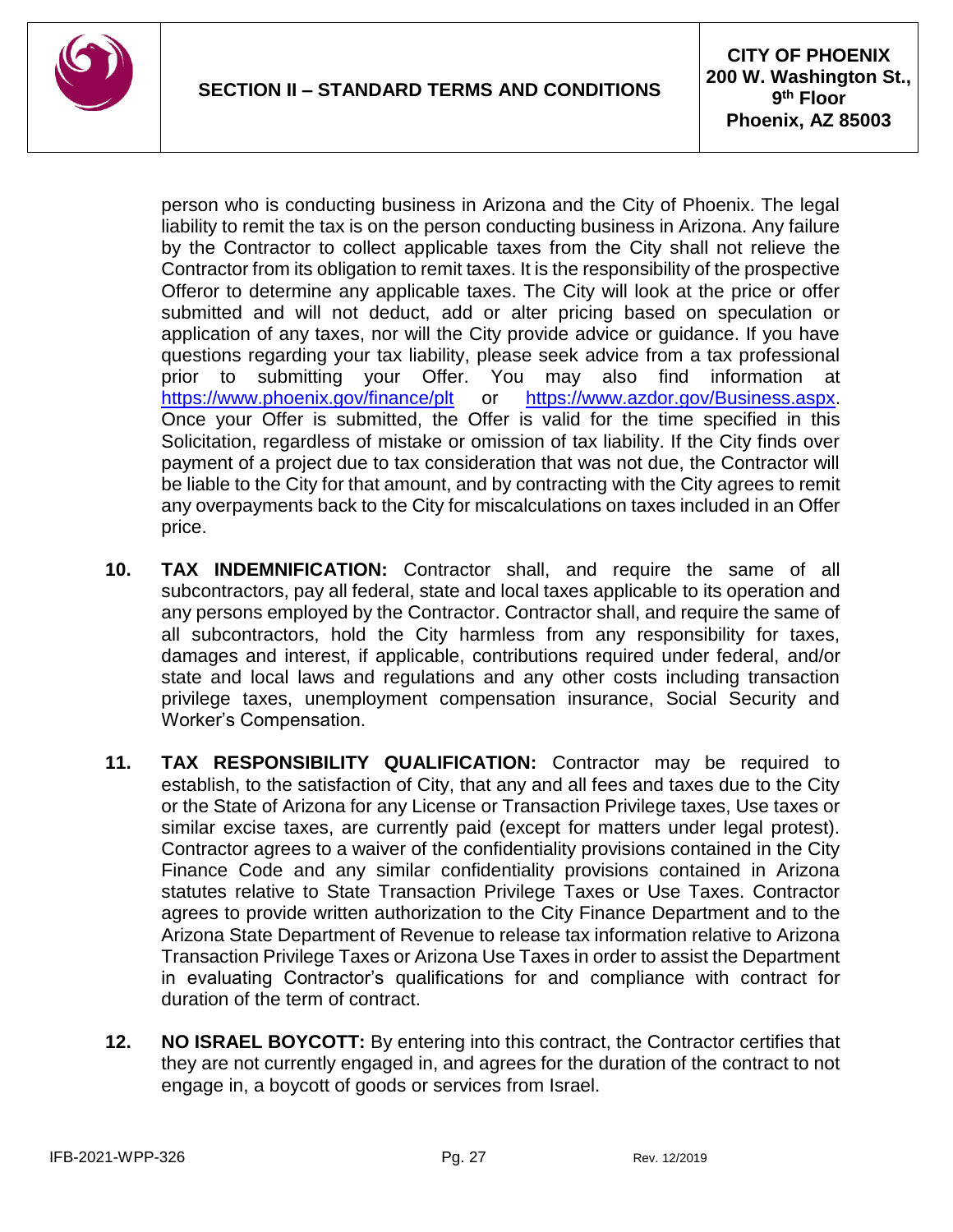

- **1. FOB POINT:** Prices quoted shall be FOB destination and delivered and unloaded, as required, to the destination point(s) identified on the purchase order(s).
- **2. DELIVERY TIMEFRAME:** All deliveries shall be made between the hours of 6:00 a.m. and 2:30 p.m., local time, Monday through Friday, excluding City holidays.
- **3. PRICE:** All prices submitted shall be firm and fixed for the initial first year period of the contract. Thereafter, price increases will be considered annually provided the adjustments are submitted in writing with 30 days' notice to the Procurement Officer. Price increase requests shall be accompanied with written documentation to support the increase, such as a letter from the manufacturer, published price index, applicable change in law, etc. Price decrease requests do not require supporting documentation and are allowed at any time during the contract term.

The City will be the sole judge in determining the allowable increase amount. Price increases agreed to by any staff other than the Water Services Director are invalid. The Contractor acknowledges and agrees to repay all monies paid because of a requested price increase unless the increase was specifically approved, in writing, by the Water Services Director.

- **4. METHOD OF ORDERING:** Contractor shall deliver items and/or services only upon receipt of a written purchase order. All Contractor invoices and packing/delivery tickets must include the City of Phoenix purchase order number.
- **5. METHOD OF INVOICING:** Invoice must be emailed in .pdf format to [invoices@phoenix.gov](mailto:invoices@phoenix.gov) and must include the following:
	- City purchase order number or shopping cart number.
	- Items listed individually by the written description and part number.
	- Unit price, extended and totaled.
	- Quantity ordered, back ordered, and shipped.
	- Applicable tax.
	- Invoice number and date.
	- Delivery address.
	- Payment terms.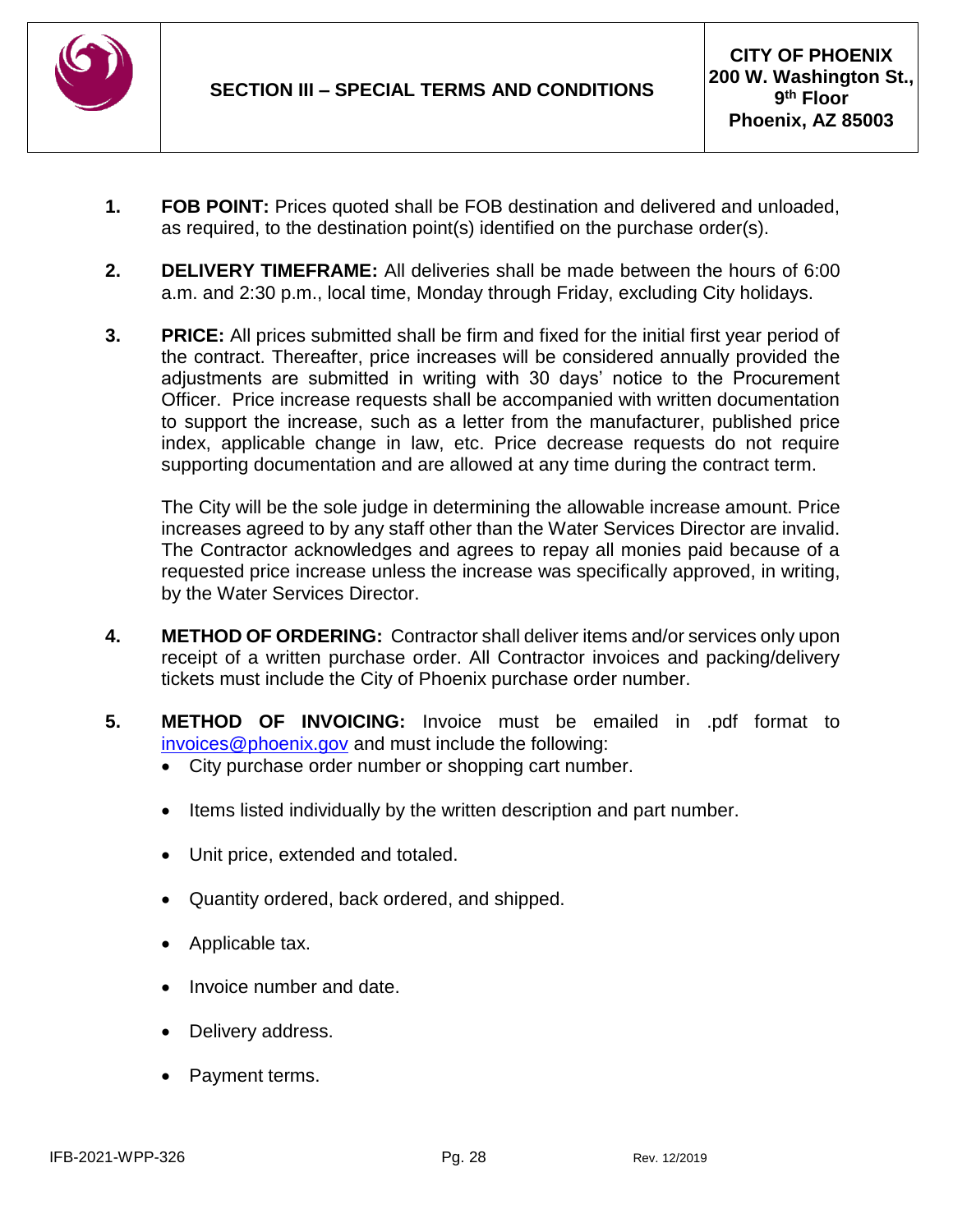

- FOB terms.
- Remit to address.
- **6. METHOD OF PAYMENT:** Payment to be made from Contractor's invoice and a copy of the signed delivery/service ticket submitted to cover items received and accepted during the billing period.
- **7. PARTIAL PAYMENTS:** Partial payments are not authorized on individual written contract order release number(s) issued. Payment will be made upon final delivery and acceptance of all supplies or services ordered on each contract order release number issued against the agreement.
- **8. SUPPLIER PROFILE CHANGES:** It is the responsibility of the Contractor to promptly update their profile in procurePHX at www.phoenix.gov/procure. If Contractor's legal identify has changed, the Procurement Officer must be notified immediately. Failure to do so may result in non-payment of invoices and contract termination.
- **9. AUTHORIZED CHANGES:** The City reserves the right at any time to make changes in any one or more of the following: (a) specifications; (b) methods of shipment or packing; (c) place of delivery; (d) time of delivery; and/or (e) quantities. If the change causes an increase or decrease in the cost of or the time required for performance, an equitable adjustment may be made in the price or delivery schedule, or both. Any claim for adjustment will be deemed waived unless asserted in writing within thirty days from the receipt of the change. Price increases or extensions of delivery time will not be binding on the City unless evidenced in writing and approved by the Deputy Finance Director or Department Director prior to the institution of the change.
- **10. SUSPENSIONS OF WORK:** The Procurement Officer and the project manager reserve the right to suspend work wholly or in part if deemed necessary for the best interest of the City. This suspension will be without compensation to the Contractor, other than to adjust the contract completion/delivery requirements.
- **11. PERFORMANCE INTERFERENCE:** Contractor will notify the City's department contact immediately of any occurrence and/or condition that interferes with the full performance of the contract, and confirm it in writing within 24 hours.

Department Contact: Will be provided after award of contract.

Phone: Will be provided after award of contract.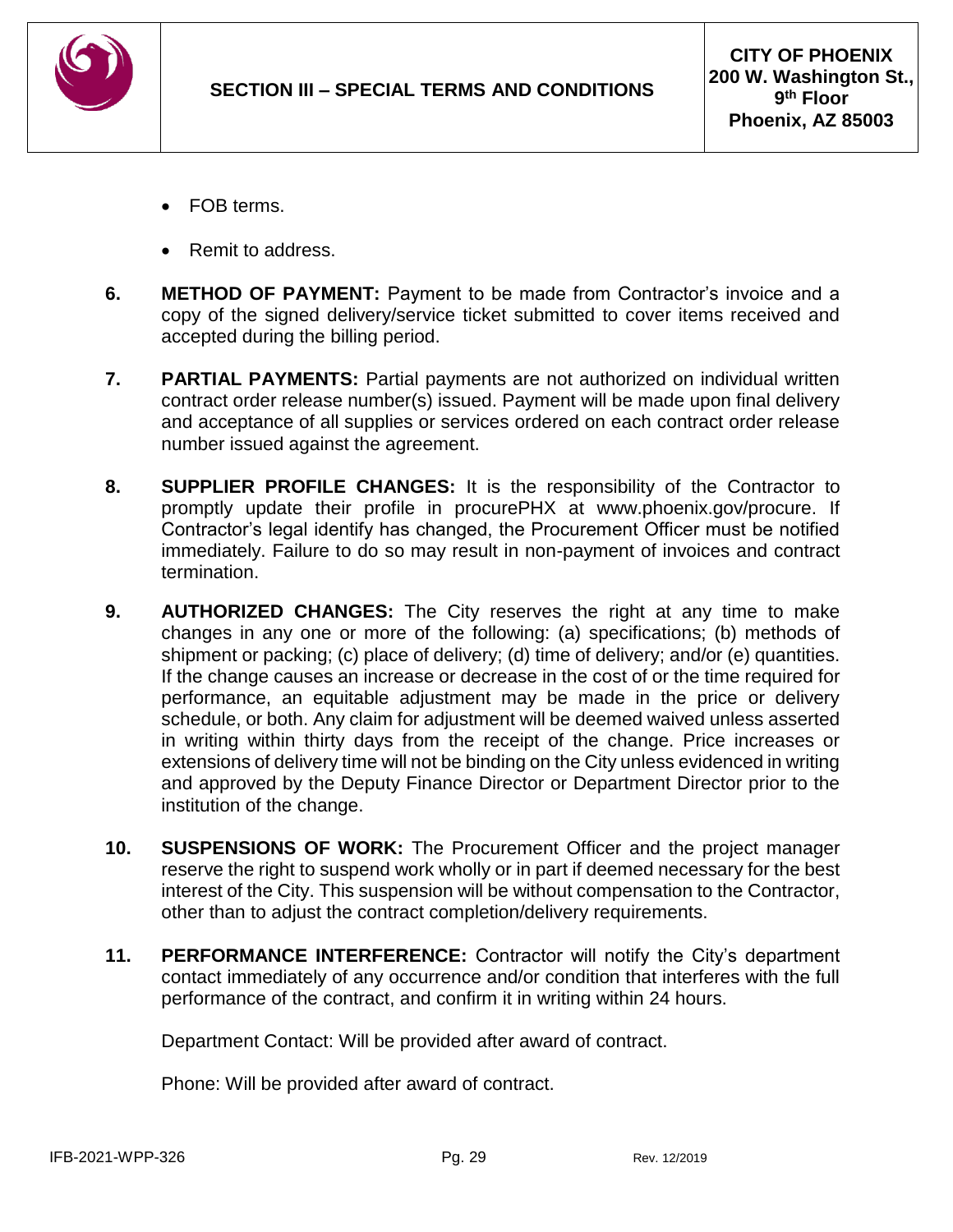

**12. COOPERATIVE AGREEMENT:** In addition to the City and with approval of the Contractor, this contract may be extended for use by other municipalities and government agencies in the State of Arizona. A current listing of eligible entities may be found at [www.mesaaz.gov/business/purchasing/save.](http://www.mesaaz.gov/business/purchasing/save)

Any such usage by other entities must be in accordance with the ordinance, charter and/or procurement rules and regulations of the respective entity. Orders placed by other agencies and payment thereof will be the sole responsibility of that entity. The City shall not be responsible for any disputes arising out of transactions made by other entities who utilize this solicitation.

- **13. ADVERTISING:** Contractor will not advertise or publish news releases concerning this contract without the prior written consent of the Deputy Finance Director or Department Director, and the City will not unreasonably withhold permission.
- **14. STRICT PERFORMANCE:** Failure of either party to insist upon the strict performance of any item or condition of the contract or to exercise or delay the exercise of any right or remedy provided in the contract, or by law, or the acceptance of materials or services, obligations imposed by this contract, or by law, will not be deemed a waiver of any right of either party to insist upon the strict performance of the contract.
- **15. LICENSES AND PERMITS:** Contractor will keep current Federal, State, and local licenses and permits required for the operation of the business conducted by the Contractor as applicable to this contract.
- **16. LIQUIDATED DAMAGES:** If the Contractor fails to deliver the supplies or perform the services within the time specified in its contract, or any extension thereof, the actual damages to the City for the delay will be difficult or impossible to determine. Therefore, in lieu of actual damages, the Contractor shall pay to the City as fixed, agreed and liquidated damages for each calendar day of the delay, the amount of \$75. The City may terminate this contract in whole or in part as provided in the "Default" provision. In that event, the Contractor shall be liable for such liquidated damages accruing until the City may reasonably obtain delivery or performance of similar supplies and services. The Contractor shall not be charged with liquidated damages when the delay arises out of causes beyond its control and without fault or negligence, as determined by the City. The Deputy Finance Director or Department Director will be the sole judge in determining the liquidated damages.
- **17. PROCUREMENT REPORTS:** Contractor shall submit procurement reports upon request by the City. Reports shall be submitted in an electronic format acceptable to the City during the term of this contract and any extensions commencing one month after start period. Total purchases for each division must be shown on a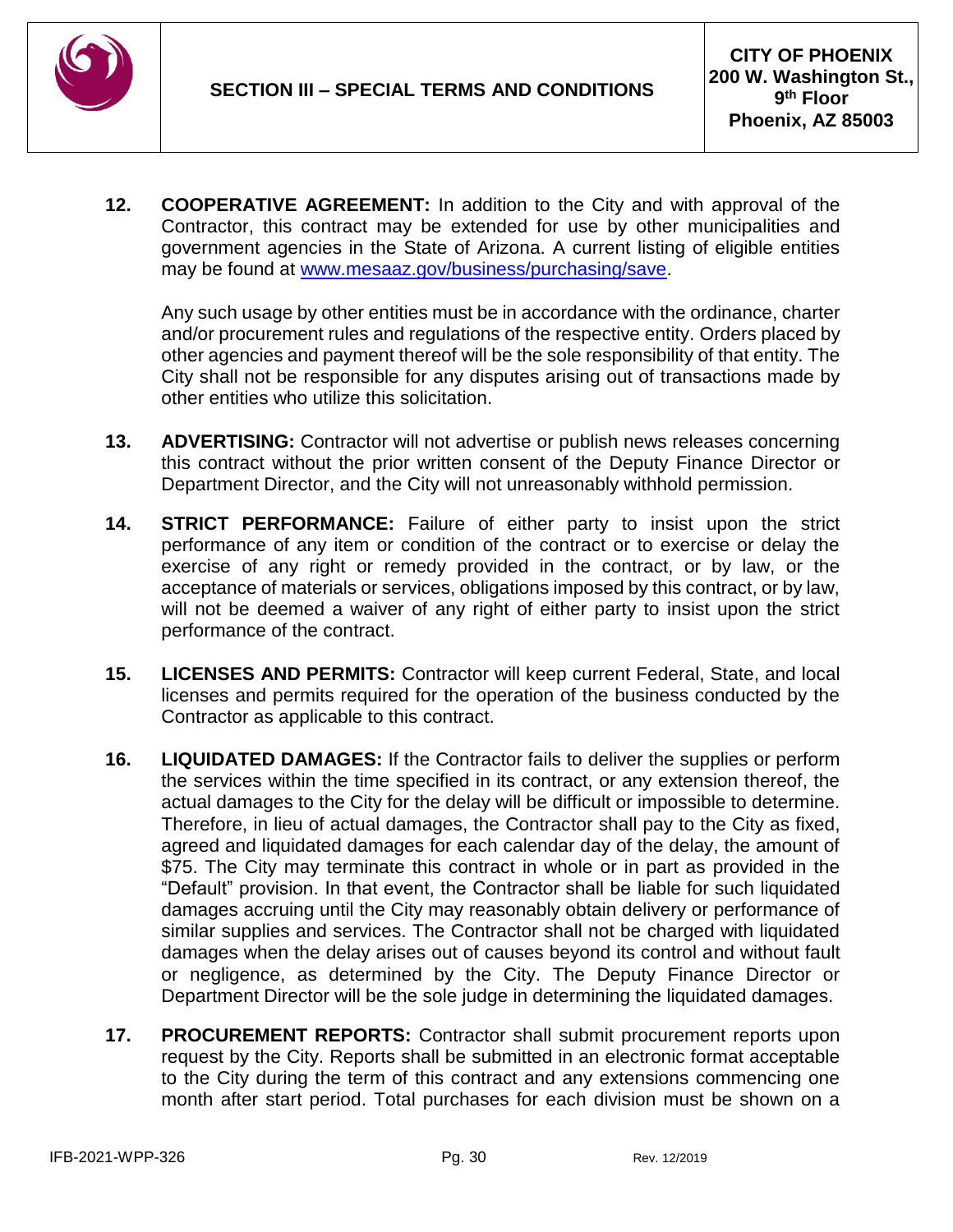

separate line. Report should be rounded to the nearest dollar. Contractor will provide sample forms for approval by the City.

- **18. COMMUNICATION IN ENGLISH:** It is mandatory that the Contractor's lead person assigned to any City facility can speak, read, and write in English to effectively communicate with City staff.
- **19. TRANSITION OF CONTRACT:** Contractor will, without limitation, provide important information to a successor Contractor and the City to ensure continuity of service at the required level of proficiency and agrees to provide to the City all files, supplies, data, records, and any other properties or materials of the City, which the City owns or has rights to pursuant to this contract and which are in the possession of Contractor. The provisions of this section will survive the expiration or termination of this contract.
- **20. BACKGROUND SCREENING:** Contractor agrees that all Contractor and subcontractors' workers (collectively "Contract Worker(s))" pursuant to this Agreement will be subject to background and security checks and screening (collectively "Background Screening") at Contractor's sole cost and expense, unless otherwise provided for in the scope of work. Contractor's background screening will comply with all applicable laws, rules and regulations. Contractor further agrees that the background screening is necessary to preserve and protect the public health, safety and welfare. The City requires a completed Contract Worker Badge/Key/Intrusion Detection Responsibilities Agreement for each Contract Worker who requires a badge or key.
	- **20.1 Background Screening Risk Level**: The City has established two levels of risk: Standard and Maximum risk. If the scope of work changes, the City may amend the level of risk, which could require the Contractor to incur additional contract costs to obtain background screens or badges.
	- **20.2 Terms of This Section Applicable to all Contractor's Contracts and Subcontracts:** Contractor will include Contract Worker background screening in all contracts and subcontracts for services furnished under this agreement.
	- **20.3 Materiality of Background Screening Requirements; Indemnity:** The background screening requirements are material to City's entry into this agreement and any breach of these provisions will be deemed a material breach of this contract. In addition to the indemnity provisions set forth in this agreement, Contractor will defend, indemnify and hold harmless the City for all claims arising out of this background screening section including, but not limited to, the disqualifications of a Contract Worker by Contractor. The background screening requirements are the minimum requirements for the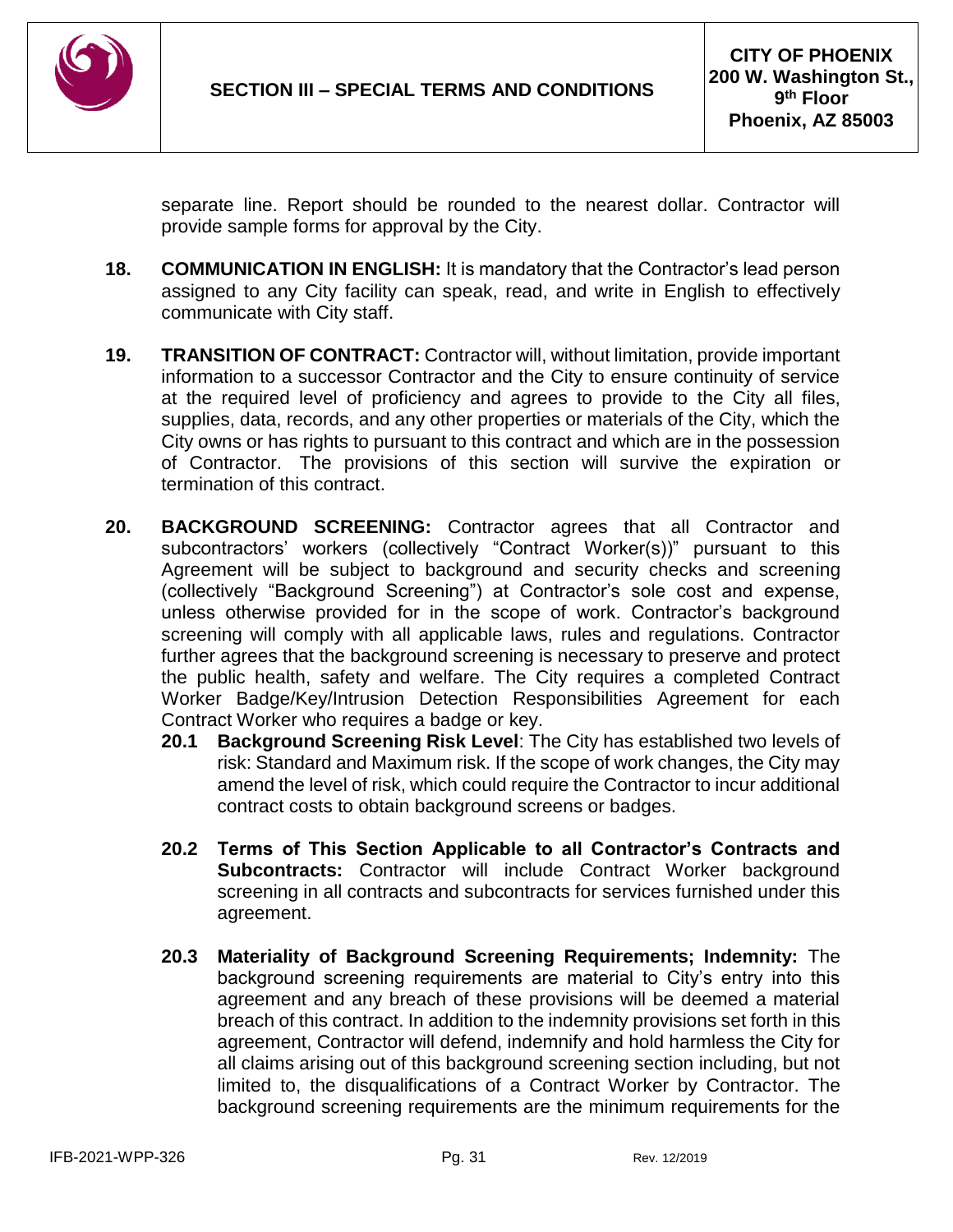

Agreement. The City in no way warrants that these minimum requirements are sufficient to protect Contractor from any liabilities that may arise out of the Contractor's services under this Agreement or Contractor's failure to comply with this section. Therefore, Contractor and its Contract Workers will take any reasonable, prudent and necessary measures to preserve and protect public health, safety and welfare when providing services under this Agreement.

- **20.4 Continuing Duty; Audit:** Contractor's obligations and requirements will continue throughout the entire term of this Agreement. Contractor will maintain all records and documents related to all background screenings and the City reserves the right to audit Contractor's records.
- **20.5 Variances and Exemptions**: Contract Workers who fall under the following areas may be considered exempt from this policy:
	- Federal Homeland Defense Bureau.
	- Transportation Security Administration.
	- Federal Aviation Administration.
	- Department of Public Safety (DPS) Administration presenting a current Level One Department of Public Safety fingerprint card.
	- Arizona or other State Bars.
	- Other background checks performed within the last three to five years may be approved if they fit all required criteria herein, at the City's discretion.
- **20.6 Contractor's Default; Liquidated Damages; Reservation of Remedies for Material Breach**: If Contractor is required to access any City facilities without an escort, City badging is required. Contractor's default under this section will include, but is not limited to, the following:
	- Contract Worker gains access to a City facility(s) without the proper badge or key;
	- Contract Worker uses a badge or key of another to gain access to a City facility;
	- Contract Worker commences services under this agreement without the proper badge, key or background screening;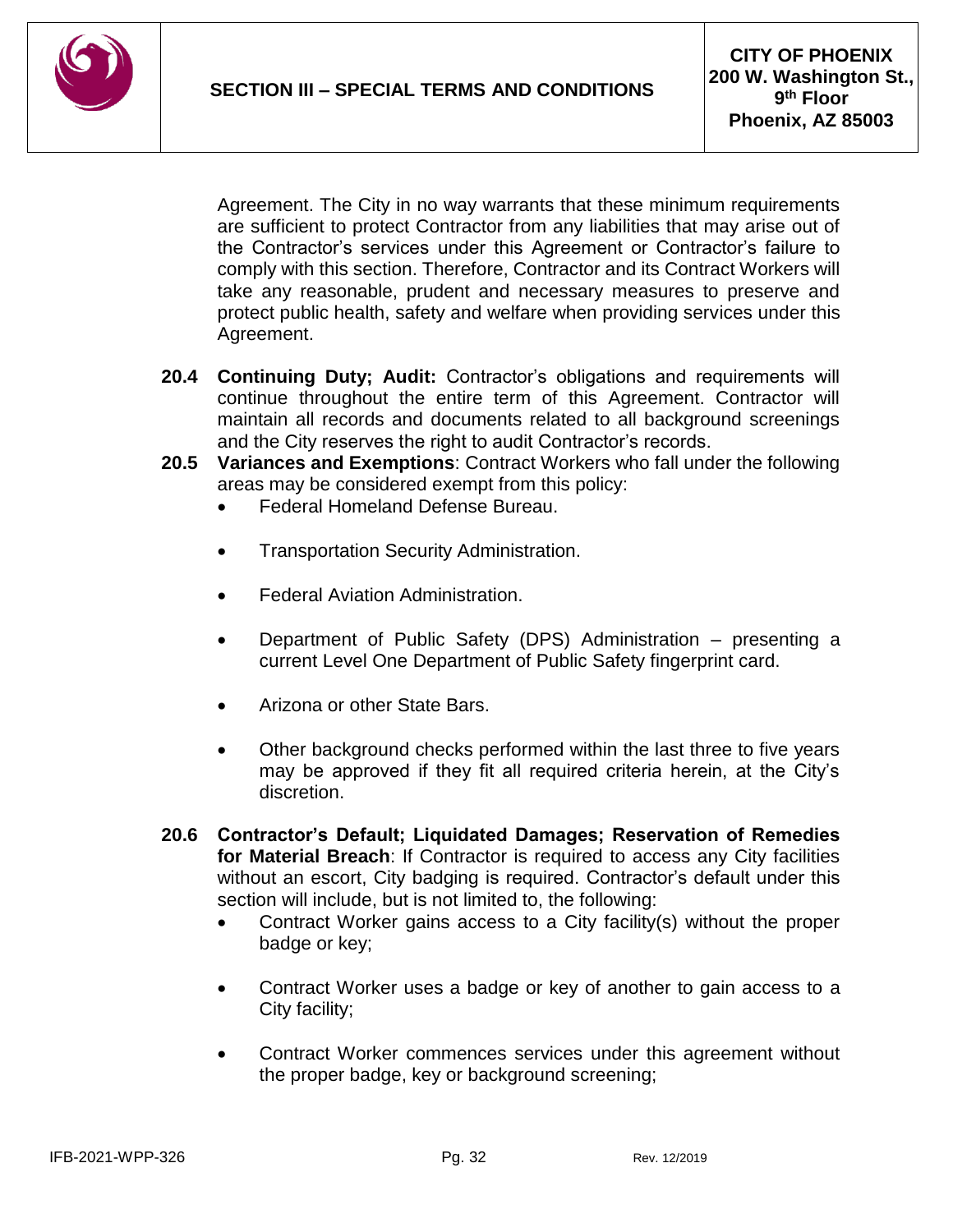

- Contract Worker or Contractor submits false information or negligently submits wrong information to the City to obtain a badge, key or applicable background screening; or
- Contractor fails to collect and timely return Contract Worker's badge or key upon termination of Contract Worker's employment, reassignment of Contract Worker to another City facility or upon the expiration, cancellation or termination of this Agreement.
- Contractor acknowledges and agrees that the access control, badge and key requirements in this section are necessary to preserve and protect the public health, safety and welfare. Accordingly, Contractor agrees to properly cure any default under this section within three business days (excluding weekends and City holidays) from the date notice of default is sent by the City. The parties agree that Contractor's failure to properly cure any default under this section will constitute a breach of this section. In addition to any other remedy available to the City at law or in equity, the Contractor will be liable for and pay to the City the sum of \$1,000.00 for each breach by Contractor in this section. The parties further agree that the sum fixed above is reasonable and approximates the actual or anticipated loss to the City at the time and making of this agreement if Contractor breaches this section. Further, the parties expressly acknowledge and agree to the fixed sum set forth above because of the difficulty of proving the City's actual damages if Contractor breaches this section. The parties further agree that three breaches by Contractor in this section arising out of any default within a consecutive period of three months or three breaches by Contractor in this section arising out of the same default within a period of 12 consecutive months will constitute a material breach of this agreement by Contractor and the City expressly reserves all of its rights, remedies and interests under this agreement, at law and in equity including, but not limited to, termination of this agreement.
- **20.7 Employee Identification and Access:** Contract Workers are forbidden access to designated restricted areas. Access to each building will be as directed by the authorized Phoenix authorized representative. Contract Workers are not authorized access other than during scheduled hours. Access to the building will be directed by the City's authorized representative.

Only authorized Contract Workers are allowed on the premises of the City facilities/buildings. Contract Workers are not to be accompanied in the work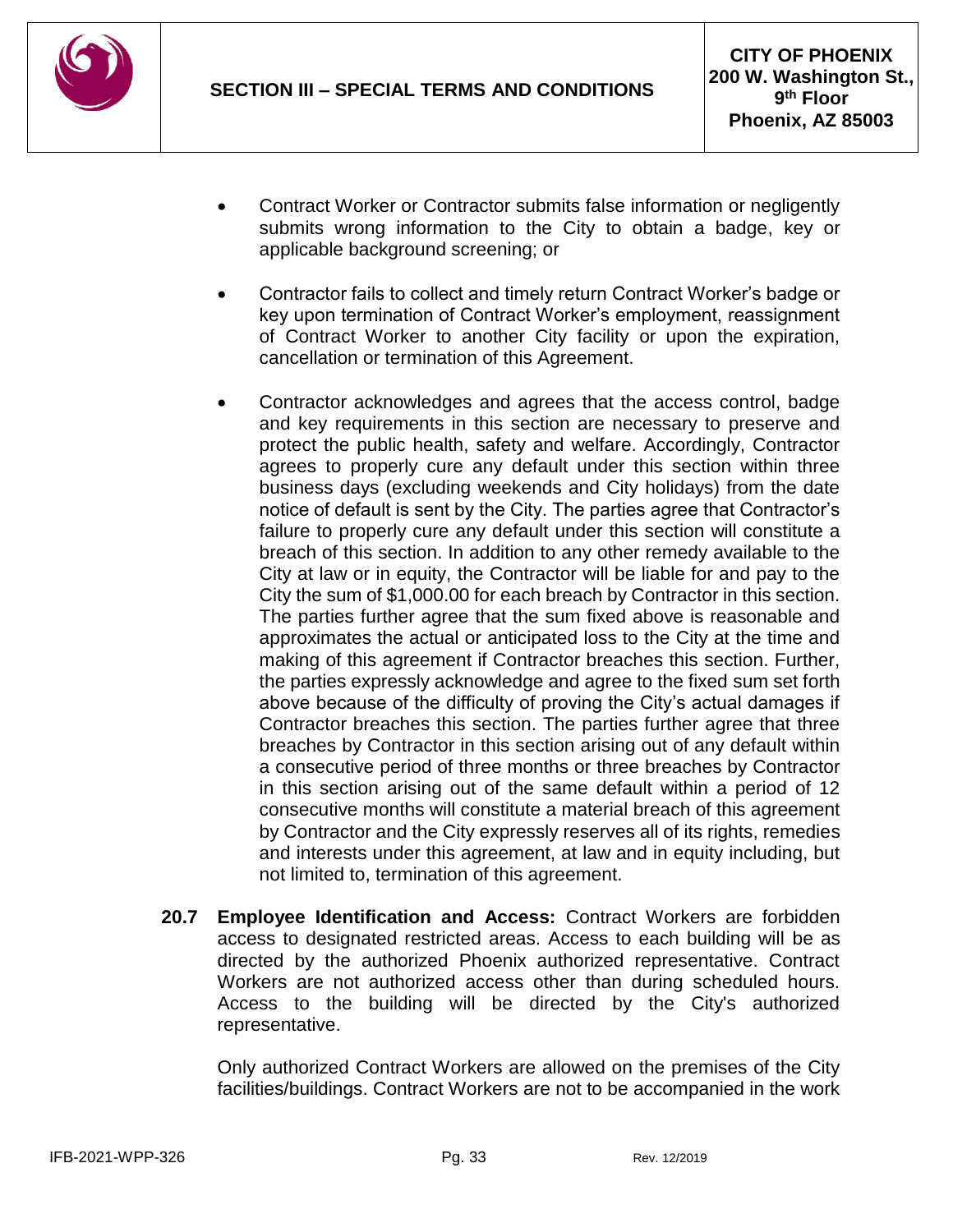

area by acquaintances, family members, assistants or any other person unless said person is an authorized Contract Worker.

Unless otherwise provided for in the scope of work:

- Contract Workers must **always** have city issued badges and some form of verifiable company identification (badge, uniform, employee id).
- Contractor will supply a list of the names and titles of all employees requiring access to the buildings. It is the Contractor's responsibility to provide updates and changes of personnel as necessary.
- **20.8 Key Access Procedures:** If the Contractor Worker's services require keyed access to enter a City facility(ies), a separate key issue/return form must be completed and submitted by the Contractor for each key issued. Contractor must submit the completed key issue/return form to the appropriate badging office.
- **20.9 Stolen or Lost Badges or Keys:** Contractor must immediately report lost or stolen badges or keys to the City's appropriate badging office. If the badge/key was stolen, Contract Worker's must report the theft to their local police department. Prior to issuance of a new badge or key, a new badge application or key issue form must be completed, submittal of a police department report for stolen badges, and applicable payment of the fee(s) listed herein.
- **20.10 Return of Badge or Key**: All badges and keys are the property of the City and must be returned to the City at the badging office within one business day (excluding weekends and City holidays) of when the Contract Worker's access to a City facility is no longer required to furnish the services under this agreement. Contractor will collect a Contract Worker's badge and key(s) upon the termination of the Contract Worker's employment; when the Contractor Worker's services are no longer required at a City facility(s); or upon termination, cancellation or expiration of this agreement.
- **20.11 Badge and Key Fees:** The following constitute the badge and key fees under this agreement. The City reserves the right to amend these fees upon a 30-day prior written notice to Contractor.

| Replacement Badge Fee: | \$55.00 | per badge |
|------------------------|---------|-----------|
| Lost/Stolen Badge Fee: | \$55.00 | per badge |
| Replacement Key Fee:   | \$55.00 | per key   |
| Replacement Locks:     | \$55.00 | per lock  |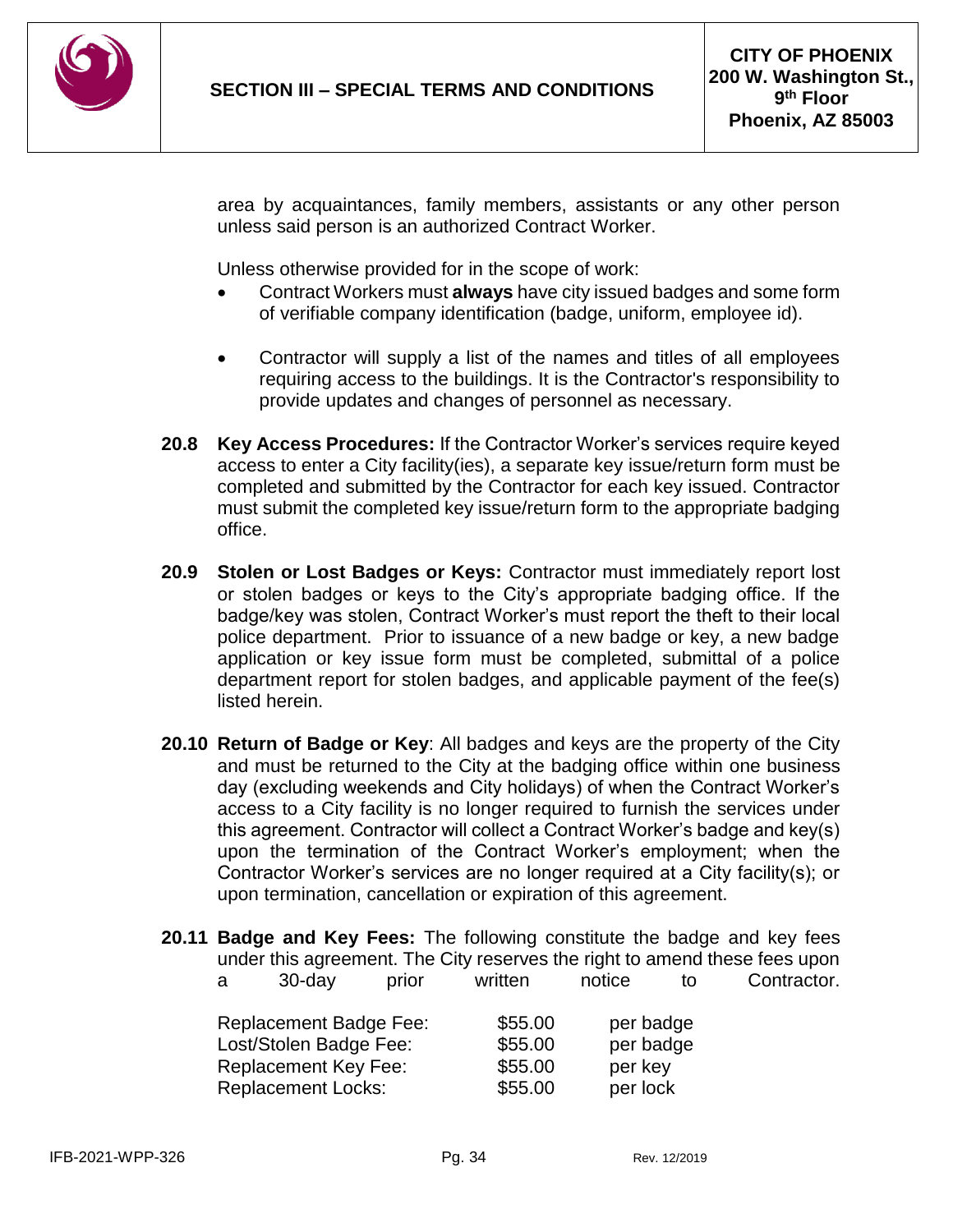

#### **21. BACKGROUND SCREENING – MAXIMUM RISK:**

- **21.1** The current risk level and background screening required is **MAXIMUM RISK**.
- **21.2 Maximum Risk Level:** A maximum risk background screening will be performed every five years when the Contract Worker's work assignment will:
	- work directly with vulnerable adults or children, (under age 18); or
	- any responsibility for the receipt of payment of City funds or control of inventories, assets, or records that are at risk of misappropriation; or
	- unescorted access to:
		- City data centers, money rooms, high-valve equipment rooms; or
		- Unescorted access to private residences; or
		- Access to critical infrastructure sites/facilities.
- **21.3 Requirements:** The background screening for maximum risk level will include a background check for real identity/legal name and will include felony and misdemeanor records from any county in the United States, the State of Arizona, plus any other jurisdiction where the Contractor worker has lived at any time in the preceding seven years from the Contract Worker's proposed date of hire. In addition, Maximum screening levels may require additional checks as included herein, depending on the scope of work, and may be amended if the scope of work changes.
- **21.4 Additional Maximum Risk Background Checks:** Maximum screening will additionally require:
	- Driving records (for driving positions only).
- **21.5 Contractor Certification; City Approval of Maximum Risk Background Screening:** Unless otherwise provided for in the Scope of Work, Contractor will be responsible for:
	- Determining whether Contract Worker(s) are disqualified from performing work for the City for maximum risk level background checks; and,
	- Submitting pass/fail results to the City for approval; and,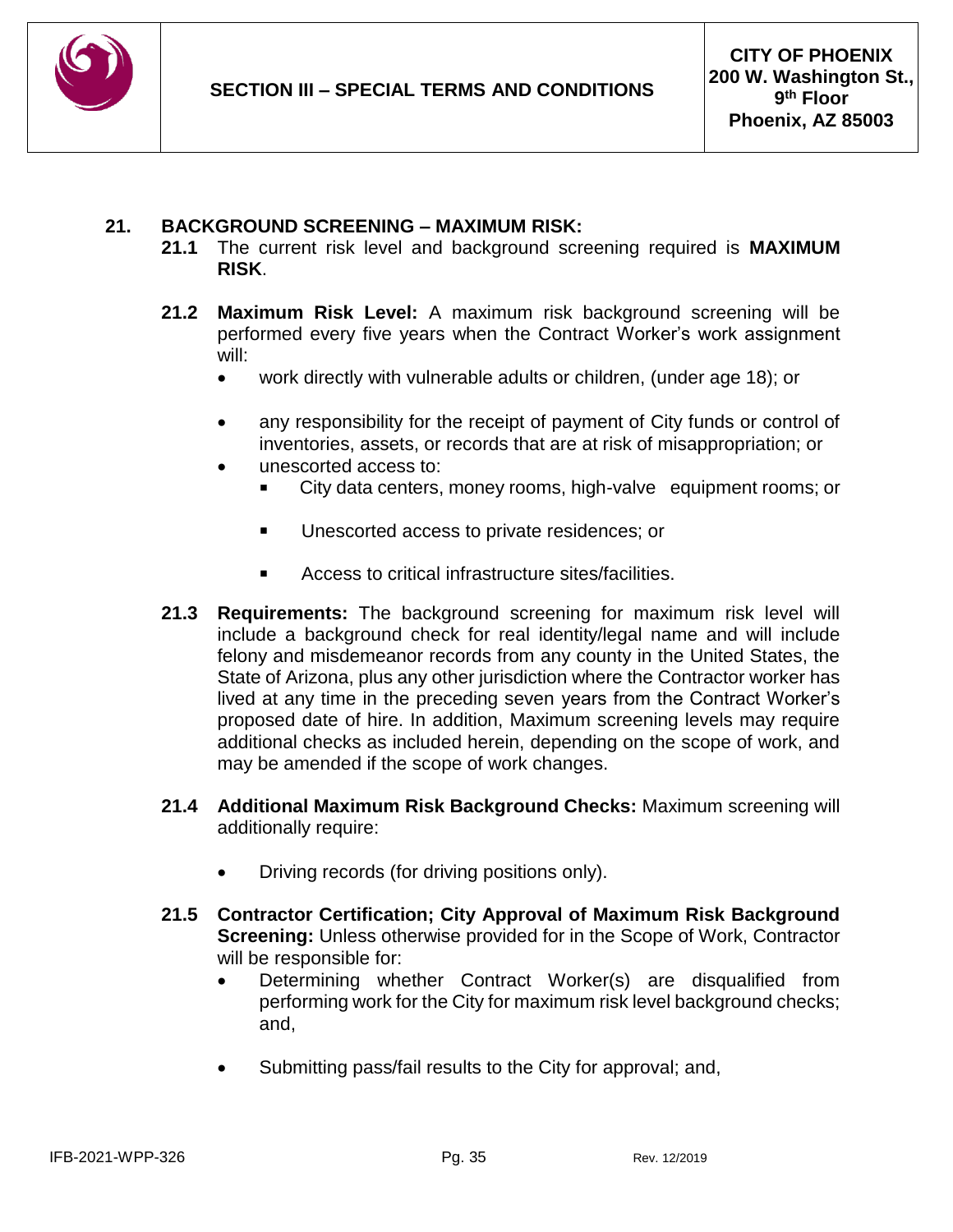

- Reviewing the results of the background check every three to five years, dependent on scope; and,
- To engage in whatever due diligence is necessary to make the decision on whether to disqualify a Contract Worker; and,
- Submitting the list of qualified Contract Workers to the contracting department; and,
- If, upon review of the background information, the City will advise the Contractor if it believes a Contract Worker should be disqualified. The Contractor will evaluate the Contract Worker and if the Contractor believes that there are extenuating circumstances that suggest that the person should not be disqualified, the Contractor will discuss those circumstances with the contracting department. The contracting department decision on disqualification of a Contract Worker is final.
- For sole proprietors, the Contractor must comply with the background check for himself and any business partners, or members or employees who will assist on the contract and for whom the requirements of the Agreement apply.
- By executing this agreement, Contractor certifies and warrants that Contractor has read the background screening requirements and criteria in this section, and that all background screening information furnished to the City is accurate and current.
- The City final documented decision will be an "approve" or "deny" for identified Contract Workers.
- The City will not keep records related to background checks once they are confirmed. Information to verify the results will be returned to the Contractor, or any contracted agency that assists with review, after the City's completed review.
- By executing this agreement, Contractor further certifies and warrants that Contractor has satisfied all such background screening requirements for the maximum risk background screening, and verified legal worker status, as required.
- Contract Workers will not apply for the appropriate City of Phoenix identification and access badge or keys until Contractor has received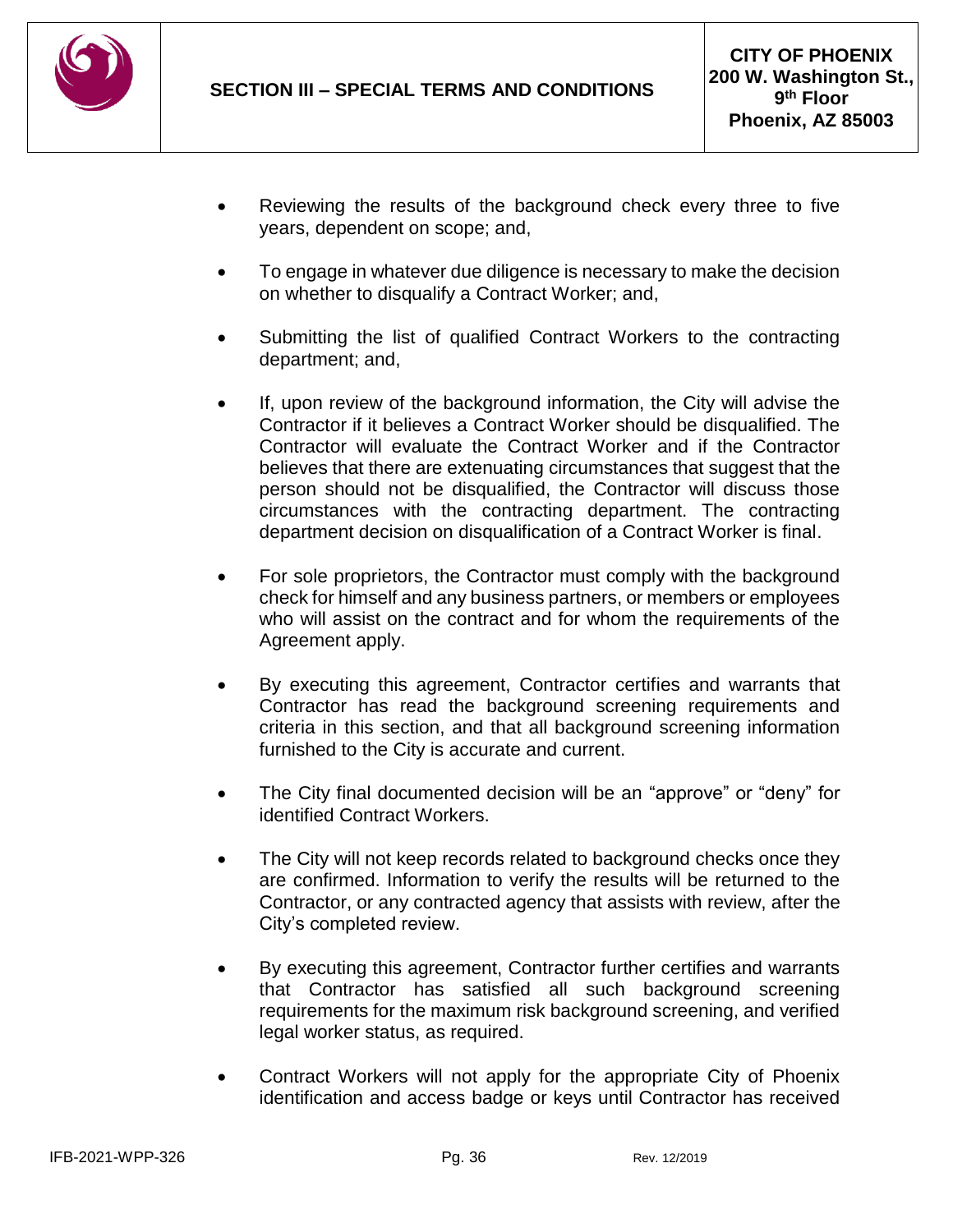

the City's written acceptance of Contract Worker's maximum risk background screening. The City may, in its sole discretion, accept or reject any or all the Contract Workers proposed by Contractor for performing work under this Agreement. A Contract Worker rejected for work at a maximum risk level under this agreement will not be proposed to perform work under other city contracts or engagements without city's prior written approval.

- **21.6** The City may, at any time, in its sole discretion, refuse to allow an employee access to an area for any of the following reasons, but not limited to:
	- Conviction of a felony.
	- Conviction of a misdemeanor (not including traffic or parking violation).
	- Any outstanding warrants (including traffic and parking violations).
	- A person currently on parole or probation.
	- A person currently involved in an investigation.
- **21.7 HANDLING OF PHOTOGRAPHS:** The US Department of Homeland Security has designated water and wastewater treatment facilities as 'critical infrastructure/key resources'. Because of federal directives, only persons authorized by the WSD Security Management Unit are permitted to photograph or film Water infrastructure, facilities, and assets which any include, but are not limited to: pay stations, warehouses, lift stations, treatment plants, service yards, booster stations, well sites, vehicles and related equipment and supplies.

#### **21.8 Additional City Rights Regarding Security Inquiries:**

- 20.8.1 In addition to the foregoing, the City reserves the right, but not the obligation, to:
	- Have a Contract Worker be required to provide fingerprints and execute such other documentation as may be necessary to obtain criminal justice information pursuant to A.R.S. § 41- 1750(G)(4) or Phoenix City Code § 4-22 or both;
	- Act on newly acquired information, whether or not such information should have been previously discovered;
	- Unilaterally change its standards and criteria relative to the acceptability of Contract Workers; and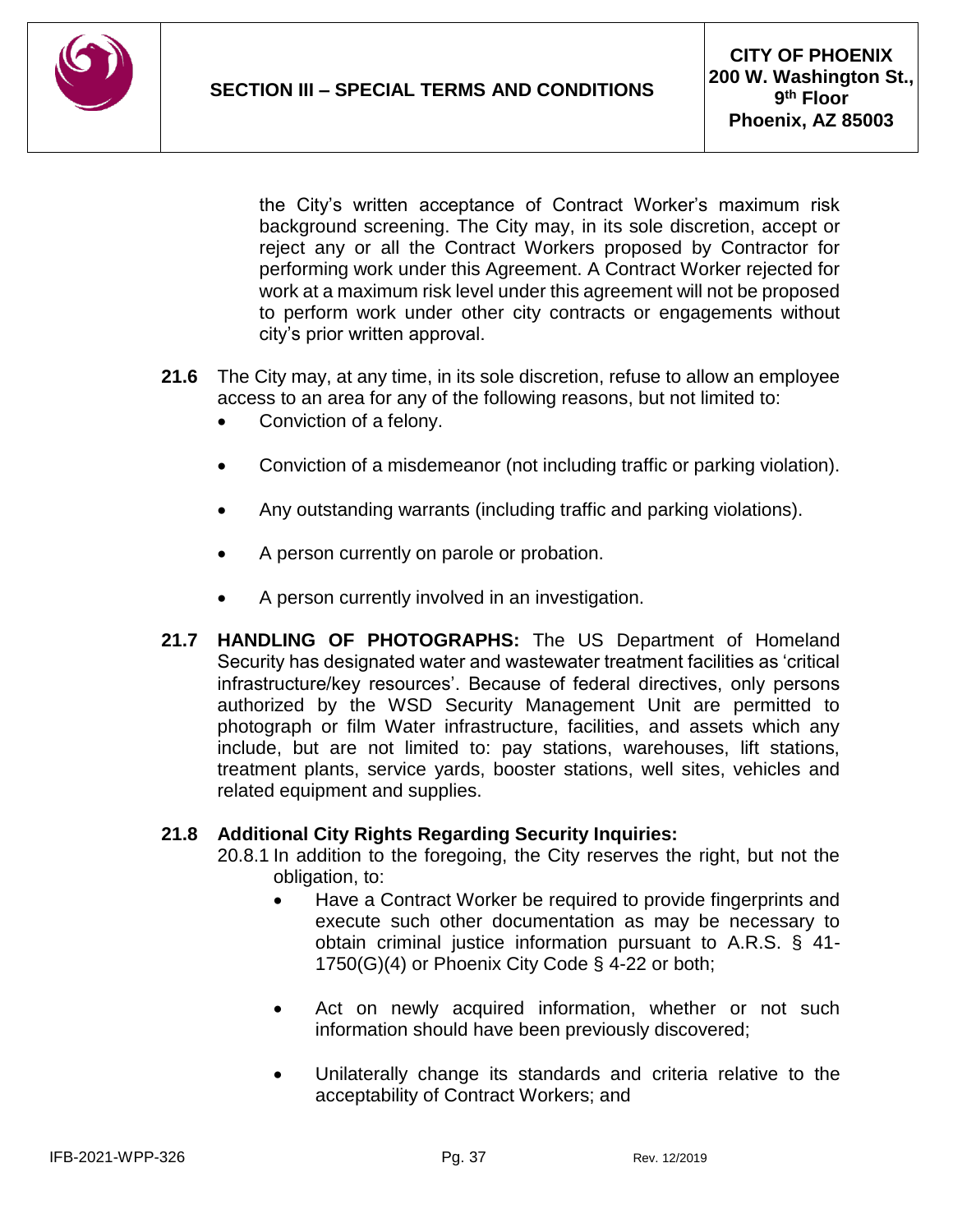

- Object, at any time and for any reason, to a Contract Worker performing work, including supervision and oversight, under this Contract.
- **22. CONFIDENTIALITY AND DATA SECURITY:** All data, regardless of form, including originals, images and reproductions, prepared by, obtained by, or transmitted to Contractor in connection with this Agreement is confidential, proprietary information owned by the City, the Contractor shall not disclose data generated in the performance of the service to any third person.

Contractor agrees to abide by all current applicable legal and industry data security and privacy requirements and subject to Payment Card Industry Standards, if applicable. A violation of this Section may result in immediate termination of this Agreement without notice. The obligations of Contractor under this Section shall survive the termination of this Agreement.

**23. SECURITY INQUIRIES:** Contractor acknowledges that all of the employees that it provides pursuant to this Contract shall, at Contractor's expense, be subject to background and security checks and screening at the request of the City. Contractor shall perform all such security inquiries and shall make the results available to the City for all employees considered for performing work (including supervision and oversight) under this Contract. City may make further security inquiries. Whether or not further security inquiries are made by the City, City may, at its sole, absolute and unfettered discretion, accept or reject any or all of the employees proposed by the Contractor for performing work under this Contract. Employees rejected by the City for performing services under this Contract may still be engaged by Contractor for other work not involving the City. An employee rejected for work under this Contract shall not be proposed to perform work under other City contracts or engagements without the City's prior approval.

#### **23.1 The City, in its sole discretion, reserves the right, but not the obligation to:**

- Require an employee/prospective employee of the Contractor to provide fingerprints and execute such other documentation as may be necessary to obtain criminal justice information pursuant to A.R.S. 41- 1750 (G) (4);
- Act on newly acquired information whether or not such information should have been previously discovered;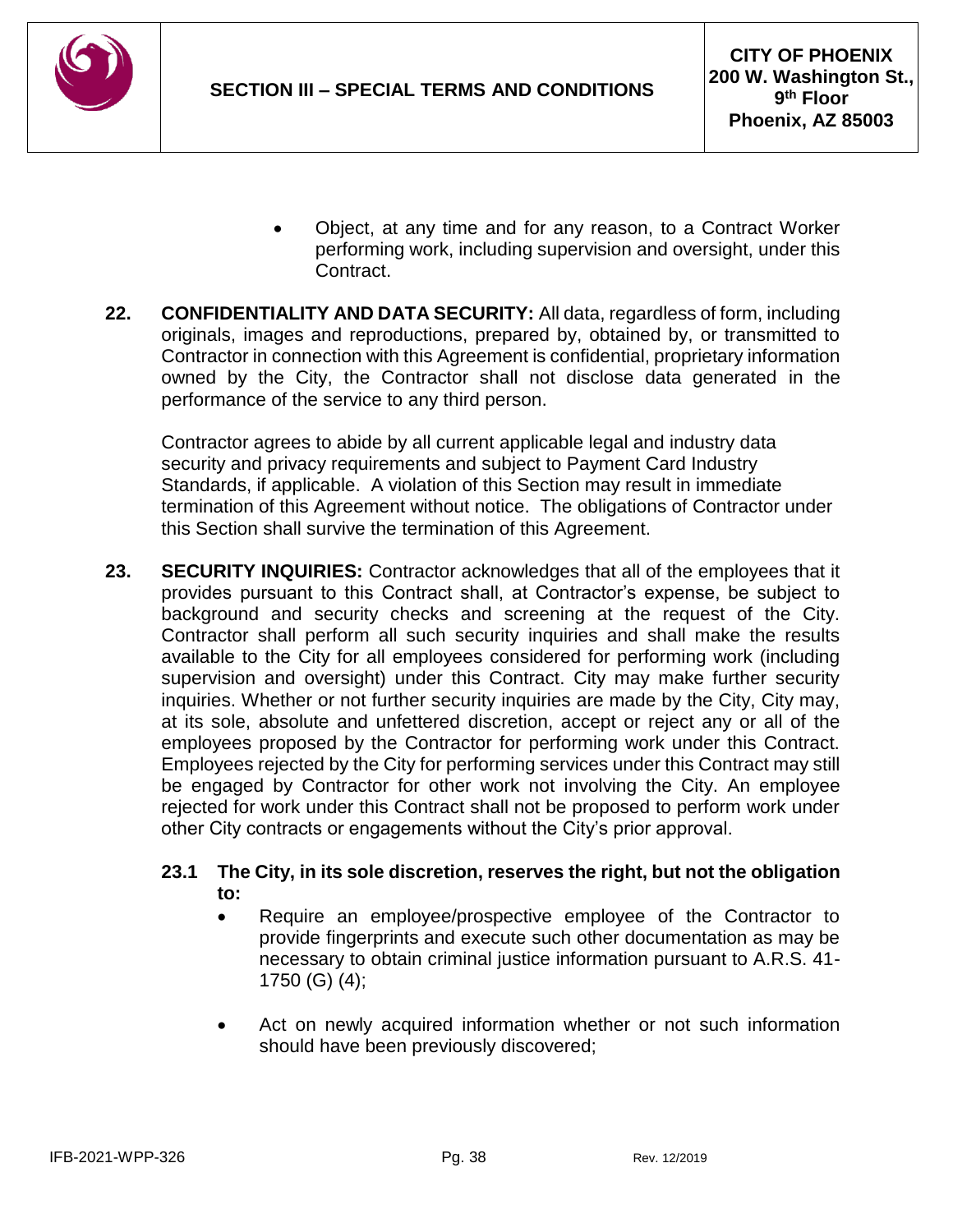

- Unilaterally change its standards and criteria relative to the acceptability of Contractor's employees and/or prospective employees; and
- Object, at any time and for any reason, to an employee of Contractor performing work (including supervision and oversight) under this Agreement. Contractor will bear the costs of all inquiries requested by the City.
- **24. MISCELLANEOUS FEES:** Additional charges for fuel surcharges, delivery charges, dealer prep, environmental fees, waste disposal, shop supplies, set-up, freight and/or shipping and handling, etc. will not be paid. These costs must be incorporated in the pricing provided in Attachment C – Bid Sheet.
- **25. WARRANTY:** All equipment supplied under this contract shall be fully guaranteed by the contractor for a minimum period of one year from the date of acceptance by the City. Any defects of design, workmanship, or materials that would result in noncompliance with the contract specifications shall be fully corrected by the contractor (including parts and labor) without cost to the City.

Contractor expressly warrants that all goods or services furnished under this contract shall conform to the specifications, appropriate standards, and will be new and free from defects in material or workmanship. Contractor warrants that all such goods or services will conform to any statements made on the containers or labels or advertisements for such goods, or services, and that any goods will be adequately contained, packaged, marked and labeled. Contractor warrants that all goods or services furnished hereunder will be merchantable, and will be safe and appropriate for the purpose which goods or services of that kind are normally used. If Contractor knows or has reason to know the particular purpose for which City intends to use the goods or services, Contractor warrants that goods or services furnished will conform in all respect to samples. Inspection, test, acceptance of use of the goods or service furnished hereunder shall not affect the Contractor's obligation under this warranty, and such warranties shall survive inspection, test, acceptance and use. Contractor's warranty shall run to City, it successors, and assigns.

**26. ENVIRONMENTAL QUALITY – DRINKING WATER AND TREATMENT CHEMICALS:** All materials, equipment, supplies or products that come into contact with drinking water or drinking water treatment chemicals shall conform to American National Standards Institute standards 60 and/or 61 as evidenced by certification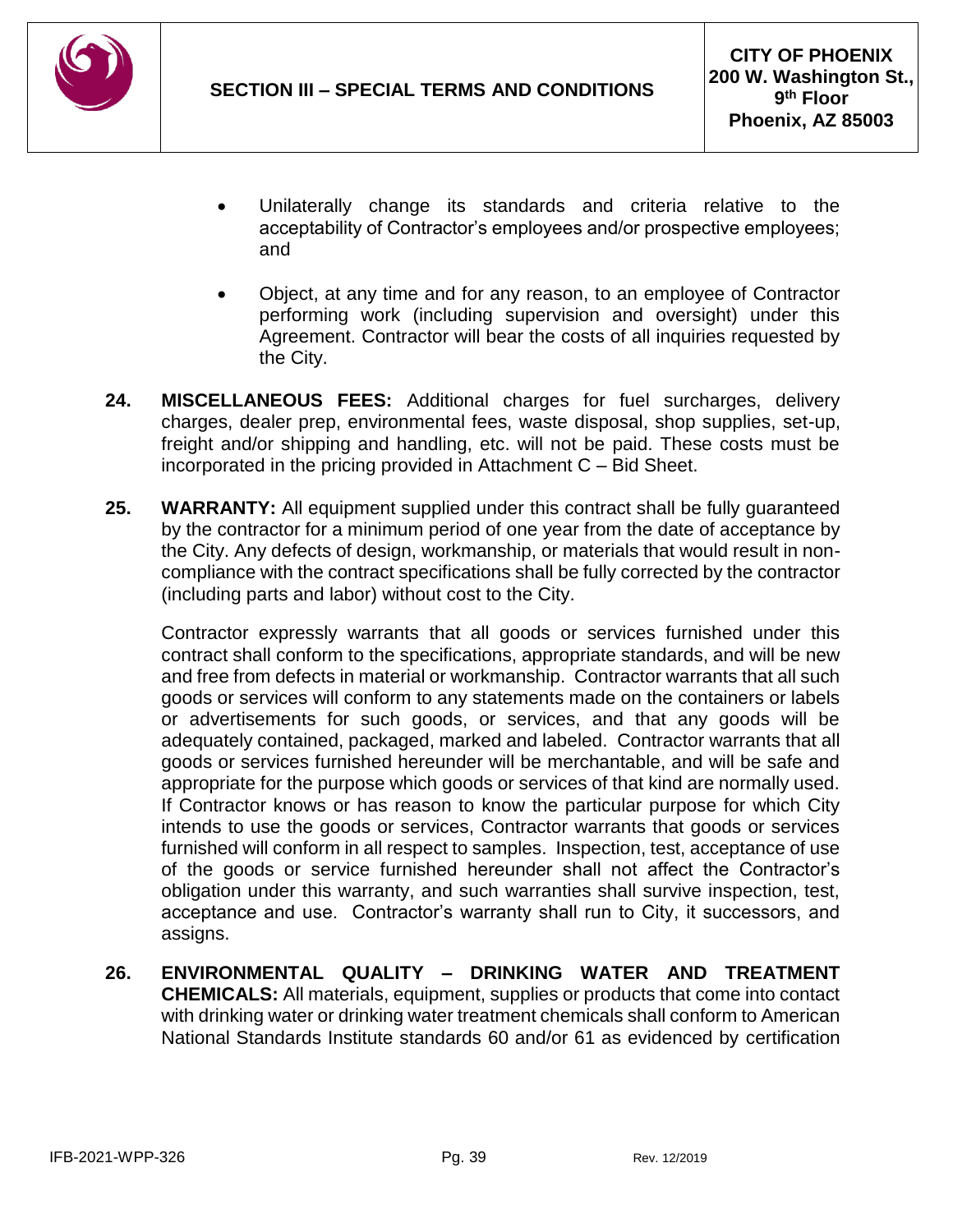

 $\begin{array}{c} \hline \end{array}$ 

from either Underwriters Laboratories or NSF International. Contractor must provide proof of this certification if requested.

All products provided in response to this solicitation shall be certified by the U.S. EPA Water Sense Partnership program for water efficiency.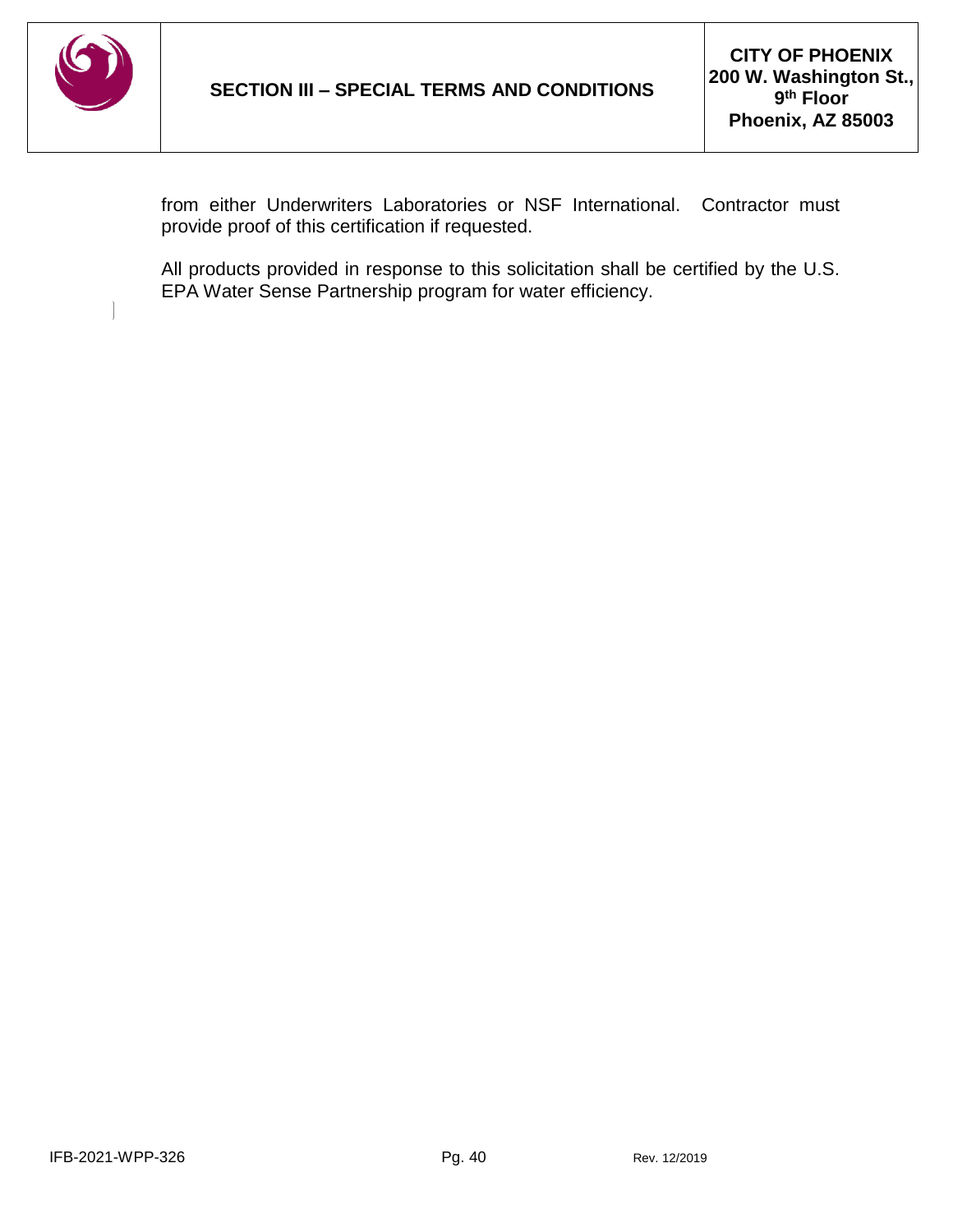

**1. DEFENSE AND INDEMNIFICATION CLAUSE:** Contractor ("Indemnitor") must defend, indemnify, and hold harmless the City of Phoenix and its officers, officials (elected or appointed), agents, and employees ("Indemnitee") from and against any and all claims, actions, liabilities, damages, losses, or expenses (including but not limited to court costs, attorney fees, expert fees, and costs of claim processing, investigation and litigation) of any nature or kind whatsoever ("Losses") caused, or alleged to be caused, in whole or in part, by the wrongful, negligent or willful acts, or errors or omissions of Indemnitor or any of its owners, officers, directors, members, managers, agents, employees or subcontractors ("Indemnitor's Agents") arising out of or in connection with this Contract. This defense and indemnity obligation includes holding Indemnitee harmless for any Losses or other amount arising out of or recovered under any state's Workers' Compensation Law or arising out of the failure of Indemnitor or Indemnitor's Agents to conform to any federal, state or local law, statute, ordinance, rule, regulation or court decree. Indemnitor's duty to defend Indemnitee accrues immediately at the time a claim is threatened or a claim is made against Indemnitee, whichever is first. Indemnitor's duty to defend exists regardless of whether Indemnitor is ultimately found liable. Indemnitor must indemnify Indemnitee from and against any and all Losses, except where it is proven that those Losses are solely as a result of Indemnitee's own negligent or willful acts or omissions. Indemnitor will be responsible for primary loss investigation, defense and judgment costs where this indemnification applies. In consideration of the award of this Contract, Indemnitor agrees to waive all rights of subrogation against Indemnitee for losses arising from or related to any work performed by Indemnitor or Indemnitor's Agents for the City of Phoenix. The obligations of Indemnitor under this provision survive the termination or expiration of this Contract.

## **2. VENDOR'S INSURANCE:**

Vendor must procure insurance against claims that may arise from or relate to performance of the work hereunder by Vendor and its agents, representatives, employees and subcontractors. Vendor and subcontractors must maintain that insurance until all their obligations have been discharged, including any warranty periods under this Contract.

The City in no way warrants that the limits stated in this section are sufficient to protect the Vendor from liabilities that might arise out of the performance of the work under this Contract by the Vendor, its agents, representatives, employees or subcontractors and Vendor may purchase additional insurance as they determine necessary.

**2.1. SCOPE AND LIMITS OF INSURANCE:** Vendor must provide coverage with limits of liability not less than those stated below. An excess liability policy or umbrella liability policy may be used to meet the minimum liability requirements provided that (1) the coverage is written on a "following form"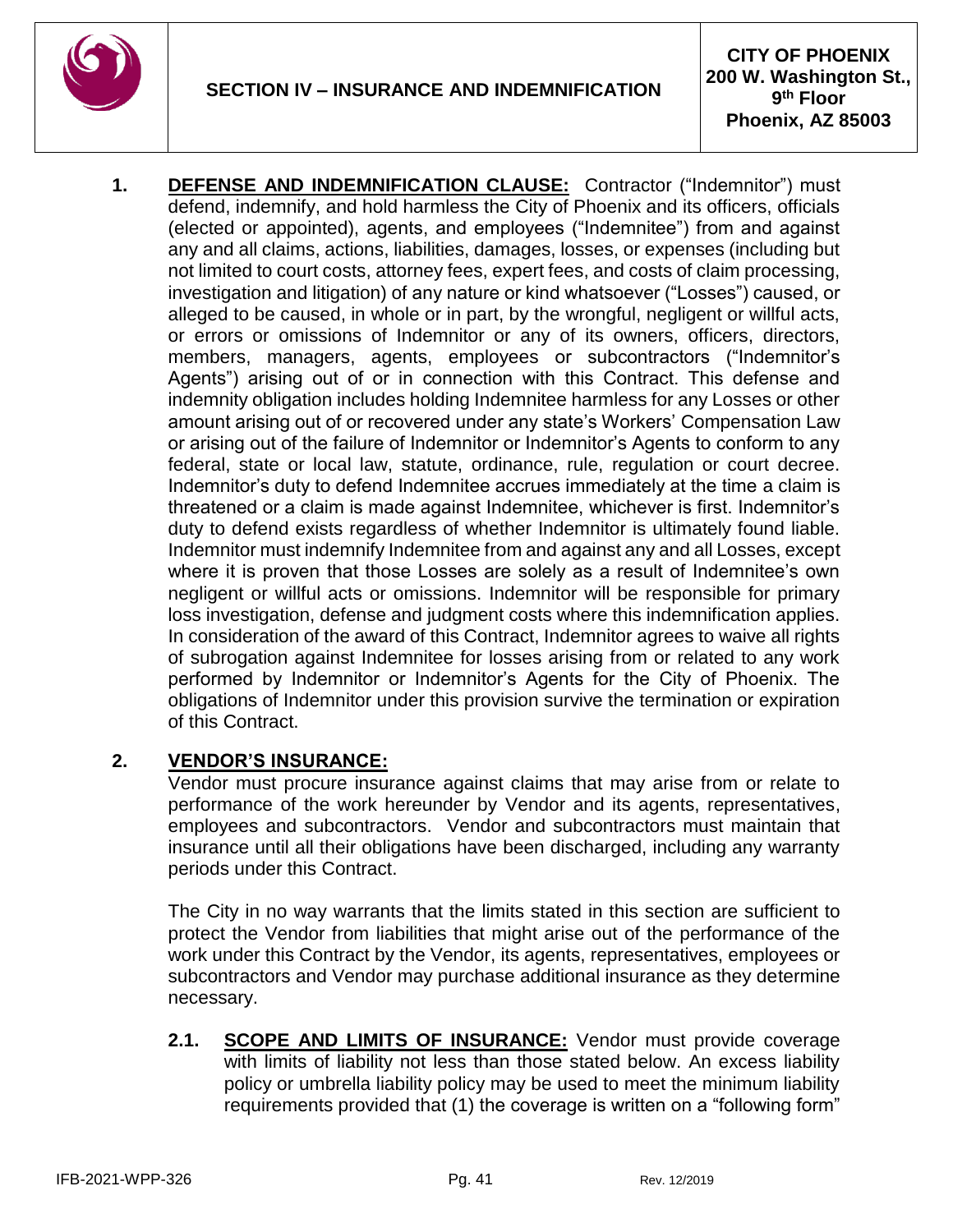

basis, and (2) all terms under each line of coverage below are met.

#### 2.1.1. **Commercial General Liability – Occurrence Form**

| General Aggregate                         | \$2,000,000 |
|-------------------------------------------|-------------|
| Products – Completed Operations Aggregate | \$1,000,000 |
| Personal and Advertising Injury           | \$1,000,000 |
| Each Occurrence                           | \$1,000,000 |

The Vendor's insurance coverage must be primary and non-contributory with respect to any insurance or self-insurance carried by the City.

#### 2.1.2. **Automobile Liability**

Bodily Injury and Property Damage coverage for any owned, hired, and nonowned vehicles used in the performance of this Contract.

Combined Single Limit (CSL) \$1,000,000

#### 2.1.3. **Worker's Compensation and Employers' Liability**

| <b>Workers' Compensation</b> | Statutory |
|------------------------------|-----------|
| Employers' Liability:        |           |
| Each Accident                | \$100,000 |
| Disease - Each Employee      | \$100,000 |
| Disease - Policy Limit       | \$500,000 |

- Policy must contain a waiver of subrogation against the City of Phoenix.
- This requirement does not apply when a contractor or subcontractor is exempt under A.R.S. §23-902(E), **AND** when such contractor or subcontractor executes the appropriate sole proprietor waiver form.
- **3. NOTICE OF CANCELLATION:** For each insurance policy required by the insurance provisions of this Contract, the Vendor must provide to the City, within 5 business days of receipt, a notice if a policy is suspended, voided or cancelled for any reason. Such notice must be mailed, emailed, hand delivered or sent by facsimile transmission to: **City of Phoenix Water Services Department Procurement, 200 W Washington Street 9th Floor, Phoenix, AZ 85003.** WSDProcurement@phoenix.gov
- **4. ACCEPTABILITY OF INSURERS:** Insurance is to be placed with insurers duly licensed or authorized to do business in the state of Arizona and with an "A.M. Best" rating of not less than B+ VI. The City in no way warrants that the aboverequired minimum insurer rating is sufficient to protect the Contractor from potential insurer insolvency.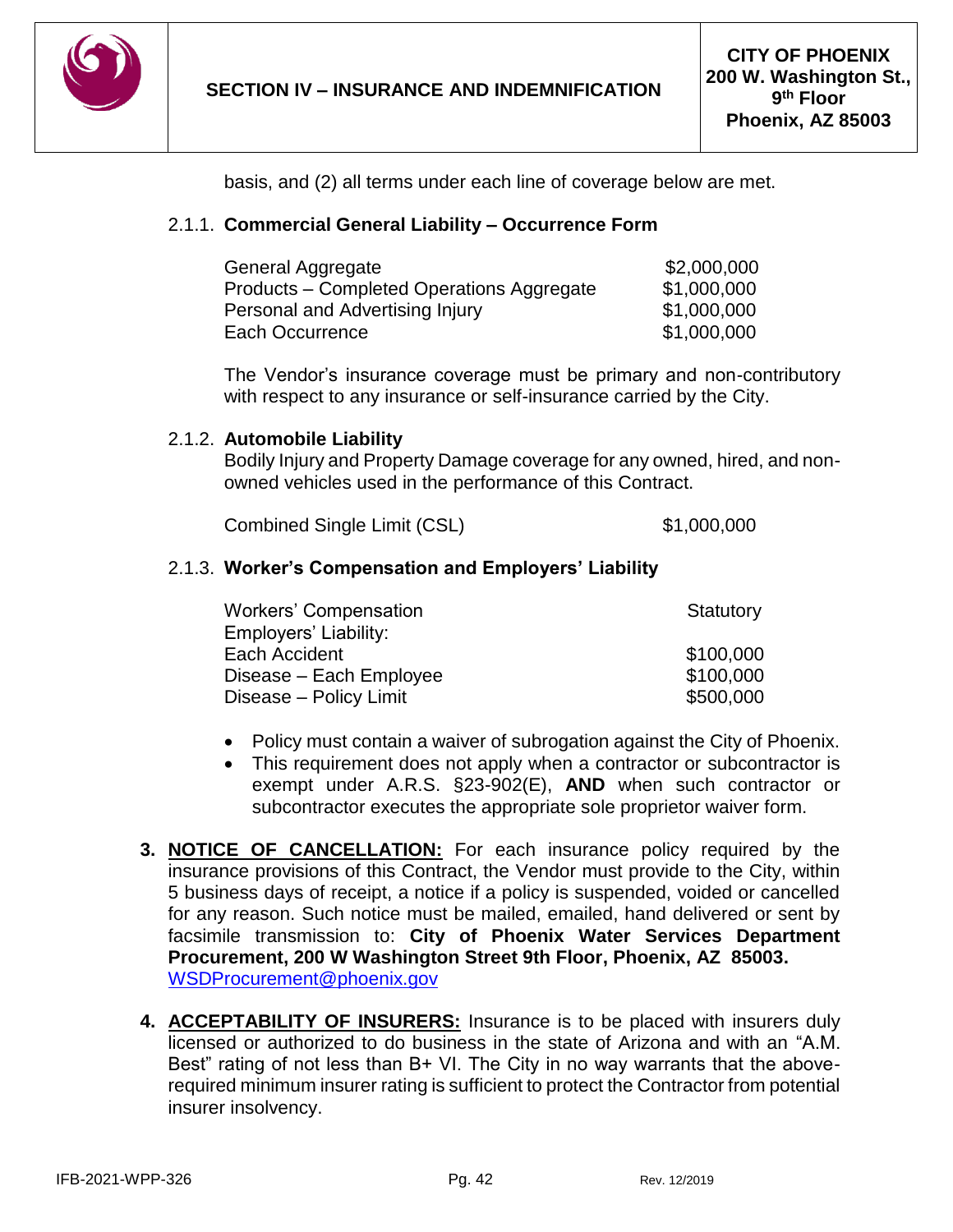

**5. VERIFICATION OF COVERAGE:** Vendor must furnish the City with certificates of insurance (ACORD form or equivalent approved by the City) as required by this Contract. The certificates for each insurance policy are to be signed by a person authorized by that insurer to bind coverage on its behalf*.*

All certificates and any required endorsements are to be received and approved by the City before work commences. Each insurance policy required by this Contract must be in effect at or prior to commencement of work under this Contract and remain in effect for the duration of the project. Failure to maintain the insurance policies as required by this Contract or to provide evidence of renewal is a material breach of contract.

All certificates required by this Contract must be sent directly to: **City of Phoenix Water Services Department Procurement, 200 W Washington Street 9th Floor, Phoenix, AZ 85003,** WSDProcurement@phoenix.gov

The City project/contract number and project description must be noted on the certificate of insurance. The City reserves the right to require complete, certified copies of all insurance policies required by this Contract at any time**. DO NOT SEND CERTIFICATES OF INSURANCE TO THE CITY'S RISK MANAGEMENT DIVISION.**

**6. APPROVAL:** Any modification or variation from the insurance coverages and conditions in this Contract must be documented by an executed contract amendment.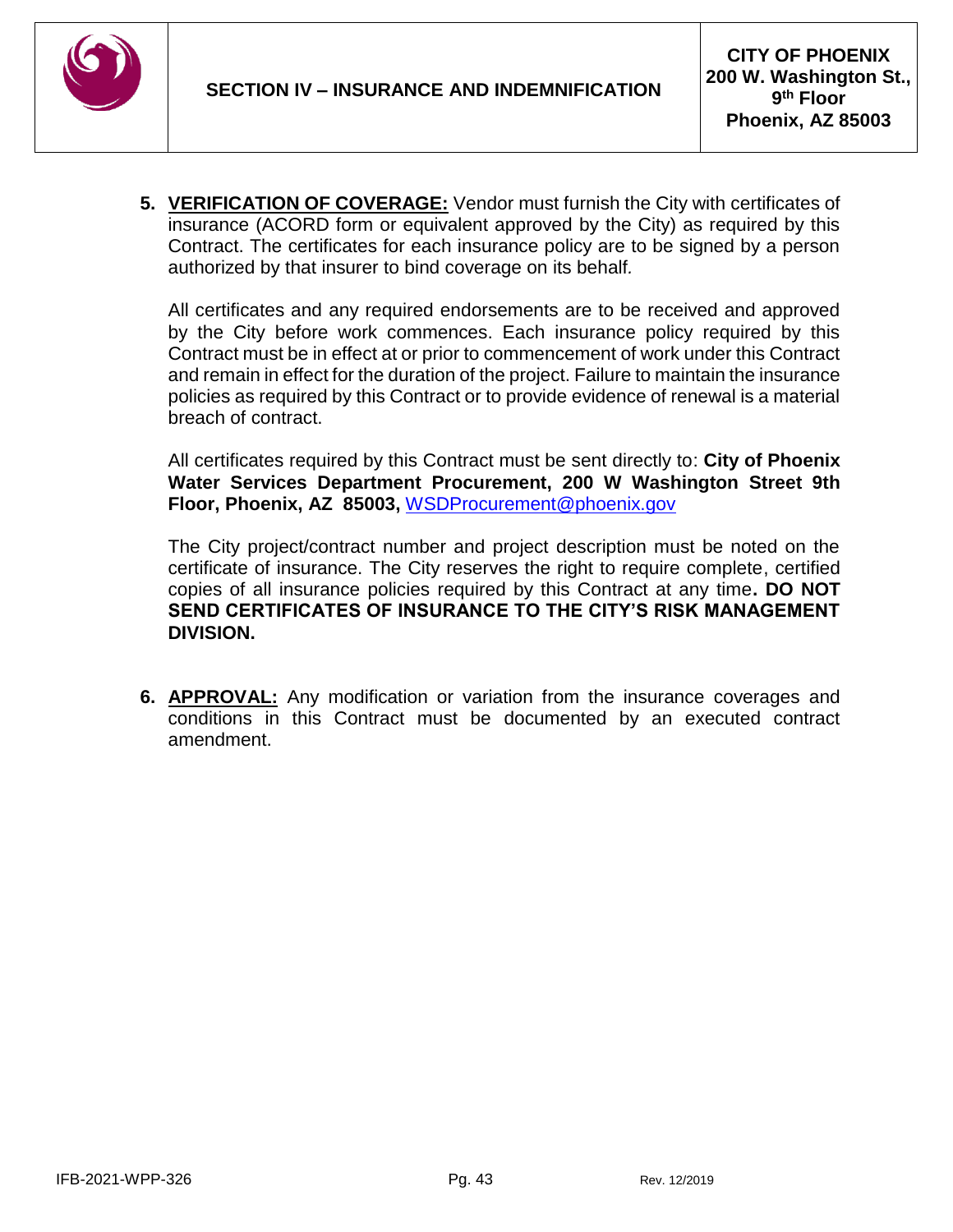

## **1. SCOPE OF WORK**

Contractor shall provide all labor, materials, supplies, and associated services necessary to replace water softener tanks, equipment, and provide as-needed service, maintenance and repair, in accordance with the provisions, terms, and conditions in this solicitation.

- A. Contractor shall be responsible for monitoring water softening resin levels, removing tanks, draining, cleaning, and refilling the tank with new resin. Service shall include adjusting or replacing consumable parts and shall not be limited to: piping, hook-ups, and gaskets. Repair any leaks and/or damages to prevent any animals, insects' attraction or injury to personnel as soon as possible. The City is not responsible for bites or injury due to leaks and/damages while repairing the softener system.
- B. Price shall include transporting used tanks to and from Contractors service location. Travel hours, Contractor's equipment, licensing, permits, overhead, environmental disposal, fuel surcharge and any other incidental fees will not be permitted under this contract.
- C. Additional water softener systems may be required prior written approval by authorized City of Phoenix personnel. Contractor shall provide quotes for new systems, on an as-needed basis, per the discount indicated on the submittal.

## **2. SCHEDULE**

- A. Contractor shall provide a schedule to replace and remove depleted tanks for each plant location. The City of Phoenix shall determine which tanks require more frequent replacement services and may request tank replacements on an asneeded basis.
- B. Replacement frequency depends on the time of year and other water usage factors. Tanks shall be replaced approximately once or twice per month.
- C. Contractor shall provide standard schedule of service for approval

## **3. WORK HOURS**

City business hours are defined as 6:00 a.m. to 5:00 p.m. (local Phoenix, AZ. time) during regular business days and excluding City holidays (Non City Business Hours: 5:01 p.m. to 5:59 a.m. non regular business days and City Holidays).

\*Work hourly rates provided by the Contractor in BID PRICE SCHEDULE of this document will apply.

## **4. ADDITIONAL CONTRACTOR REQUIREMENTS**

- A. Tag or Label replacement tanks with the delivery date.
- B. Emergency Services In case of equipment failure after normal business hours, such as weekends and holidays, the contractor shall provide an emergency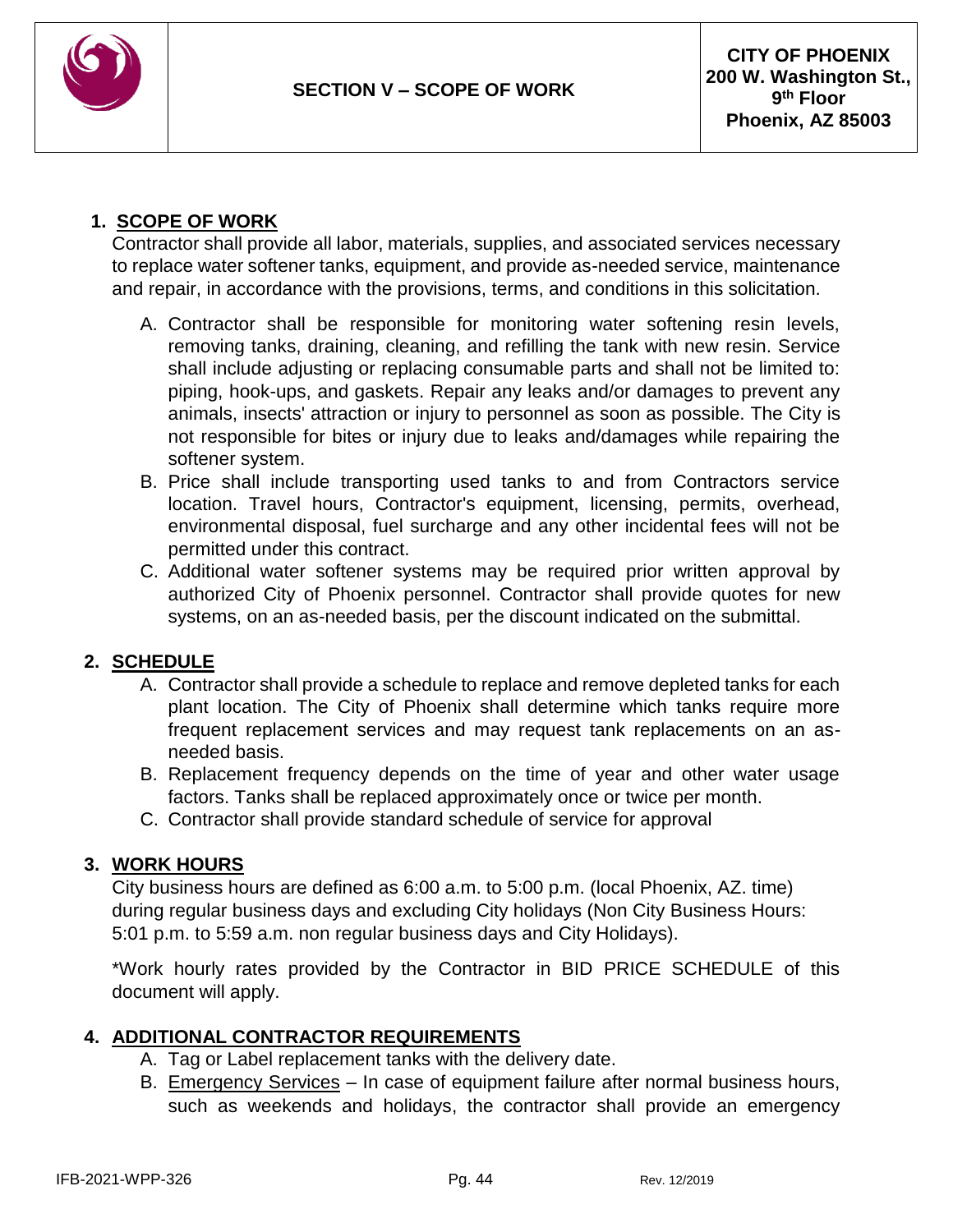

contact. The emergency contact will provide a three-hour window for call back and a six-hour technician visit requirement for service and equipment.

## **5. LABOR RATES – ANCILLARY SERVICES**

On-site labor rate shall be used when the ancillary service is needed by the City. On-Site labor rates are a flat hourly rate. Travel hours, Contractor's equipment, licensing, permits, overhead, environmental disposal, fuel surcharge and any other incidental fees will not be permitted under this contract. Contractor should take this into consideration when preparing their response. Ancillary Labor time period will be from "check in" and "check out" at the City's facility or with the Department Project Coordinator. City business hours are defined as 6:00 a.m. to 5:00 p.m. (local Phoenix, AZ. time) during regular business days and excluding City holidays (Non City Business Hours: 5:01 p.m. to 5:59 a.m. non regular business days and City Holidays). A minimum of 2 hours applied for each ancillary service call from the regular business hours labor rate.

## **6. PERMITS**

Contractor shall be responsible for obtaining all permits required to perform this service.

## **7. HAZARDS/SAFETY AND REPORTING**

Contractor shall fully cooperate with the City in the investigation of any accidental injury or death occurring on the site. The Contractor must provide verbal notification to the City within one hour and a written report within twenty-four (24) hours to the Water or Human Services Facility Manager or his representative if the occur within the contract boundaries.

The City, without any obligation to do so, may, if it observes contractors' employees engaged in unsafe activity, report such activity to the Contractor. The Contractor should investigate any potential violations and report the findings to the Facility Manager.

Hazardous conditions, not caused or correctable by Contractors, are to be immediately reported to the affected site contract coordinator.

## **8. TRAINING**

Prior to start of work, all contractor personnel must attend a site training class for contractors and their employees. Training is mandatory for compliance with the OSHA 1910.120 regulation. Training will provide contract employees instructions for direction during plant emergencies and/or chlorine and sulfur dioxide alarms. Any new personnel must also attend this training prior to working on any plant sites.

#### **9. LOCATIONS**

| <b>SITE NAME</b>         | <b>ADDRESS</b>               |
|--------------------------|------------------------------|
| 24 <sup>th</sup> St. WTP | 6202 N. 24 <sup>th</sup> St. |
| Anthem (8CP-B1)          | 4505 W. Opportunity Way      |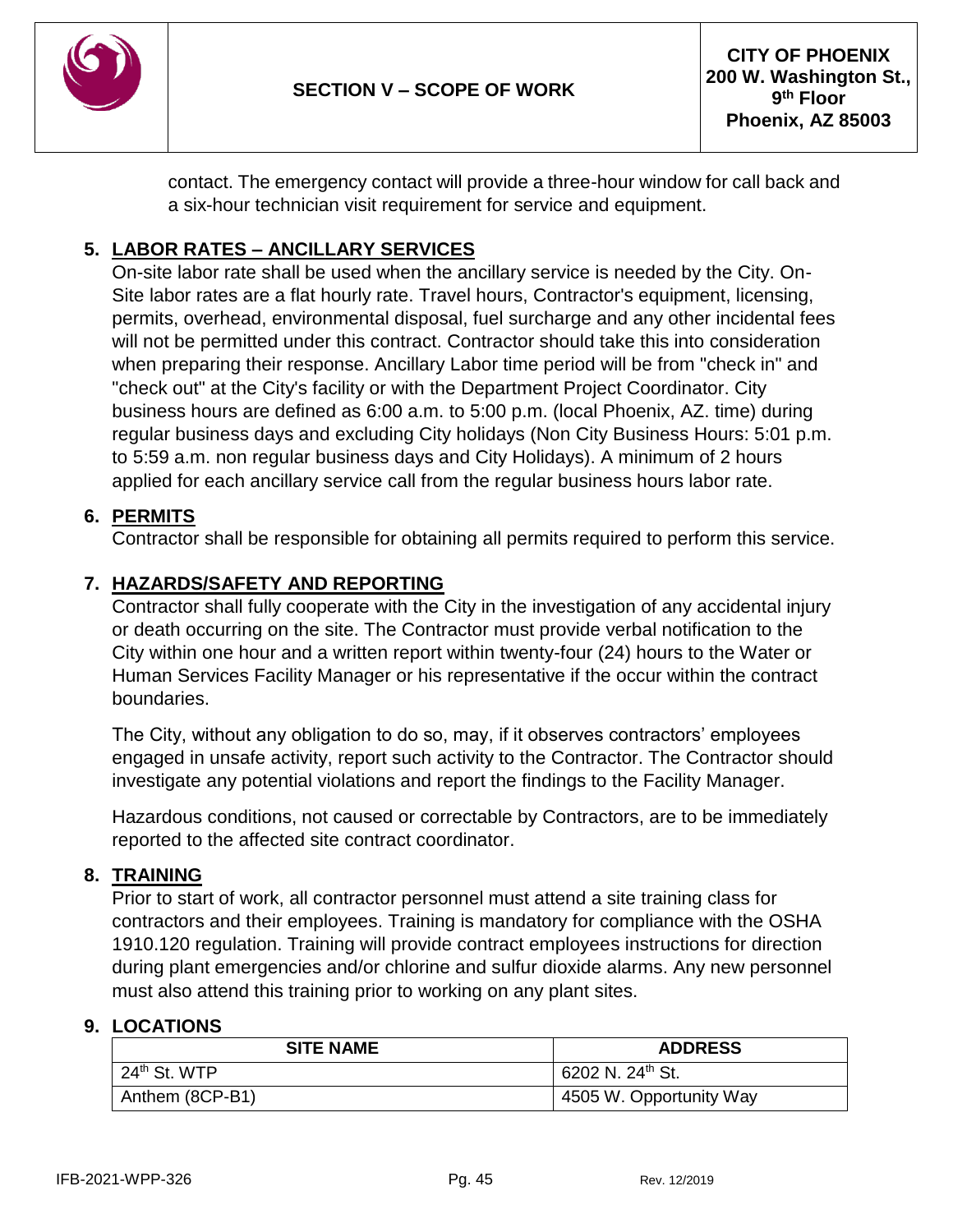

| Brine Solo at Headworks Odor Control             | 5615 S. 91 <sup>st</sup> Avenue  |
|--------------------------------------------------|----------------------------------|
| Brine Solo at new 2007 Expansion Odor Control    | 5615 S. 91 <sup>st</sup> Avenue  |
| <b>Brine Solo at Chlorine Building</b>           | 5615 S. 91 <sup>st</sup> Avenue  |
| <b>Brine Tank at Administration Building</b>     | 5615 S. 91 <sup>st</sup> Avenue  |
| Cave Creek #7                                    | 26829 N. Cave Creek Rd.          |
| <b>Chinese Senior Center</b>                     | 734 W. Elm                       |
| Deem Hills Bstr (01-01-04) 2/M 27442 N. 39th Ave | 27442 N. 39 <sup>th</sup> Avenue |
| Deer Valley Community Center 2001 W Wahalla      | 2001 W. Wahalla                  |
| Desert West Community Center 6501 W Virainia     | 6501 W. Virainia                 |
| Devonshire Senior Center 2802 E Devonshire       | 2802 E. Devonshire               |
| Goelet A.C. Buef Community Center                | 3435 W. Pinnacle Peak Rd.        |
| <b>Greenway Reservoir</b>                        | 1602 E. Greenway Rd.             |
| Happy Valley Reservoir 24425 N. 64th St.         | 24425 N. 64th St.                |
| Luke Krohn Senior Center                         | 19401 1/2 E. Villa               |
| <b>McDowell Place Senior Center</b>              | 1845 E. McDowell Rd.             |
| <b>Paradise Valley Community Center</b>          | 17402 N. 40th St.                |
| Pecos Community Center 17010 S 48th St           | 17010 S. 48th St.                |
| <b>Shaw Butte Tanks</b>                          | 1638 W. Sunnyside Dr.            |
| South Mountain Community Center                  | 212 E. Alta Vista                |
| Sunnyslope Senior Center 802 E Vogel             | 802 E. Vogel                     |
| <b>Well #235</b>                                 | 6026 E. Caballo Dr.              |
| <b>Well #280</b>                                 | 4404 E. Rancho Tierra            |
| Well #288 28401 N. Tatum Blvd.                   | 28401 N. Tatum Blvd              |
| Well #295 22204 N. 40th Way                      | 22204 N. 40 <sup>th</sup> Way    |
| 1-ES1, 64th St. Reservoir                        | 2890 N. 64th St.                 |
|                                                  |                                  |

The following locations are shut down due to ongoing repairs or construction but may be reactivated at a later date.

| <b>Well #294</b>           | 19219 N. Tatum                            |
|----------------------------|-------------------------------------------|
| <b>Well #293</b>           | 4804 E. Ranaer                            |
| <b>Cactus Tank</b>         | $1849$ E. Cholla                          |
| Desert Ridge - Rose Garden | $\frac{1}{20805}$ N. 56 <sup>th</sup> St. |

\*\* The City of Phoenix reserves the right to add locations through the life of the agreement.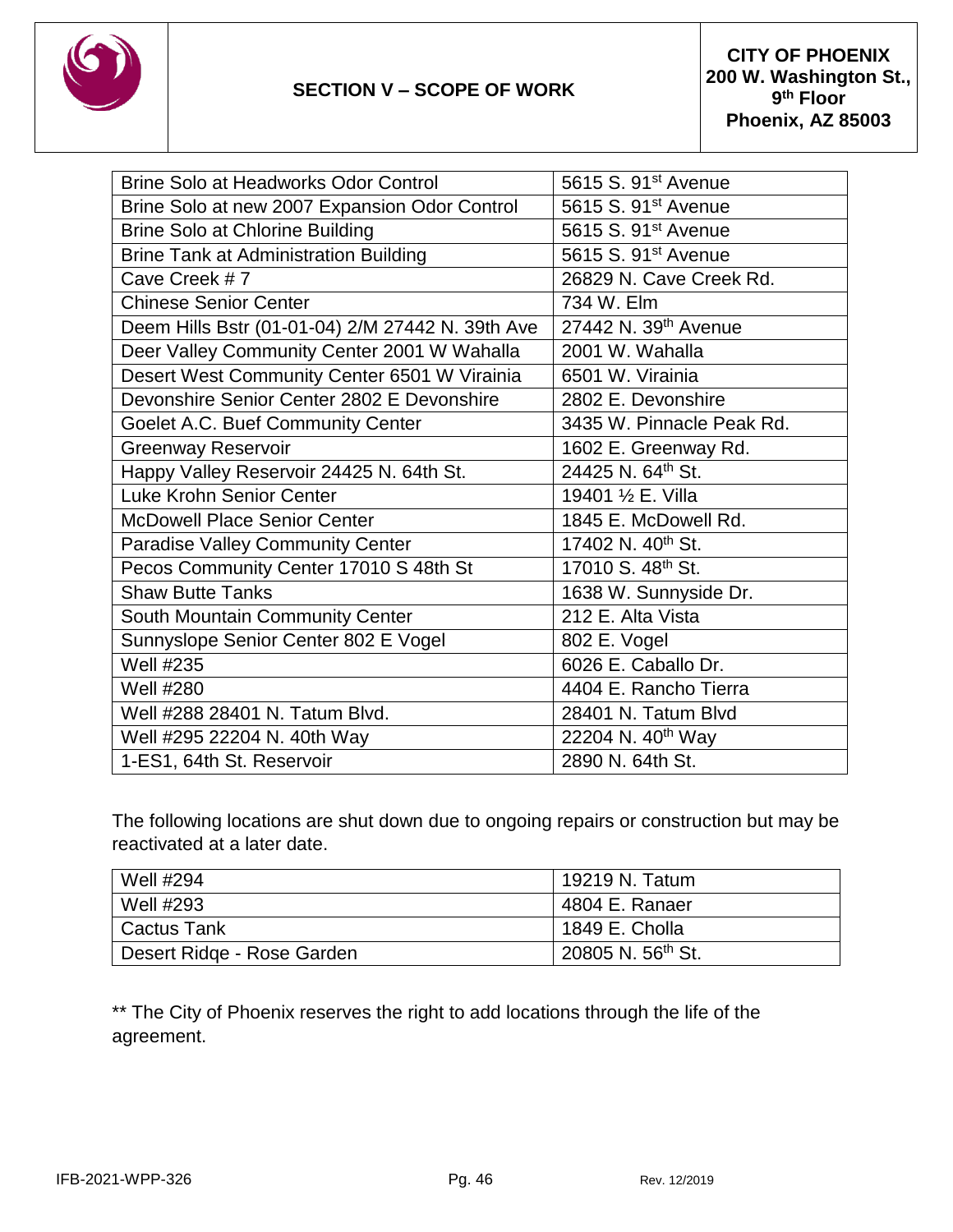

- **1. COPIES:** Please submit one original PDF copy electronically via email to the following: [wsdprocurement@phoenix.gov.](mailto:wsdprocurement@phoenix.gov)
	- **1.1 Please submit only the Submittal Section, do not submit a copy of the entire solicitation document.** This Offer will remain in effect for a period of 180 calendar days from the opening date, and is irrevocable unless it is in the City's best interest to release Offer(s).
- **2. OFFER SUBMITTAL FORMAT:** The written Offer should be:
	- Typewritten for ease of evaluation;
	- Signed by an authorized representative of the Offeror;
	- Submitted with contact information for the individual(s) authorized to negotiate with the City;
	- Submitted with a table of contents and tabbed per the following major sections: Tab 1 SECTION VI: SUBMITTALS
		- Costs and Payments, paragraph 3.
		- Emergency Twenty-Four Hour Service, paragraph 5.
		- Offer Form
		- Tab 2 Attachment A Conflict of Interest & Solicitation Transparency **Disclosure**
		- Tab 3 Attachment B Bid Price Schedule
		- Tab 4 Attachment C References
		- Tab 5 Signed Solicitation Addenda, if applicable.

#### **3. COSTS AND PAYMENTS:**

- **3.1 PAYMENT TERMS & OPTIONS**: Vendors must choose an option, if a box is not checked, the City will **default to 0% - net 45 days**:
	- Contractor offers a prompt payment discount of either  $\%$  30 days or  $0\% - 45$  days - to apply after receipt of invoice or final acceptance of the products (invoice approval), whichever date is later, starts the 30 days. If no prompt payment discount is offered, the default is 0%, net 45 days; effective after receipt of invoice or final acceptance of the products, whichever is later. **Payment terms offering a discount will not be considered in the price evaluation of your offer**.
	- $\Box$  Contractor may be paid immediately upon invoice approval, if enrollment is made to the Single Use Account (SUA) Program, administered by the City's servicing bank ("Bank"). By checking this box, the vendor accepts transaction costs charged by their merchant bank and agrees not to transfer to the City those extra charges. The City will not pay an increase in our services for the SUA charges; if an audit uncovers an upcharge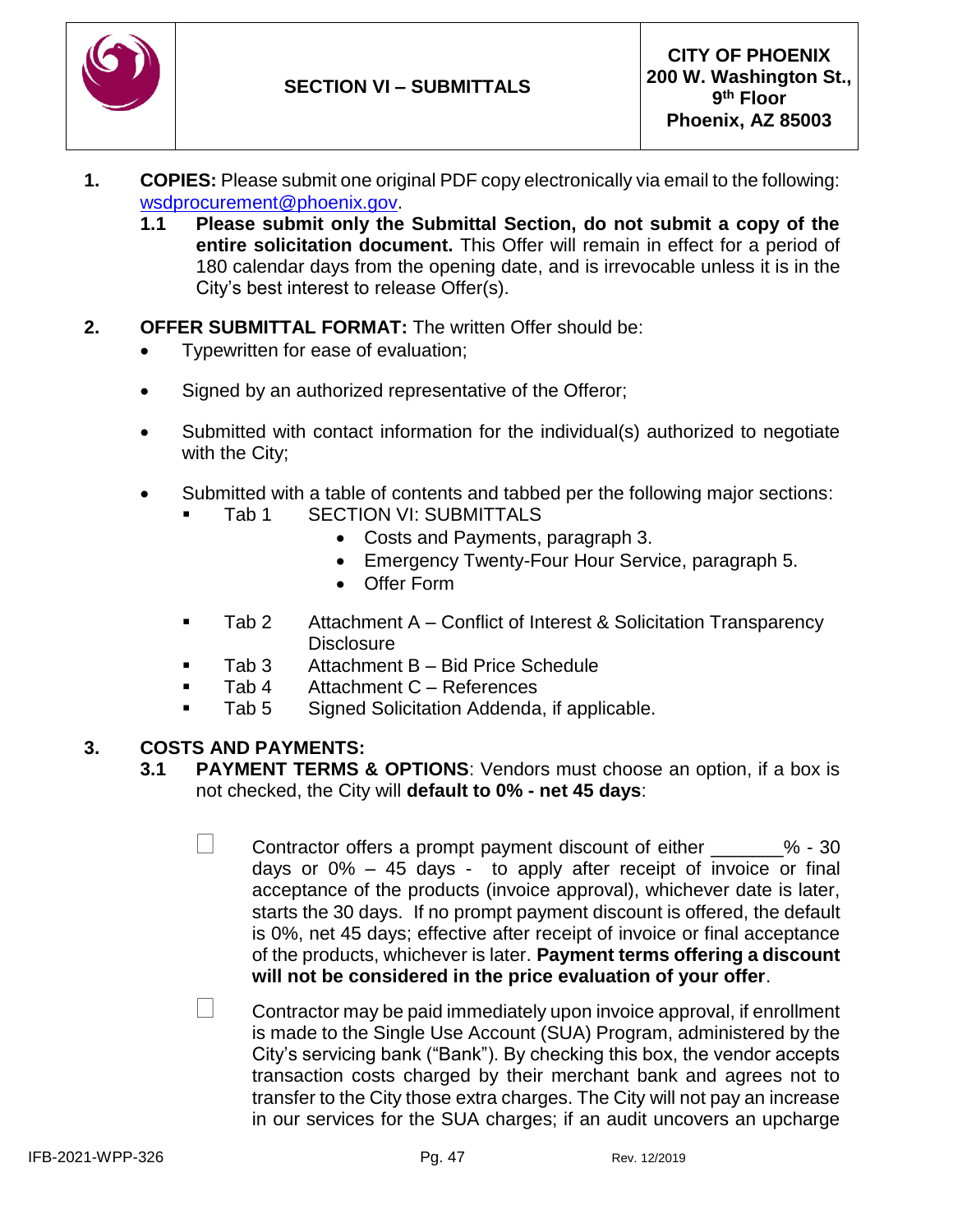

for the SUA charges the vendor will owe the City all costs. The vendor may opt-out of the SUA program once, but then may not rejoin during the same contract term. **For more information about the SUA program or to enroll, send email to mailbox.sua@phoenix.gov.**

- **4. ESTIMATED QUANTITIES OR DOLLAR AMOUNTS:** Quantities and dollar amounts listed are the City's best estimate and do not obligate the City to order or accept more than City's actual requirements during the period of this agreement, as determined by actual needs and availability or appropriated funds. It is expressly understood and agreed that the resulting contract is to supply the City with its complete actual requirement for the contract period.
- **5. EMERGENCY TWENTY-FOUR HOUR SERVICE:** Emergency 24-hour service is to be provided by Contractor at no additional cost. The Contractor will provide an emergency contact person, with phone number, who is authorized to release material to the City of Phoenix during non-business hours, in the event of an emergency repair requirement. Any changes in contacts must be promptly submitted to the City.

| Name                     |  |
|--------------------------|--|
| <b>Telephone Number</b>  |  |
| <b>Alternate Contact</b> |  |
| <b>Telephone Number</b>  |  |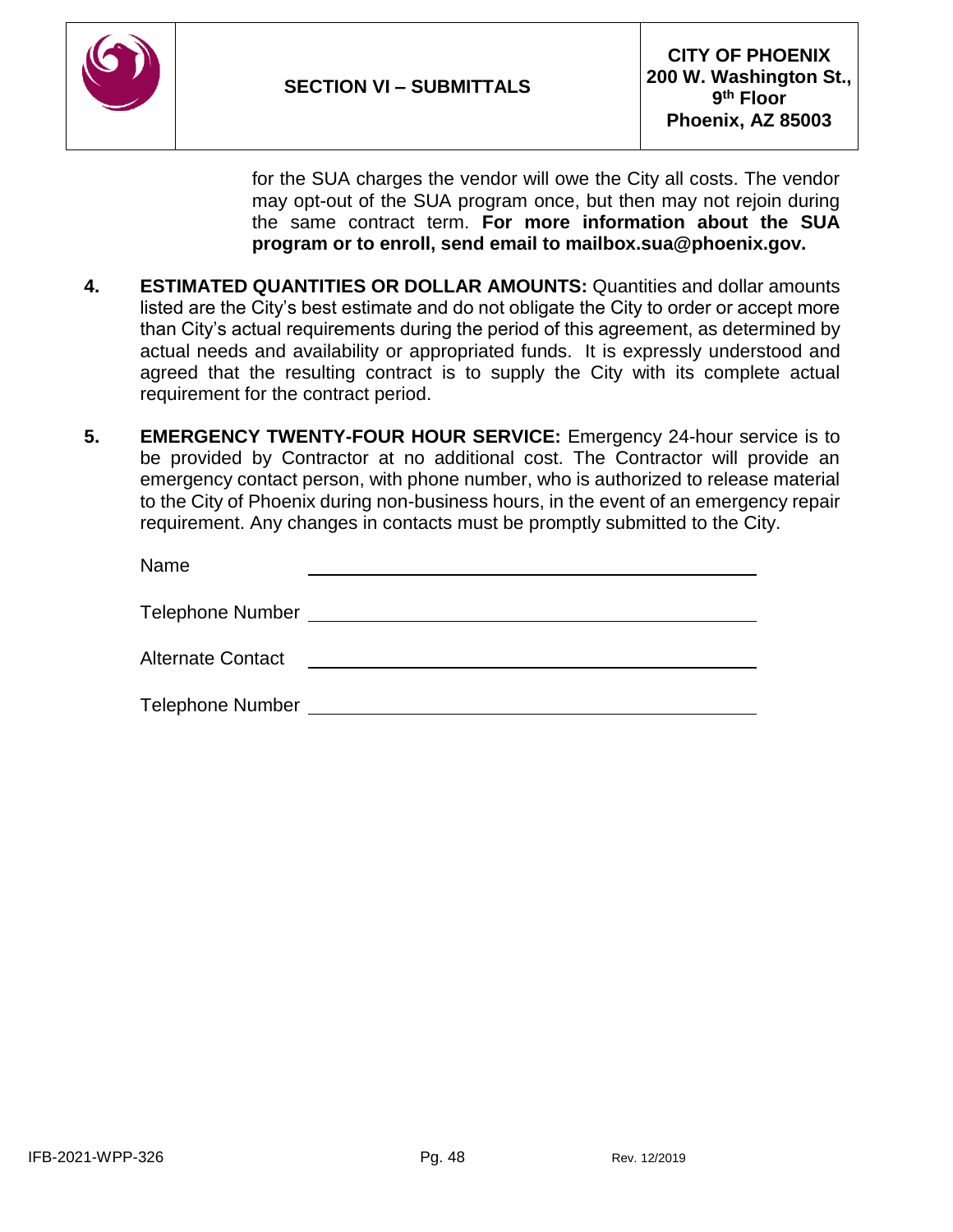

## **OFFER**

**TO THE CITY OF PHOENIX -** The Undersigned hereby offers and agrees to furnish the material and or service(s) in compliance with all terms, conditions, specifications, and addenda issued as a result of solicitation and any written exceptions in the offer.

Arizona Sales Tax No.

Use Tax No. for Out-of State Suppliers City of Phoenix Sales Tax No. Arizona Corporation Commission File No.

Taxpayer's Federal Identification No.: If recommended for contract award, Bidder agrees to provide its federal taxpayer identification number or as applicable its social security number to the City of Phoenix for the purposes of reporting to appropriate taxing authorities, monies paid by the City of Phoenix under the awarded contract. If the Bidder provides its social security number, the City will only share this number with appropriate state and federal officials. This submission is mandatory under 26 U.S.C. § 6041A.

Enter City's Registration System ID Number Located at City's eProcurement website (see SECTION I – INSTRUCTIONS - CITY'S REGISTRATION)

Offeror has read, understands, and will fully and faithfully comply with this solicitation, its attachments and any referenced documents. Offeror certifies that the prices offered were independently developed without consultation with any other Offeror or potential Offerors.

| <b>Authorized Signature</b>                                                                                                             | Date                                                          |
|-----------------------------------------------------------------------------------------------------------------------------------------|---------------------------------------------------------------|
| Verify Name and type of company<br>(LLC, Inc., Sole Proprietor)                                                                         | <b>Printed Name and Title</b><br>(Member, Manager, President) |
| Address<br>City, State and Zip Code<br><b>Telephone Number</b><br>Company's Fax Number<br>Company's Toll Free #<br><b>Email Address</b> |                                                               |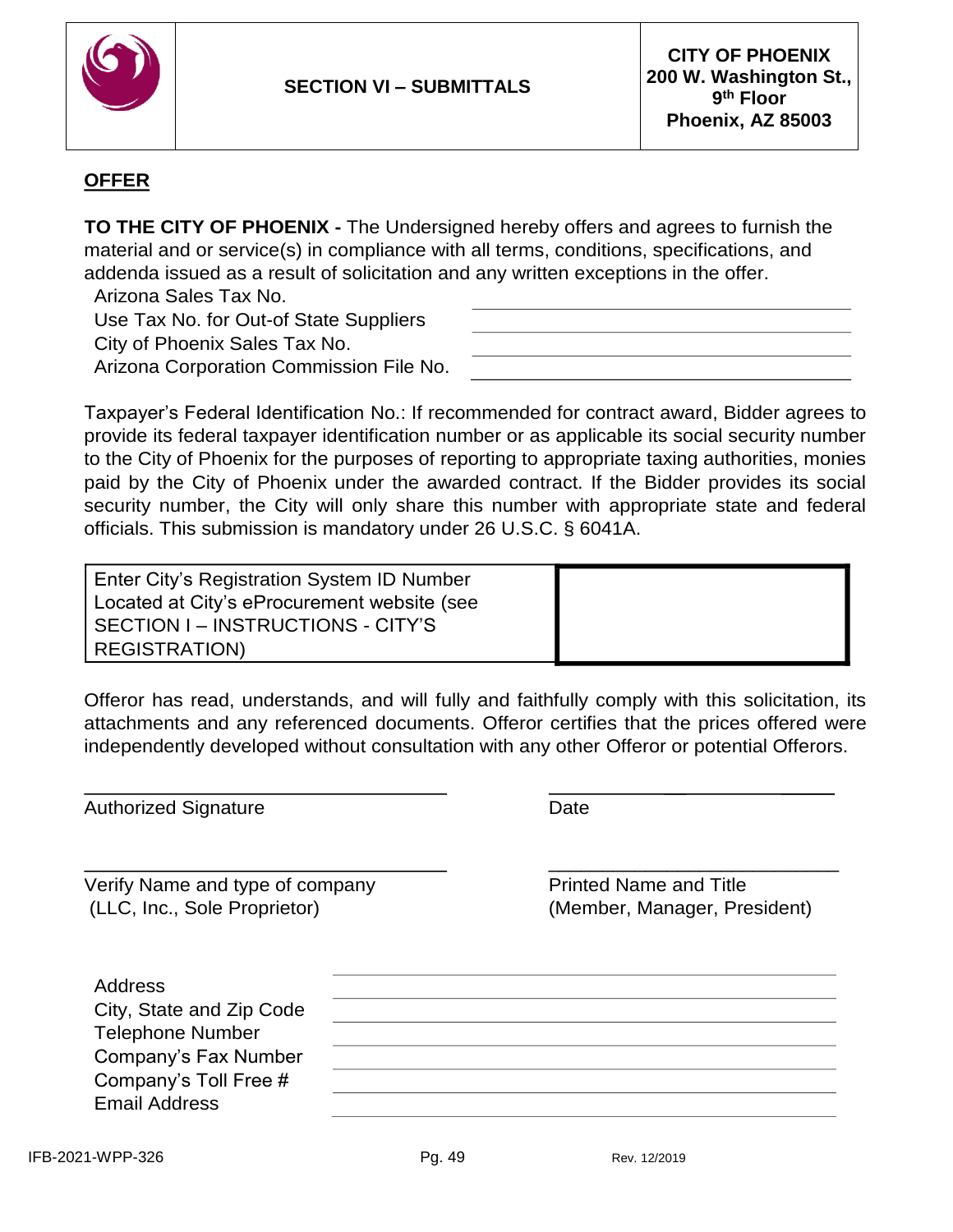

## **ACCEPTANCE OF OFFER**

The Offer is hereby accepted.

The Contractor is now bound to sell the material(s) or service(s) listed by the attached contract and based upon the solicitation, including all terms, conditions, specifications, amendments, etc. and the Contractor's Offer as accepted by the City.

This contract shall henceforth be referred to as Contract No. <u>Nethelmann State International</u>. The Contractor has been cautioned not to commence any billable work or provide any material or service under this contract until Contractor receives purchase order, or contract documentation.

# **CITY OF PHOENIX**

A Municipal Corporation Ed Zuercher, City Manager

 $\overline{\phantom{a}}$  , and the contract of the contract of the contract of the contract of the contract of the contract of the contract of the contract of the contract of the contract of the contract of the contract of the contrac

|                                  | Awarded this | dav of |  |
|----------------------------------|--------------|--------|--|
| Director or delegate, Department |              |        |  |

City Clerk

Approved as to form this 19<sup>th</sup> day of January 2017. This document has been approved as to form by the City Attorney and is on file with the City Clerk. It need not be submitted to the City Attorney for approval unless the form document is altered.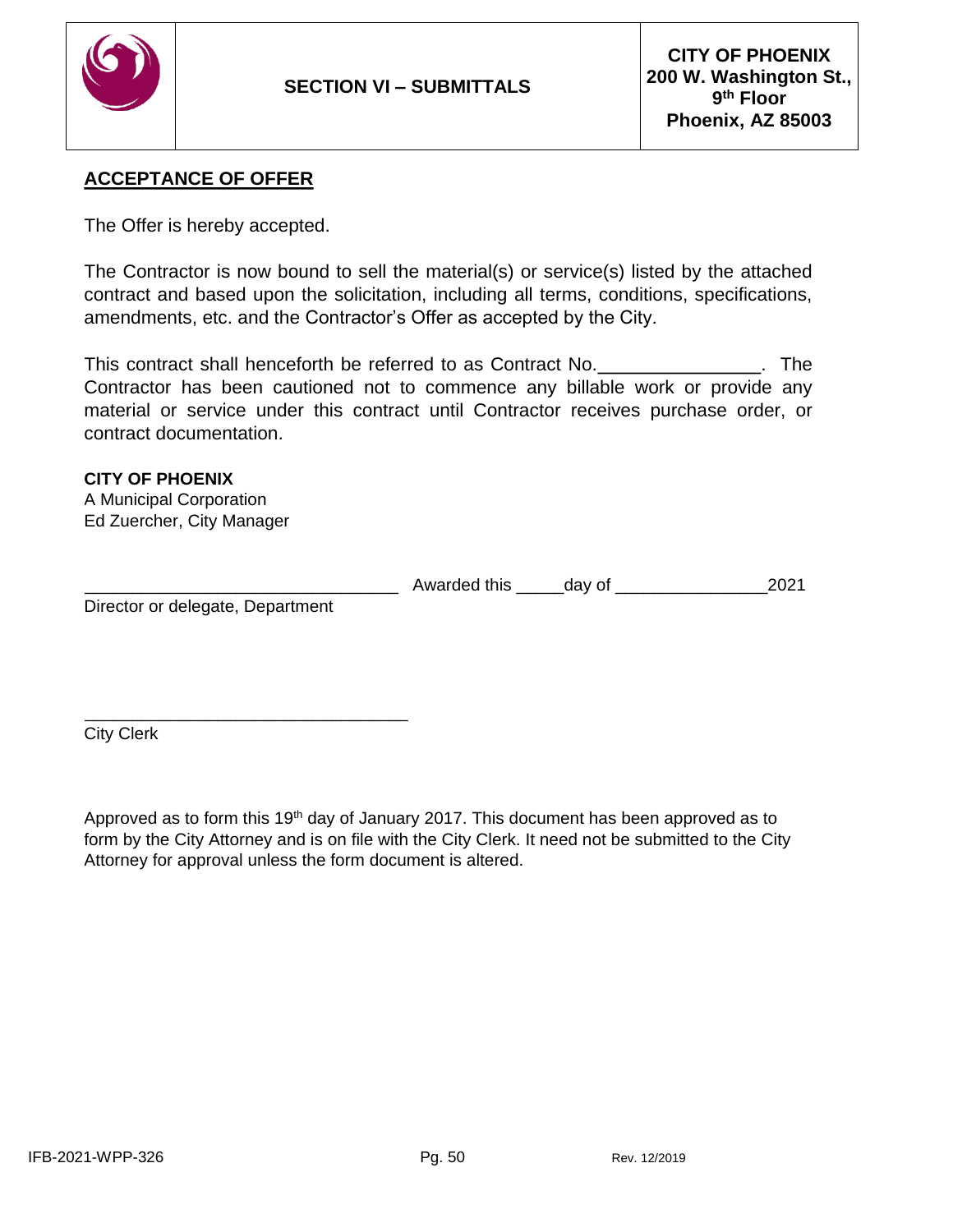

#### **ATTACHMENT A CONFLICT OF INTEREST & SOLICITATION TRANSPARENCY DISCLOSURE**

This form must be signed and submitted to the City and all questions must be answered (or N/A) or your Offer may be considered non-responsive.

1. Name of person submitting this disclosure form.

First **MI** Last Suffix

2. Contract Information

Solicitation # or Name:

- 3. Name of individual(s) or entity(ies) seeking a contract with the City (i.e. parties to the Contract)
- 4. List any individuals(s) or entity(ies) that are owners, partners, parent, sublessees, joint venture, or subsidiaries of the individual or entity listed in Question 3. Please include all Board members, executive committee members and officers for each entry. If not applicable, indicate N/A.

5. List any individuals or entities that will be subcontractors on this contract or indicate N/A.

 $\Box$  Subcontractors may be retained, but not known as of the time of this submission.  $\Box$  List of subcontracts, including the name of the owner(s) and business name:

6. List any attorney, lobbyist, or consultant retained by any individuals listed in Questions 3, 4, or 5 to assist in the proposal or seeking the resulting contract. If none, indicate N/A.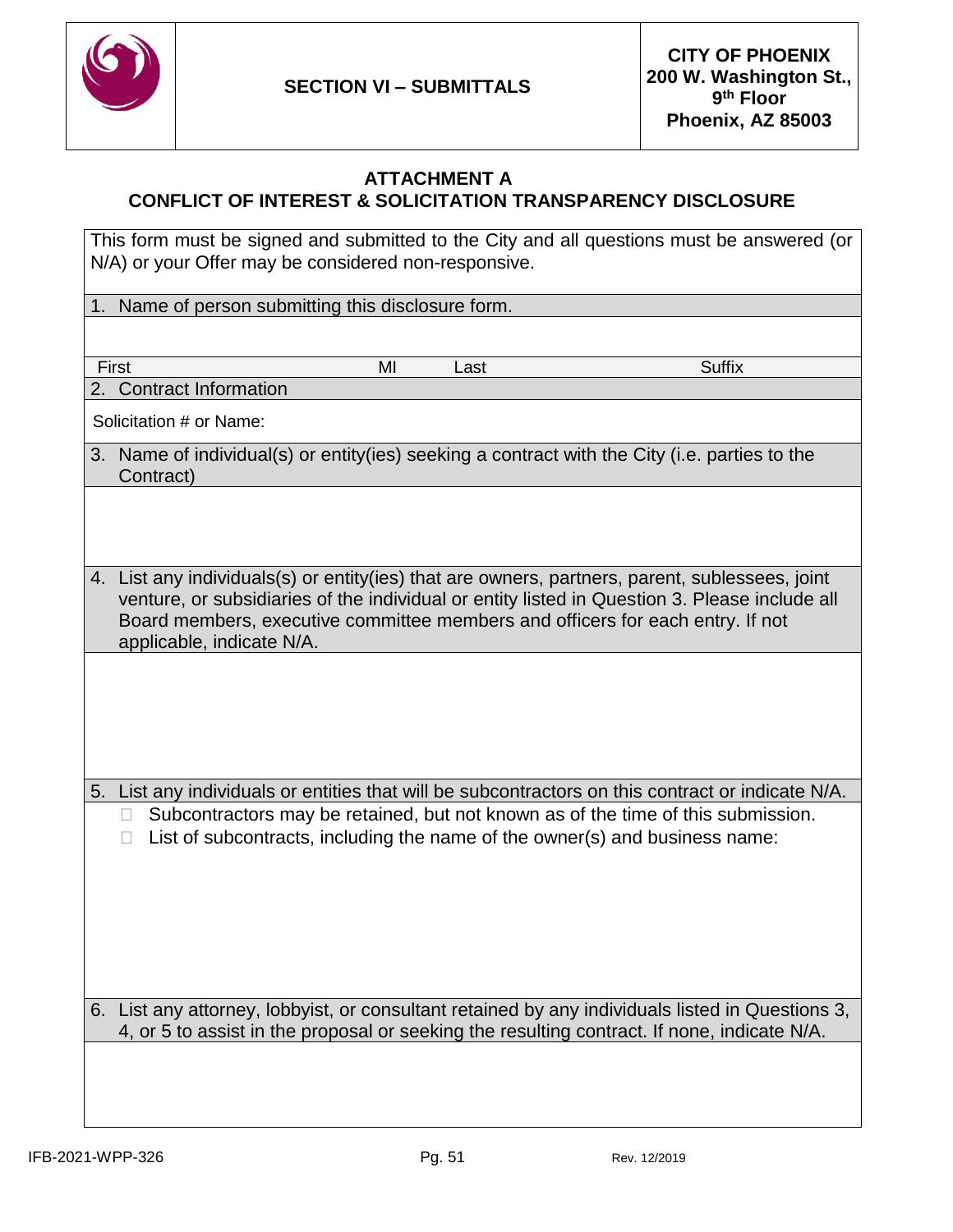

## 7. **Disclosure of Conflict of Interest**:

## **A. City Code Section 43-34**

Are you aware of any fact(s) with regard to this solicitation or resulting contract that would raise a "conflict of interest" issue under City Code Section 43-34?

"An elected City official or a City employee shall not represent any person or business for compensation before the City regarding any part of a procurement, including any resulting contract, if during the time the elected official is or was in office or the employee is or was employed by the City such elected official or employee played a material or significant role in the development of the solicitation, any other part of the procurement, or the contract award."

- $\Box$  I am not aware of any conflict(s) of interest under City Code Section 43-34.
- $\Box$  I am aware of the following potential or actual conflict(s) of interest:

## **B. ARS Sections 38-501 et. Seq. & City Charter Chapter 11**

State law and the Phoenix City Charter and Code prohibit public officers or employees, their close relatives, and any businesses they, or their relatives, own from (1) representing before the City any person or business for compensation, (2) doing business with the City by any means other than through a formal procurement, and (3) doing business with the City without disclosing that the person has an interest in the contract. This prohibition extends to subcontracts on City contracts and also applies to parent, subsidiary, or partner businesses owned by a public officer or employee. See A.R.S. Sections 38-501 through 38-511, for more information (City Charter, Chapter 11, applies the state conflict-of-interest law to City employees).

Please note that any contract in place at the time a person becomes a public officer or employee may remain in effect. But the contract may not be amended, extended, modified, or changed in any manner during the officer's or employee's city service without following city administrative regulations.

Are you aware of any fact(s) with regard to this contract that would raise a "conflict of interest" issue under A.R.S. Sections 38-501 through 38-511 (See Arizona Revised Statutes regarding conflict of interest at [www.azleg.gov\)](http://www.azleg.gov/).

- $\Box$  I am not aware of any conflict(s) of interest under Arizona Revised Statutes Sections 38-501 through 38-511.
- $\Box$  I am aware of the following conflict(s) of interest:

#### **8. Acknowledgements**

A. **Solicitation Transparency Policy – No Contact with City Officials or Staff During Evaluation**

I understand that a person or entity who seeks or applies for a city contract, or any other person acting on behalf of that person or entity, is prohibited from contacting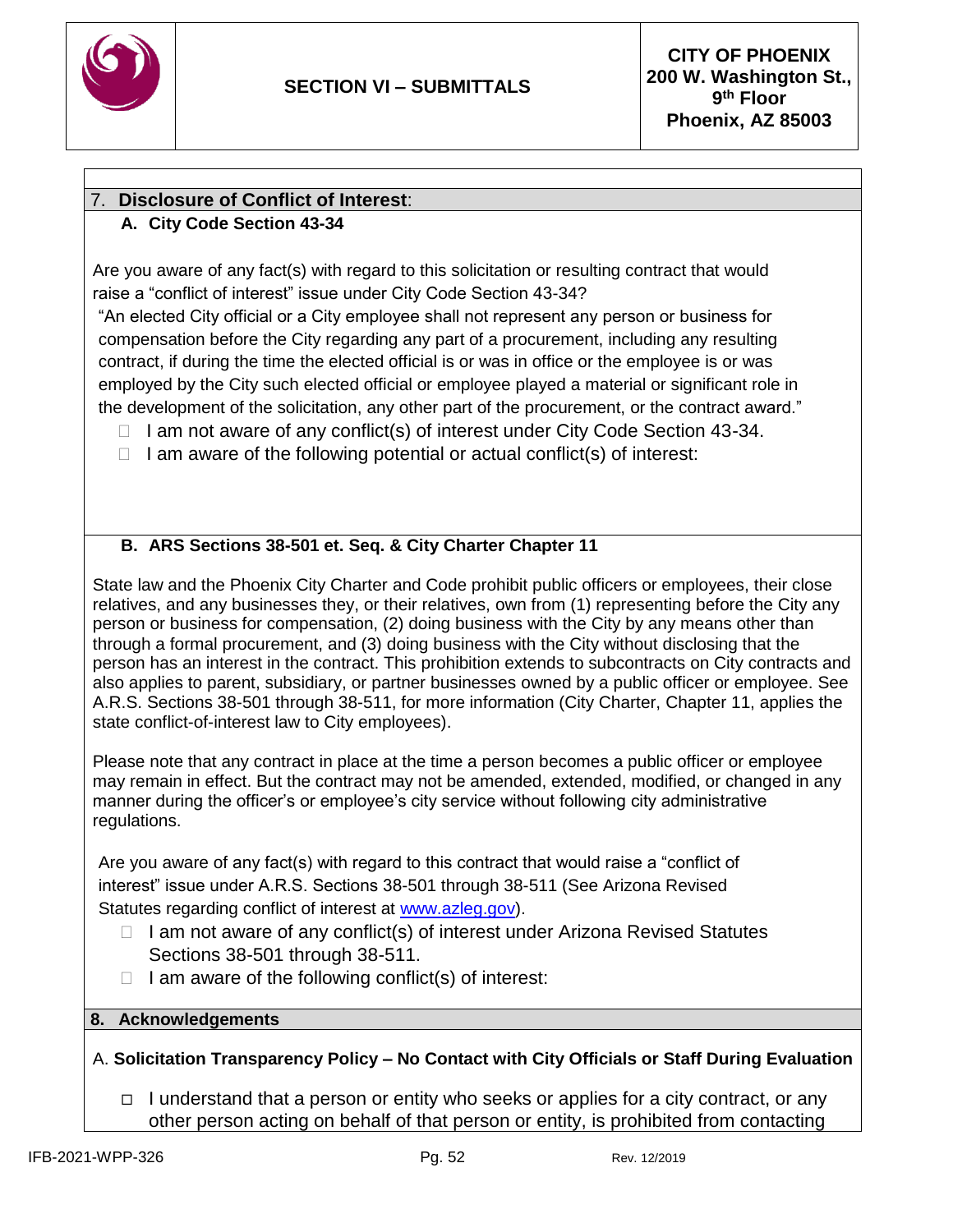

city officials and employees regarding the contract after a solicitation has been posted.

 $\Box$  This "no-contact" provision only concludes when the contract is awarded at a City Council meeting. If contact is required with City official or employees, the contact will take place in accordance with procedures by the City. Violation of this prohibited contacts provision, set out in City Code Sections 2-190.4 and 43-36, by respondents, or their agents, will lead to **disqualification.**

## B. **Fraud Prevention and Reporting Policy**

 $\Box$  I acknowledge that the City has a fraud prevention and reporting policy and takes fraud seriously. I will report fraud, suspicion of fraud, or any other inappropriate action to: telephone no. 602-261-8999 or 602-534-5500 (TDD); or [aud.integrity.line@phoenix.gov.](mailto:aud.integrity.line@phoenix.gov)

The purpose of the fraud policy is to maintain the City's high ethical standards. The policy includes a way for our business partners to report wrongdoing or bad behavior. Suspected fraud should be reported immediately to the Phoenix Integrity Line. The City has adopted a zero-tolerance policy regarding fraud.

#### **OATH**

I affirm that the statements contained in this form, including any attachments, to the best of my knowledge and belief are true, correct, and complete.

Should any of the answers to the above questions change during the course of the contract, particularly as it relates to any changes in ownership, applicant agrees to update this form with the new information within thirty (30) days of such changes. Failure to do so may be deemed a breach of contract.

PRINT NAME TITLE

SIGNATURE **DATE** 

COMPANY (CORPORATION, LLC, ETC.) NAME and DBA

rev. 7/2017 (JMK)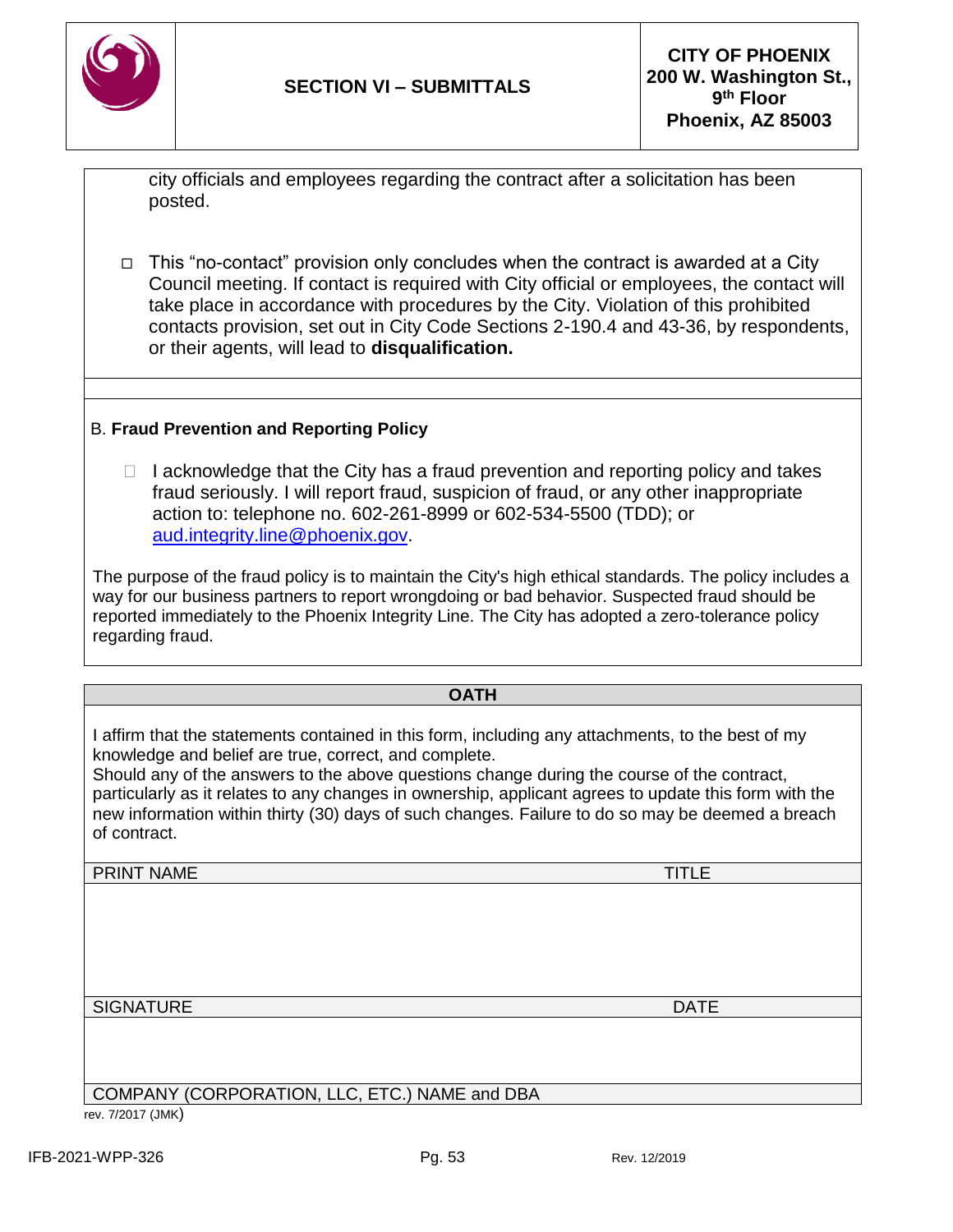

## **ATTACHMENT B - BID PRICE SCHEDULE**

- 1. Prices offered shall not include applicable state and local taxes. The City will pay all applicable taxes. **For the purposes of determining the lowest price, the City will not take tax into consideration.** Taxes must be listed as a separate item on all invoices.
- 2. Additional charges for fuel surcharges, delivery, dealer prep, environmental and waste fees, shop supplies, freight and/or shipping and handling and other miscellaneous charges will not be paid, these charges must be included in the Offeror's submittal price.
- 3. Award(s) must be made on an "all or none" basis. Submittals without individual item pricing will be considered as non-responsive and rejected.

| <b>Item</b><br>No. | <b>Description</b>                                               | Est.<br><b>Annual</b><br>Qty | <b>Delivery</b><br><b>Calendar</b><br>Days ARO | <b>Unit Price</b><br><b>Excluding</b><br>Tax | <b>Total Price</b><br><b>Excluding</b><br>Tax |
|--------------------|------------------------------------------------------------------|------------------------------|------------------------------------------------|----------------------------------------------|-----------------------------------------------|
| 1                  | Softener Exchange<br>Rental Service -<br><b>Routine Schedule</b> | 800                          |                                                | \$                                           | \$                                            |
| $\overline{2}$     | <b>Emergency Exchange</b><br><b>Rental Service</b>               |                              |                                                |                                              |                                               |
|                    | <b>Grand Total - All or None:</b><br>S                           |                              |                                                |                                              |                                               |

## **ADDITIONAL ANCILLARY ITEMS (AS NEEDED)**

For water softener service; unrelated to tank maintenance or tank replacement.

- a. Regular Hour Labor Rate for Laborer  $\sim$  \$ /Hour b. AFTER HOURS Hourly Labor Rate for Laborer \$ /Hour
- **c. Water Softener Parts (non-consumable)** Please list manufacturer catalogs separately, when discount varies.

Published Price List Number **Example 20** 

Date of Issue \_\_\_\_\_\_\_\_\_\_\_\_\_\_\_\_\_\_\_\_\_\_\_\_\_\_\_\_\_\_\_\_\_\_\_\_ DISCOUNT

Manufacturer's Name \_\_\_\_\_\_\_\_\_\_\_\_\_\_\_\_\_\_\_\_\_\_\_\_\_\_\_\_\_\_ \_\_\_\_\_\_\_\_\_%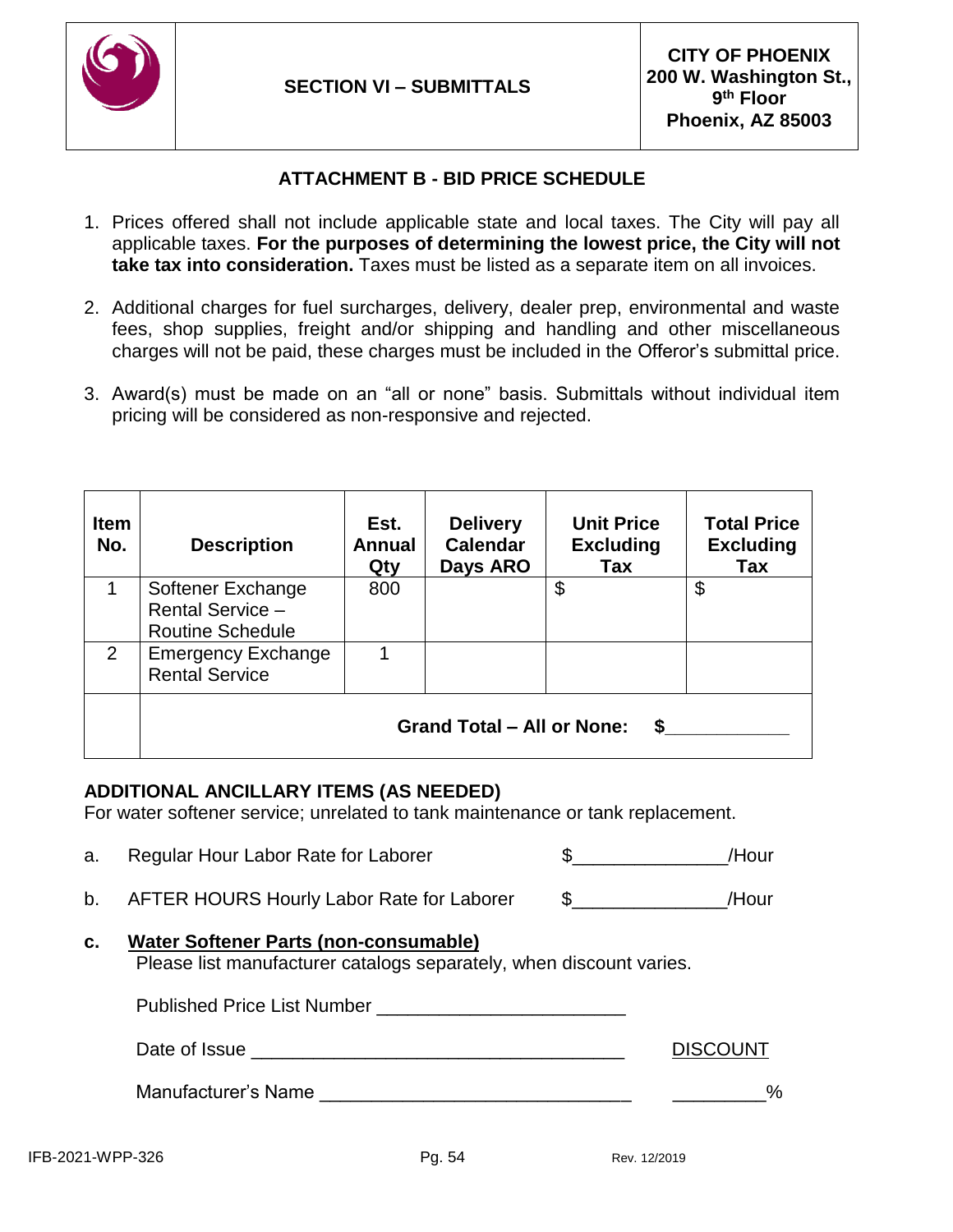

## **d. Water Softener Equipment (New)**

Please list manufacturer catalogs separately, when discount varies.

Published Price List Number \_\_\_\_\_\_\_\_\_\_\_\_\_\_\_\_\_\_\_\_\_\_\_\_

| Date of Issue | <b>DISCOUNT</b> |
|---------------|-----------------|
|---------------|-----------------|

| <b>Manufacturer's Name</b> |  |  |
|----------------------------|--|--|
|----------------------------|--|--|